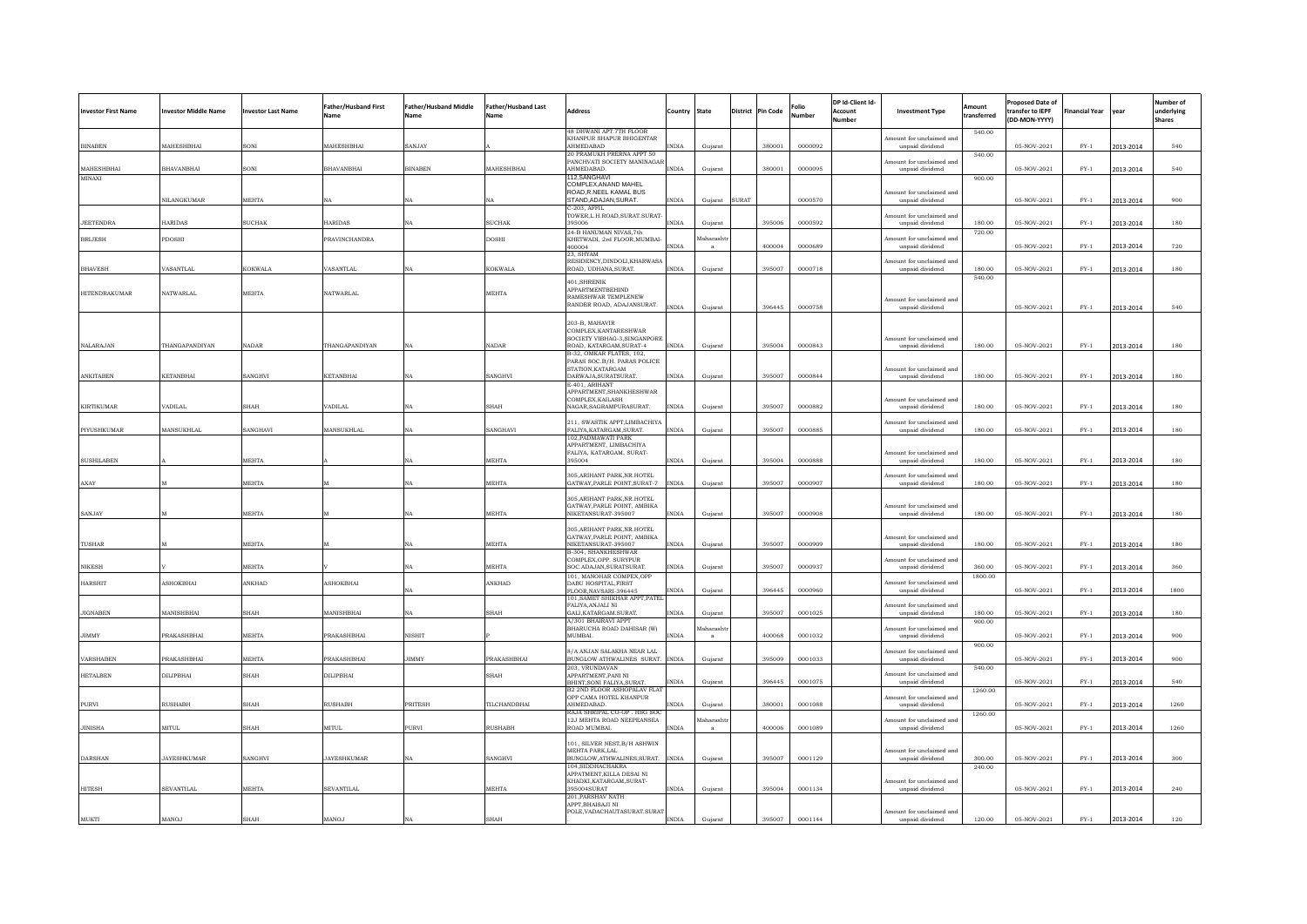|                    |                       |              |                     |           |               |                                                                      |                  |        |         |                                             | 400.00            |             |              |           |              |
|--------------------|-----------------------|--------------|---------------------|-----------|---------------|----------------------------------------------------------------------|------------------|--------|---------|---------------------------------------------|-------------------|-------------|--------------|-----------|--------------|
| MITAL              | ALPESHKUMAR           | DALAL        | <b>ALPESHKUMAR</b>  |           | DALAL         | 1104 MAHAVIR VILLADIPA<br>COMPLEXADAJAN PATIYASURAT.<br><b>INDIA</b> |                  | 395009 | 0001145 | mount for unclaimed and<br>unpaid dividend  |                   | 05-NOV-2021 | $FY-1$       |           | 400          |
|                    |                       |              |                     |           |               | JAGADIA POL.NAGAR VALI                                               | Gujarat          |        |         | mount for unclaimed and                     |                   |             |              | 2013-2014 |              |
| VASANTLAL          |                       | SHAH         | NΔ                  | NA        | NA            | DHAL NADIAD NADIAD<br><b>INDIA</b><br>1101. MAHAVIR VILLA.DIP.       | Gujarat          | 387001 | 0001169 | unpaid dividend                             | 100.00            | 05-NOV-2021 | $FY-1$       | 2013-2014 | 100          |
|                    |                       |              |                     |           |               | COMPLEX, ADAJAN PATIYA, SURAT                                        |                  |        |         | mount for unclaimed and                     |                   |             |              |           |              |
| <b>KANCHANBEN</b>  | <b>DHIRAJLAL</b>      | DALAI        | <b>DHIRAJLAL</b>    |           | DALAL         | 395009SURAT<br><b>INDIA</b>                                          | Gujarat          | 395007 | 0001180 | unpaid dividend                             | 200.00            | 05-NOV-2021 | ${\rm FY-1}$ | 2013-2014 | $\bf 200$    |
|                    |                       |              |                     |           |               | 4/C, SIDDHAGIRI APT, N/R,<br>DHAVALGIRI APT, LAL BUNGLOW             |                  |        |         |                                             |                   |             |              |           |              |
|                    |                       |              |                     |           |               | ATHWALINES, SURAT-                                                   |                  |        |         | mount for unclaimed and                     |                   |             |              |           |              |
| <b>RITESH</b>      | KIRITBHAI             | SHAH         | KIRITBHAI           | <b>NA</b> | SHAH          | 395007SURATSURAT-395007<br><b>INDIA</b>                              | Gujarat          | 395007 | 0001198 | unpaid dividend                             | 200.00<br>1296.00 | 05-NOV-2021 | $FY-1$       | 2013-2014 | 200          |
| <b>VIPUL</b>       |                       | MEHTA        |                     |           |               | 104, SHRI RAMKUNJ APPT.,<br>HAJI BAPU ROAD. DEVCHAND                 | faharasht        |        |         | mount for unclaimed and                     |                   |             |              |           |              |
|                    |                       |              | NA                  | NA        | NA            | NAGAR, MALAD [E], MUMBAI<br>$\text{INDIA}$                           | a                | 400067 | 0000182 | unpaid dividend                             |                   | 01-NOV-2022 | $FY-2$       | 2014-2015 | 1296         |
| MANUBHAI           |                       | VIRVADIYA    |                     |           |               | 102. OLYMPIC TOWER, NEAR<br>UMRA POLICE STATION,                     |                  |        |         | mount for unclaimed and                     | 2376.00           |             |              |           |              |
|                    |                       |              | NA                  | NA.       | NA            | <b>INDIA</b><br>ATHWALINES, SURAT, SURAT<br>4/7 ZALAWAD PARK ACHOLE  | Gujarat          | 395004 | 0000287 | unpaid dividend                             | 648.00            | 01-NOV-2022 | $FY-2$       | 2014-2015 | 2376         |
|                    |                       | <b>SHAH</b>  |                     |           | ANIL          | ROAD NALASOPARA (E) DIST-<br><b>NDIA</b><br>THANE.                   | <b>faharasht</b> |        |         | mount for unclaimed and<br>unpaid dividend  |                   |             | $FY-2$       | 2014-2015 | 648          |
| <b>HARESH</b>      |                       |              | NA                  | ASHA      |               | A/24, KRISHNA KUTIR, FACTORY                                         | $\mathbf{a}$     | 401209 | 0000293 |                                             | 648.00            | 01-NOV-2022 |              |           |              |
| KIRIT              | KANTILAL              | SHAH         | KANTILAL            | NΔ        | SHAH          | LANE, BORIVALI (W), MUMBAI-<br><b>INDIA</b><br>400.092MUMBAL         | Maharasht<br>a   | 400092 | 0000294 | mount for unclaimed and<br>unpaid dividend  |                   | 01-NOV-2022 | $FY-2$       | 2014-2015 | 648          |
|                    |                       |              |                     |           |               | 201 SHETRUNJAY<br><b>APPARTMENT BAVA SIDI</b>                        |                  |        |         |                                             |                   |             |              |           |              |
|                    |                       |              |                     |           |               | TEKRO GOPIPURA SURAT-                                                |                  |        |         | Amount for unclaimed and                    |                   |             |              |           |              |
| <b>RANJANBEN</b>   | SHANTILAI             | VORA         | SHANTILAI           | NA        | <b>VORA</b>   | 395001<br><b>NDIA</b><br>201. SHETRUNJAY                             | Gujarat          | 395001 | 0000469 | unpaid dividend                             | 216.00            | 01-NOV-2022 | $FY-2$       | 2014-2015 | 216          |
|                    | <b>RHAICHAND</b>      | VORA         | <b>BHAICHAND</b>    | NA        | <b>VORA</b>   | APPARTMENT.BAVA SIDI<br>TEKRO.GOPIPURA.SURAT.<br><b>INDIA</b>        |                  | 395004 | 0000470 | mount for unclaimed and                     |                   |             | $FY-2$       |           |              |
| <b>SHANTILAL</b>   |                       |              |                     |           |               |                                                                      | Gujarat          |        |         | unpaid dividend                             | 216.00            | 01-NOV-2022 |              | 2014-2015 | $2\sqrt{16}$ |
|                    |                       |              |                     |           |               | 401-SRENIK APPARTMENT.<br>NR.PATEL PRAKASH SOCIETY.                  |                  |        |         | Amount for unclaimed and                    |                   |             |              |           |              |
| <b>MEHUL</b>       | NATWARLAL             | MEHTA        | <b>NATWARLAI</b>    |           | MEHTA         | RANDER ROAD, ADAJAN, SURAT<br><b>INDIA</b><br>12 VISHAL DARSHAN      | Gujarat          | 395004 | 0000507 | unpaid dividend<br>unt for unclaimed        | 96.00<br>432.00   | 01-NOV-2022 | $FY-2$       | 2014-2015 | 96           |
| <b>SHREYANSH</b>   | <b>SHANTILAI</b>      | <b>SHAH</b>  | SHANTILAI           | NA        | <b>SHAH</b>   | APPTATHWALINESSURAT.<br><b>INDIA</b>                                 | Gujarat          | 395009 | 0000658 | unpaid dividend                             |                   | 01-NOV-2022 | $FY-2$       | 2014-2015 | 432          |
|                    |                       |              |                     |           |               | 201 SHIKHAF<br>APPARTMENT, MAKANJI                                   |                  |        |         | nount for unclaimed and                     |                   |             |              |           |              |
| <b>JAYESH</b>      | <b>SUMATILAL</b>      | PARIKH       | <b>SUMATILAL</b>    | NA        | <b>PARIKH</b> | PARK, RANDER ROAD, SURAT.<br><b>INDIA</b>                            | Gujarat          | 395004 | 0000662 | unpaid dividend                             | 348.00            | 01-NOV-2022 | $FY-2$       | 2014-2015 | 348          |
|                    |                       |              |                     |           |               | F-304, J.K.PARK, B/H. AMIDHARA                                       |                  |        |         |                                             |                   |             |              |           |              |
| <b>NIKESH</b>      | SEVANTILAL            | DOSHI        | <b>SEVANTILAL</b>   | NA        | <b>DOSHI</b>  | WADIOPP.YOGI COMPLEX,<br>RANDER ROAD.SURAT.<br><b>INDIA</b>          | Gujarat          | 395004 | 0000672 | mount for unclaimed and<br>unpaid dividend  | 216.00            | 01-NOV-2022 | $FY-2$       | 2014-2015 | 216          |
|                    |                       |              |                     |           |               | <b>B/25 PAVITRA ROW-</b><br>HOUSE NEAR SAHAJ SUPER                   |                  |        |         |                                             | 1080.00           |             |              |           |              |
| PUJA               | GAURANG               | MEHTA        | GAURANG             |           | <b>MEHTA</b>  | STORESANAND MAHAL ROAD,<br><b>INDIA</b>                              | Guiarat          | 395004 | 0000786 | mount for unclaimed and<br>unpaid dividend  |                   | 01-NOV-2022 | $FY-2$       | 2014-2015 | 1080         |
|                    |                       |              |                     | NA        |               | ADAJAN.SURAT.<br>10 ANANT                                            |                  |        |         |                                             |                   |             |              |           |              |
|                    |                       |              |                     |           |               | APPARTMENT OPP SARGAM<br>SHOPPING CENTER.PARLE                       |                  |        |         | mount for unclaimed and                     |                   |             |              |           |              |
| <b>VIKRAM</b>      | <b>BABULAL</b>        | ADANI        | <b>BABULAL</b>      | NA        | ADANI         | POINT.SURAT.<br><b>INDIA</b>                                         | Guiarat          | 395004 | 0000832 | unpaid dividend                             | 216.00            | 01-NOV-2022 | $FY-2$       | 2014-2015 | 216          |
|                    |                       |              |                     |           |               | 203-B, MAHAVIR                                                       |                  |        |         |                                             |                   |             |              |           |              |
|                    |                       |              |                     |           |               | COMPLEX KANTARESHWAR<br>SOCIETY VIBHAG-3.SINGANPORE                  |                  |        |         | Amount for unclaimed and                    |                   |             |              |           |              |
| <b>NALARAJAN</b>   | <b>THANGAPANDIYAN</b> | NADAR        | THANGAPANDIYAN      | NA        | <b>NADAR</b>  | ROAD KATARGAM SURAT-4<br><b>INDIA</b><br>B-32. OMKAR FLATES, 102.    | Gujarat          | 395004 | 0000843 | unpaid dividend                             | 216.00            | 01-NOV-2022 | $FY-2$       | 2014-2015 | 216          |
|                    |                       |              |                     |           |               | PARAS SOC.B/H. PARAS POLICE                                          |                  |        |         |                                             |                   |             |              |           |              |
| ANKITABEN          | <b>KETANBHAI</b>      | SANGHVI      | KETANBHAI           | NA        | SANGHVI       | STATION.KATARGAM<br>DARWAJA, SURATSURAT.<br><b>INDIA</b>             | Gujarat          | 395004 | 0000844 | mount for unclaimed and<br>unpaid dividend  | 216.00            | 01-NOV-2022 | $FY-2$       | 2014-2015 | 216          |
|                    |                       |              |                     |           |               | 7 PRABHAT<br>APPARTMENT, CHAMPANER                                   |                  |        |         |                                             | 1080.00           |             |              |           |              |
| PINA               | <b>RAKESH</b>         | VORA         | <b>RAKESH</b>       | NA        | <b>VORA</b>   | SOCIETY, USMANPURA, ASHRAM<br>$\text{INDIA}$                         | Gujarat          | 395004 | 0000870 | mount for unclaimed and<br>unpaid dividend  |                   | 01-NOV-2022 | $FY-2$       | 2014-2015 | 1080         |
|                    |                       |              |                     |           |               | ROAD, AHMEDABAD.<br>102, PADMAWATI PARK                              |                  |        |         |                                             |                   |             |              |           |              |
|                    |                       |              |                     |           |               | APPARTMENT, LIMBACHIYA<br>FALIYA, KATARGAM, SURAT-                   |                  |        |         | mount for unclaimed and                     |                   |             |              |           |              |
| <b>SUSHILABEN</b>  |                       | <b>MEHTA</b> | NA                  |           | NA            | 395004<br>$\text{INDIA}$<br>102. PADMAWATI PARK                      | Gujarat          | 395004 | 0000888 | unpaid dividend                             | 36.00             | 01-NOV-2022 | $FY-2$       | 2014-2015 | 36           |
|                    |                       |              |                     |           |               | APPARTMENT, LIMBACHIYA                                               |                  |        |         |                                             |                   |             |              |           |              |
| <b>ASHOKKUMAR</b>  | PRABHULAL             | <b>MEHTA</b> | PRABHULAL           |           | <b>MEHTA</b>  | FALIYA, KATARGAM, SURAT -<br>395004<br>INDIA                         | Gujarat          | 395004 | 0000934 | mount for unclaimed and<br>unpaid dividend  | 36.00             | 01-NOV-2022 | $FY-2$       | 2014-2015 | 36           |
|                    |                       |              |                     |           |               | A-101. PARDESHI PARKDESAI<br>FALIA.KATARGAM BUS                      |                  |        |         | mount for unclaimed and                     |                   |             |              |           |              |
| <b>PRAGNESH</b>    | KANTILAL              | DOSHI        | KANTILAL            |           | <b>DOSHI</b>  | STANDSURAT-395004<br><b>INDIA</b>                                    | Guiarat          | 395004 | 0000974 | unpaid dividend                             | 72.00             | 01-NOV-2022 | $FY-2$       | 2014-2015 | 72           |
|                    |                       |              |                     |           |               | E-402 J K PARK NEAR                                                  |                  |        |         |                                             |                   |             |              |           |              |
| <b>REKHA</b>       | CHINTAN               | SHAH         | CHINTAN             |           | <b>SHAH</b>   | AMIDHARAWADI.NEW RANDER<br>ROAD, ADAJAN.SURAT-395009<br><b>INDIA</b> | Guiarat          | 395009 | 0000987 | Amount for unclaimed and<br>unpaid dividend | 216.00            | 01-NOV-2022 | $FY-2$       | 2014-2015 | 216          |
|                    |                       |              |                     |           |               | A/301 BHAIRAVI APPT<br>BHARUCHA ROAD DAHISAR (W)                     | faharasht        |        |         | mount for unclaimed and                     | 432.00            |             |              |           |              |
| <b>NISHIT</b>      |                       | <b>DOSHI</b> | N <sub>A</sub>      |           | NA            | <b>MUMBAL</b><br><b>INDIA</b>                                        |                  | 400068 | 0001021 | unpaid dividend                             |                   | 01-NOV-2022 | $FY-2$       | 2014-2015 | 432          |
|                    |                       |              |                     |           |               | B2,2nd FLOOR, ASHOPALAV<br>FLAT OPP CAMA                             |                  |        |         |                                             |                   |             |              |           |              |
| <b>PRITESH</b>     | TILCHANDBHAI          | <b>SHAH</b>  | TILCHANDBHAI        |           | <b>SHAH</b>   | HOTEL.KHANPUR.AHMEDABAD-<br>380001<br><b>INDIA</b>                   | Gujarat          | 380001 | 0001074 | mount for unclaimed and<br>unpaid dividend  | 216.00            | 01-NOV-2022 | $FY-2$       | 2014-2015 | 216          |
|                    |                       |              |                     |           |               | 401 KUSUMANJALI APPT KILLA                                           |                  |        |         |                                             | 504.00            |             |              |           |              |
| <b>VITRAGKUMAR</b> | NAVINCHANDRA          | VORA         | <b>NAVINCHANDRA</b> |           | <b>VORA</b>   | DESAI KHADKI KATARGAM<br><b>SURAT</b><br><b>NDIA</b>                 | Gujarat          | 395004 | 0001098 | tount for unclaimed and<br>unpaid dividend  |                   | 01-NOV-2022 | $FY-2$       | 2014-2015 | 504          |
|                    |                       |              |                     |           |               | 302. MADHAVDIP APPT. TAP<br>NAGAR SOC, VED DARWAJA,                  |                  |        |         | nount for unclaimed and                     |                   |             |              |           |              |
| <b>HASMUKH</b>     | KIRTILAL              | MODI         |                     |           | NA            | <b>SURAT</b><br>INDIA                                                | Gujarat          | 395004 | 0001123 | unpaid dividend                             | 48.00             | 01-NOV-2022 | $FY-2$       | 2014-2015 | 48           |
|                    |                       |              |                     |           |               | 102, MARUTI APPT, B-PARAS<br>SOC, N/R. JAIN TEMPLE,                  |                  |        |         | mount for unclaimed and                     |                   |             |              |           |              |
| $_{\rm JIGNA}$     | <b>HARESHKUMAR</b>    | MODI         |                     |           |               | KATARGAM DARWAJA, SURAT<br><b>INDIA</b>                              | Gujarat          | 395004 | 0001128 | unpaid dividend                             | 48.00             | 01-NOV-2022 | $FY-2$       | 2014-2015 | 48           |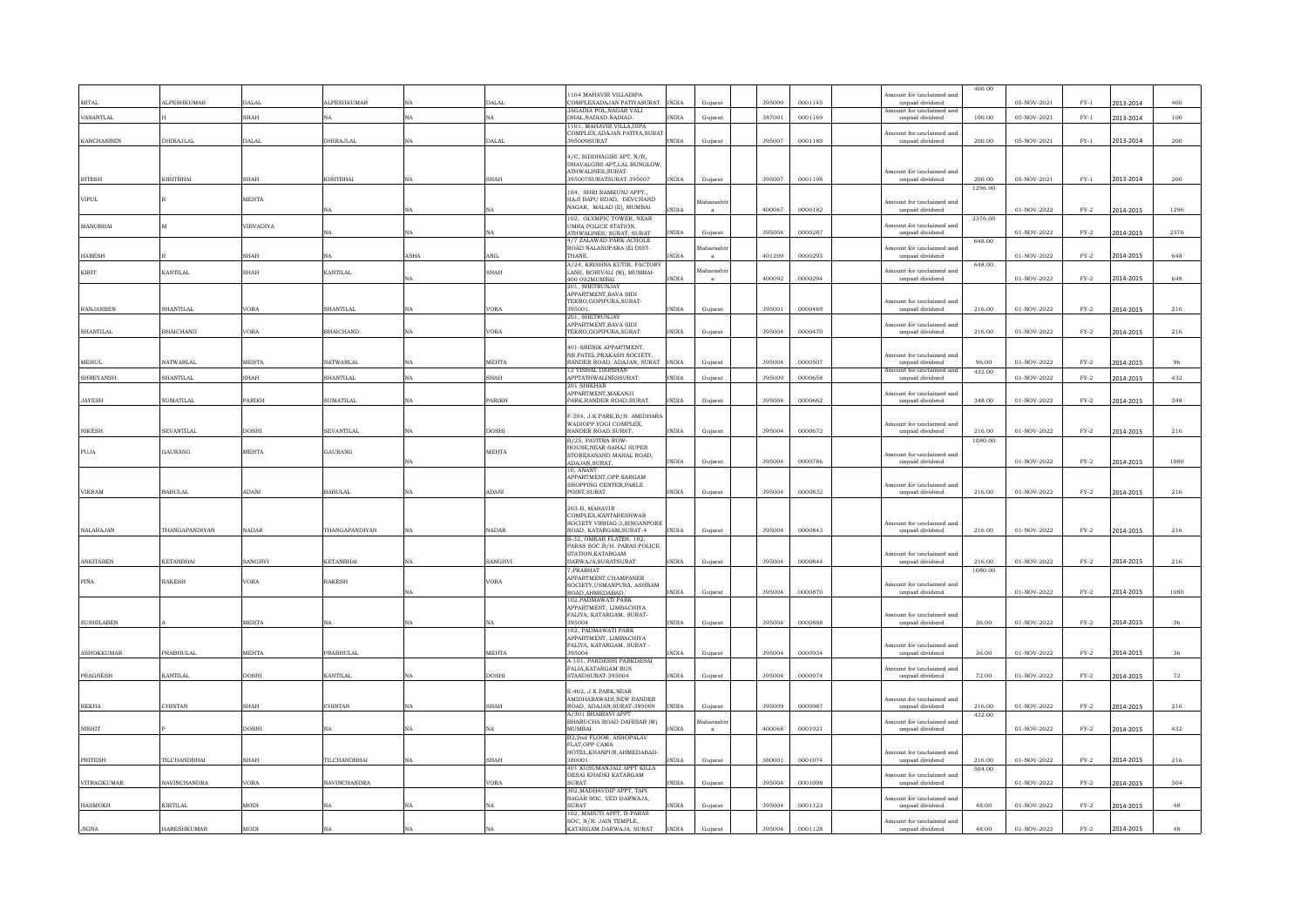|                         |                    |                 |                    |                   |                | 04.SIDDHACHAKRA                                                             |         |        |         |                       |                                             |        |                             |               |           |              |
|-------------------------|--------------------|-----------------|--------------------|-------------------|----------------|-----------------------------------------------------------------------------|---------|--------|---------|-----------------------|---------------------------------------------|--------|-----------------------------|---------------|-----------|--------------|
|                         |                    |                 |                    |                   |                | APPATMENT, KILLA DESAI NI                                                   |         |        |         |                       |                                             |        |                             |               |           |              |
| HITESH                  | SEVANTILAL         | <b>MEHTA</b>    | <b>SEVANTILAL</b>  | NA                | MEHTA          | KHADKI, KATARGAM, SURAT-<br>95004SURAT.<br>NDIA                             | Gujarat | 395004 | 0001134 |                       | Amount for unclaimed and<br>unpaid dividend | 288.00 | $01\mbox{-}N\mbox{OV-}2022$ | $FY-2$        | 2014-2015 | 288          |
|                         |                    |                 |                    |                   |                |                                                                             |         |        |         |                       |                                             | 480.00 |                             |               |           |              |
|                         |                    |                 |                    |                   |                | 104 MAHAVIR VILLADIPA                                                       |         |        |         |                       | Amount for unclaimed and                    |        |                             |               |           |              |
| MITAL.                  | <b>ALPESHKUMAR</b> | DALAL           | <b>ALPESHKUMAR</b> | <b>NA</b>         | DALAL.         | COMPLEXADA JAN PATIYASURAT<br><b>INDIA</b>                                  | Guiarat | 395009 | 0001145 |                       | unpaid dividend                             |        | 01-NOV-2022                 | $FY-2$        | 2014-2015 | 480          |
|                         |                    |                 |                    |                   |                | IST FLOOR, ANJANA APTS, N/R,<br>HINDU MILAN                                 |         |        |         |                       |                                             |        |                             |               |           |              |
|                         |                    |                 |                    |                   |                | MANDIR, GOPIPURA, SURAT. SURA                                               |         |        |         |                       | Amount for unclaimed and                    |        |                             |               |           |              |
| VIKRAMKUMAR             |                    | <b>DOSHI</b>    | NA                 | NA                |                | <b>NDIA</b>                                                                 | Gujara  | 395004 | 0001163 |                       | unpaid dividend                             | 240.00 | 01-NOV-2022                 | $FY-2$        | 2014-2015 | 240          |
|                         |                    |                 |                    |                   |                | 1101, MAHAVIR VILLA, DIPA                                                   |         |        |         |                       |                                             |        |                             |               |           |              |
| <b>KANCHANREN</b>       | DHIRAJLAL          | <b>DALAI</b>    | DHIRA ILAI         | <b>NA</b>         | DALAL          | COMPLEX.ADAJAN PATIYA.SURA'<br><b>INDIA</b><br>395009SURAT                  | Guiarat | 395009 | 0001180 |                       | Amount for unclaimed and<br>unnaid dividend | 240.00 | 01-NOV-2022                 | $FY-2$        | 2014-2015 | 240          |
|                         |                    |                 |                    |                   |                |                                                                             |         |        |         |                       |                                             | 720.00 |                             |               |           |              |
|                         |                    |                 |                    |                   |                | 601 SHALIGRAM APPT B/H LAL                                                  |         |        |         |                       | Amount for unclaimed and                    |        |                             |               |           |              |
| $\rm PINA$              | ATUL.              | SANGHAVI        | <b>ATUL</b>        | NA                | SANGHAVI       | BUNGLOW ATHWALINES SURAT.<br>INDIA                                          | Gujarat | 395001 | 0001181 |                       | unpaid dividend                             |        | 01-NOV-2022                 | $FY-2$        | 2014-2015 | 720          |
|                         |                    |                 |                    |                   |                | 504-5TH FLOOR ARIHANT                                                       |         |        |         |                       |                                             | 840.00 |                             |               |           |              |
|                         |                    |                 |                    |                   |                | VILLADEEPA                                                                  |         |        |         |                       |                                             |        |                             |               |           |              |
|                         |                    |                 |                    |                   |                | COMPLEXOPP.DARGAH NR                                                        |         |        |         |                       | Amount for unclaimed and                    |        |                             |               |           |              |
| <b>MUKESHBHAI</b>       | <b>HARGOVANDAS</b> | <b>SHAH</b>     | <b>HARGOVANDAS</b> | <b>NA</b>         | SHAH           | KRISHNA COMADAJAN SURAT.<br><b>INDIA</b>                                    | Gujarat | 395009 | 0001184 |                       | unpaid dividend                             |        | 01-NOV-2022                 | $FY-2$        | 2014-2015 | 840          |
| <b>JAYESH</b>           | CHOTALAL           | <b>KORADIYA</b> | CHOTALAL           | <b>NA</b>         | KORADIYA       | 1/401 PARDESI PARK DESAI<br><b>INDIA</b><br>FALIYU.KATARGAM.SURAT           | Gujarat | 395004 | 0001226 |                       | Amount for unclaimed and<br>unpaid dividend | 250.00 | 01-NOV-2022                 | $FY-2$        | 2014-2015 | 250          |
|                         |                    |                 |                    |                   |                |                                                                             |         |        |         |                       |                                             | 500.00 |                             |               |           |              |
|                         |                    |                 |                    |                   |                |                                                                             |         |        |         |                       |                                             |        |                             |               |           |              |
|                         |                    |                 |                    |                   |                | /303 ISHITA PARKOPP.DEEPA                                                   |         |        |         |                       | mount for unclaimed and                     |        |                             |               |           |              |
| <b>BHARATKUMAR</b>      | SHANTILAL          | ADANI           | SHANTILAL          | <b>NA</b>         | <b>ADANI</b>   | OMPLEXADAJAN ROADSURAT<br><b>INDIA</b>                                      | Guiarat | 395009 | 0001236 |                       | unpaid dividend                             |        | 01-NOV-2022                 | $FY-2$        | 2014-2015 | 500          |
|                         |                    |                 |                    |                   |                |                                                                             |         |        |         | C041500               |                                             |        |                             |               |           |              |
|                         |                    |                 |                    |                   |                | <b>B/304 AKASH DARSHAN</b>                                                  |         |        |         | 1204150000064<br>977- |                                             |        |                             |               |           |              |
|                         |                    |                 |                    |                   |                | APT LIMBACHIA                                                               |         |        |         | 1204150000064         |                                             |        |                             |               |           |              |
| VIJAY                   | <b>JAYANTILAL</b>  | <b>SHAH</b>     | <b>JAYNTILAI</b>   | NA                | SHAH           | FALIA.KATARGAM SUART<br>GUJARAT INDIA<br><b>NDIA</b>                        | Guiarat | 395004 |         | 977                   | Amount for unclaimed and<br>unpaid dividend | 432.00 | 02-OCT-2023                 | $FY-3$        | 2015-2016 | 432          |
|                         |                    |                 |                    |                   |                | B/301 MANGALMURTI                                                           |         |        |         |                       |                                             |        |                             |               |           |              |
|                         |                    |                 |                    |                   |                | APPTDAIRY                                                                   |         |        |         |                       | nount for unclaimed and                     |        |                             |               |           |              |
| <b>RAMILABEN</b>        |                    | <b>KUBADIYA</b> | NA                 | $_{\rm NA}$       | NA             | FALIAKATARGAMSURAT.<br><b>INDIA</b>                                         | Gujarat | 395004 | 0000200 |                       | unpaid dividend                             | 840.00 | 02-OCT-2023                 | $FY-3$        | 2015-2016 | 840          |
|                         |                    |                 |                    |                   |                | <b>703 E-TOWER ARIHANT</b><br><b>APPTSHANKHESHWAR</b>                       |         |        |         |                       |                                             |        |                             |               |           |              |
|                         |                    |                 |                    |                   |                | COMPLEXKAILASH                                                              |         |        |         |                       | Amount for unclaimed and                    |        |                             |               |           |              |
| CHAITALIBEN             |                    | <b>VORA</b>     | <b>SURSHBHAI</b>   | <b>JAYANTILAI</b> | VORA           | NAGARMAJURA GATE SURAT.<br><b>INDIA</b>                                     | Gujarat | 395009 | 0000202 |                       | unpaid dividend                             | 432.00 | 02-OCT-2023                 | $FY-3$        | 2015-2016 | 432          |
|                         |                    |                 |                    |                   |                | 703 E2142 ARIHANT                                                           |         |        |         |                       |                                             |        |                             |               |           |              |
|                         |                    |                 |                    |                   |                | APPTSHANKHESWAR<br>COMPLEXKAILASH                                           |         |        |         |                       | mount for unclaimed and                     |        |                             |               |           |              |
| ASHOKBHAI               | <b>JAYANTILAL</b>  | <b>VORA</b>     | <b>JAYANTILAL</b>  | NA                | VORA           | <b>NAGARSAGRAMPURA SURAT.</b><br><b>INDIA</b>                               | Gujarat | 395004 | 0000249 |                       | unpaid dividend                             | 432.00 | 02-OCT-2023                 | $FY-3$        | 2015-2016 | 432          |
|                         |                    |                 |                    |                   |                |                                                                             |         |        |         |                       |                                             |        |                             |               |           |              |
|                         |                    |                 |                    |                   |                | C/1003 WESTERN SHETRUNJAY                                                   |         |        |         |                       |                                             |        |                             |               |           |              |
|                         |                    |                 |                    |                   |                | <b>RESIDENCENEAR RAJHANS</b><br>MULTIPLEXPAL ROAD                           |         |        |         |                       | Amount for unclaimed and                    |        |                             |               |           |              |
| MANISHKUMAR             | RAMANLAL           | <b>MEHTA</b>    | RAMANLAI           | NA                | MEHTA          | <b>ADAJANSURAT (GILIARAT)</b><br><b>INDIA</b>                               | Gujarat | 395009 | 0000258 |                       | unpaid dividend                             | 648.00 | 02-OCT-2023                 | $FY-3$        | 2015-2016 | 648          |
|                         |                    |                 |                    |                   |                | 301 MARUTI NANDAN                                                           |         |        |         |                       | ount for unclaimed ar                       |        |                             |               |           |              |
| <b>DILIPKUMAR</b>       |                    | <b>DOSHI</b>    | NA                 | $_{\rm NA}$       | NA             | APPTAMROLISURAT.<br><b>INDIA</b>                                            | Gujarat | 394107 | 0000468 |                       | unpaid dividend                             | 216.00 | 02-OCT-2023                 | $FY-3$        | 2015-2016 | 216          |
|                         |                    |                 |                    |                   |                | 401-SRENIK APPT NR.PATEL                                                    |         |        |         |                       |                                             |        |                             |               |           |              |
| $\textsf{MEML}{}$       | <b>NATWARLAL</b>   | <b>MEHTA</b>    | <b>NATWARLAL</b>   | $_{\rm NA}$       | MEHTA          | PRAKASH SOCIETY RANDER<br>ROAD ADAJAN SURAT.<br><b>INDIA</b>                | Gujarat | 395009 | 0000507 |                       | Amount for unclaimed and<br>unpaid dividend | 96.00  | 02-OCT-2023                 | $FY-3$        | 2015-2016 | 96           |
|                         |                    |                 |                    |                   |                | E/602 SAINT                                                                 |         |        |         |                       |                                             |        |                             |               |           |              |
|                         |                    |                 |                    |                   |                | PARKSOC.DEVYASHANRVISHAL                                                    |         |        |         |                       |                                             |        |                             |               |           |              |
|                         |                    |                 |                    |                   |                | NAGAR GUJ.GAS CIRCALADAJAN<br>SUART.<br>INDIA                               |         |        |         |                       | Amount for unclaimed and                    |        |                             |               |           |              |
| <b>JAYESH</b>           |                    | <b>VORA</b>     | NA                 | NA                |                | F/403 SAINT PARK SOCITY NEAR                                                | Gujarat | 395009 | 0000551 |                       | unpaid dividend                             | 216.00 | 02-OCT-2023                 | $FY-3$        | 2015-2016 | 216          |
|                         |                    |                 |                    |                   |                | GUJRAT GAS CIRCLE ADAJAN                                                    |         |        |         |                       | mount for unclaimed and                     |        |                             |               |           |              |
| $\mathbb{BIPIN}$        | RASIKLAL           | <b>DOSHI</b>    | <b>RASIKLAL</b>    | $_{\rm NA}$       | DOSHI          | ROAD SURAT.<br><b>INDIA</b>                                                 | Gujarat | 395009 | 0000625 |                       | unpaid dividend                             | 36.00  | 02-OCT-2023                 | $FY-3$        | 2015-2016 | 36           |
| <b>SHRRYANSH</b>        | SHANTILAI.         | <b>SHAH</b>     | SHANTILAL          | <b>NA</b>         | SHAH           | 12 VISHAL DARSHAN<br>APPTATHWALINESSURAT<br><b>INDIA</b>                    |         | 395009 | 0000658 |                       | Amount for unclaimed and<br>unnaid dividend | 432.00 | 02-OCT-2023                 | $FY-3$        | 2015-2016 | 432          |
|                         |                    |                 |                    |                   |                | 11-1129 DARIA MAHELCHOWK                                                    | Guiarat |        |         |                       | mount for unclaimed and                     |        |                             |               |           |              |
| <b>DIPESH</b>           | NAVINCHANDRA       | <b>KAPADIA</b>  | $N\Delta$          | <b>NA</b>         | NΔ             | RAZARSHRAT<br><b>INDIA</b>                                                  | Gujarat | 395009 | 0000669 |                       | unpaid dividend                             | 216.00 | 02-OCT-2023                 | $_{\rm FY-3}$ | 2015-2016 | $2\sqrt{16}$ |
|                         |                    |                 |                    |                   |                | A-701 HARI DHAM COMPLEX R K                                                 |         |        |         |                       |                                             |        |                             |               |           |              |
| <b>ANILABEN</b>         | DILIPKUMAR         | <b>SHAH</b>     | DILIPKUMAR         | NA                | <b>SHAH</b>    | SINGH ROAD AMBAWADI<br>ANDHERI MUMBAI<br><b>INDIA</b>                       | aharash | 400069 | 0000707 |                       | mount for unclaimed and                     | 216.00 | 02-OCT-2023                 | $FY-3$        |           | 216          |
|                         |                    |                 |                    |                   |                |                                                                             | a       |        |         |                       | unpaid dividend                             |        |                             |               | 2015-2016 |              |
|                         |                    |                 |                    |                   |                | 203 SANTAM APPTMAHADEV                                                      |         |        |         |                       | Amount for unclaimed and                    |        |                             |               |           |              |
| <b>MADHUREN</b>         | VAGH.IIRHAI        | <b>DOSHI</b>    | VAGH.IIRHAI        | <b>NA</b>         | DOSHI          | NAGAR KAILASH NAGARSUART<br><b>INDIA</b>                                    | Gujarat | 395009 | 0000738 |                       | unpaid dividend                             | 216.00 | 02-OCT-2023                 | $FY-3$        | 2015-2016 | 216          |
|                         |                    |                 |                    |                   |                |                                                                             |         |        |         |                       |                                             |        |                             |               |           |              |
|                         |                    |                 |                    |                   |                | 2/C SIDDHAGIRI APPTNERA                                                     |         |        |         |                       |                                             |        |                             |               |           |              |
|                         |                    |                 |                    |                   |                | DHAWALGIRI APPTNEW COURT                                                    |         |        |         |                       | Amount for unclaimed and                    |        |                             |               |           |              |
| $\operatorname{ASHISH}$ |                    | <b>BHANSALI</b> | NA                 |                   |                | <b>BULIDINGATHWALINES SURAT</b><br><b>INDIA</b>                             | Gujarat | 395009 | 0000778 |                       | unpaid dividend                             | 216.00 | 02-OCT-2023                 | $_{\rm FY-3}$ | 2015-2016 | 216          |
|                         |                    |                 |                    |                   |                |                                                                             |         |        |         |                       |                                             |        |                             |               |           |              |
|                         |                    |                 |                    |                   |                | 2/C SIDDHAGIRI APPTNEAR                                                     |         |        |         |                       |                                             |        |                             |               |           |              |
|                         |                    |                 |                    |                   |                | DHAWALGIRI APPTNEW COURT                                                    |         |        |         |                       | Amount for unclaimed and                    |        |                             |               |           |              |
| SATYAM                  | PRAVINBHAI         | <b>BHANSALI</b> | PRAVINBHAI         | NA                | <b>HANSALI</b> | BULIDINGATHWALINES SURAT<br><b>INDIA</b>                                    | Gujarat | 395009 | 0000779 |                       | unpaid dividend                             | 216.00 | 02-OCT-2023                 | $FY-3$        | 2015-2016 | 216          |
|                         |                    |                 |                    |                   |                | D-404 ANKIT                                                                 |         |        |         |                       |                                             |        |                             |               |           |              |
|                         |                    |                 |                    |                   |                | <b>APPTSHANKHESHWAR</b><br>COMPLEXKAILASH                                   |         |        |         |                       | Amount for unclaimed and                    |        |                             |               |           |              |
| <b>PRAKASH</b>          |                    | SANGHVI         | NA                 |                   |                | NAGARSAGRAMPURA SURAT.<br><b>INDIA</b>                                      | Guiarat | 395002 | 0000796 |                       | unpaid dividend                             | 432.00 | 02-OCT-2023                 | $FY-3$        | 2015-2016 | 432          |
|                         |                    |                 |                    |                   |                |                                                                             |         |        |         |                       |                                             |        |                             |               |           |              |
| SHRIPAL                 | <b>HASMUKHRHAI</b> | <b>SHAH</b>     | <b>HASMUKHRHAI</b> | NA                | <b>SHAH</b>    | <b>56 JAY AMBE SOCIETYNEAR</b><br>AMBAJI TEMPLEADAJAN SUART<br><b>INDIA</b> | Guiarat | 395009 | 0000798 |                       | mount for unclaimed and                     | 864.00 | 02-OCT-2023                 | $FY-3$        |           | 864          |
|                         |                    |                 |                    |                   |                | <b>3-603 RAJHANS ELITANEA</b>                                               |         |        |         |                       | unpaid dividend                             |        |                             |               | 2015-2016 |              |
|                         |                    |                 |                    |                   |                | RAJHANS CINEMAOPP NEW RTO                                                   |         |        |         |                       | nount for unclaimed and                     |        |                             |               |           |              |
| <b>HEENA</b>            | PRITESHBHAI        | SHAH            | PRITESHBHAI        | $_{\rm NA}$       | SHAH           | PALSURAT<br><b>NDIA</b>                                                     | Gujarat | 395009 | 0000810 |                       | unpaid dividend                             | 216.00 | 02-OCT-2023                 | $FY-3$        | 2015-2016 | 216          |
|                         |                    |                 |                    |                   |                | <b>102 SHANKHESHWAR APPT</b><br>LIMBACHIYA FALIYA KATARGAM                  |         |        |         |                       | Amount for unclaimed and                    |        |                             |               |           |              |
| <b>RASHILABEN</b>       | DHIRAJLAL          | VORA            | <b>DHIRAJLAL</b>   | NA                | VORA           | SURAT.<br><b>INDIA</b>                                                      | Guiarat | 395009 | 0000873 |                       | unpaid dividend                             | 216.00 | 02-OCT-2023                 | $FY-3$        | 2015-2016 | 216          |
|                         |                    |                 |                    |                   |                |                                                                             |         |        |         |                       |                                             |        |                             |               |           |              |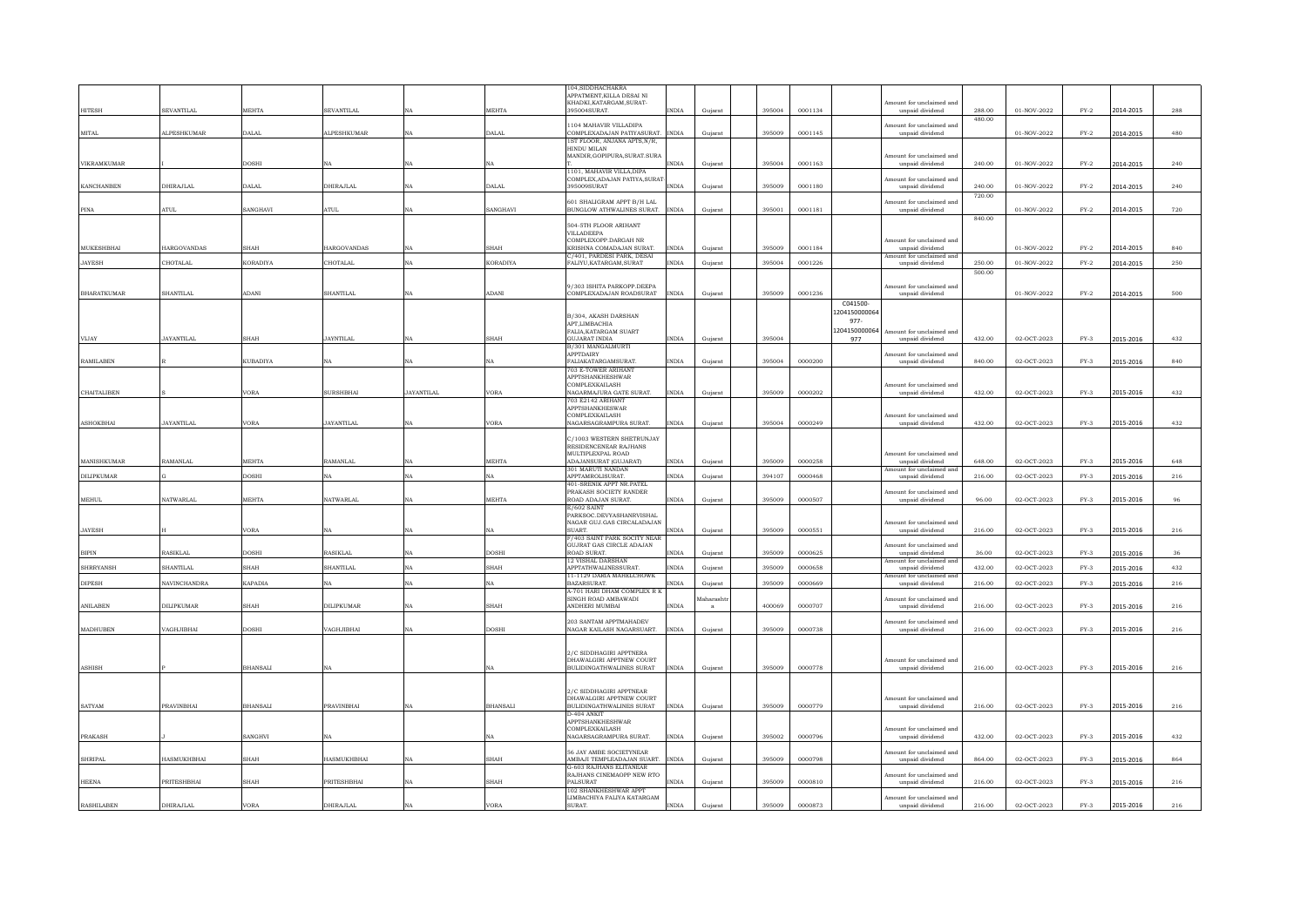| <b>KIRTIKUMAR</b>         | <b>ADILAL</b>                     | SHAH            | VADILAI                      |             | <b>SHAH</b>       | E-401 ARIHANT<br><b>APPTSHANKHESHWAR</b><br>COMKAILASH<br>NAGARSAGRAMPURA SURAT   | <b>INDIA</b>                 | Gujarat   | 395009           | 0000882 | mount for unclaimed and<br>$\bf{unpaid}$ $\bf{dividend}$ | 216.00           | 02-OCT-2023 | $FY-3$ | 2015-2016 | $_{\rm 216}$ |
|---------------------------|-----------------------------------|-----------------|------------------------------|-------------|-------------------|-----------------------------------------------------------------------------------|------------------------------|-----------|------------------|---------|----------------------------------------------------------|------------------|-------------|--------|-----------|--------------|
|                           |                                   |                 |                              |             |                   | 102 PADMAWATI PARK APPT<br>LIMBACHIYA FALIYA KATARGAM<br>SURAT.                   |                              |           |                  |         | mount for unclaimed and                                  |                  |             |        |           |              |
| <b>SUSHILABEN</b>         |                                   | MEHTA           | NA                           | NA          |                   | 25-A-B GORUND FLOOR SITARAM<br>SOCIETY BOMBAY MARKET                              | <b>INDIA</b>                 | Gujarat   | 395004           | 0000888 | unpaid dividend<br>mount for unclaimed and               | 36.00            | 02-OCT-2023 | $FY-3$ | 2015-2016 | 36           |
| DILIPBHAI                 |                                   | AHIR            | ŃΑ                           |             | NA                | PUNAGAM SURAT.<br>305 ARIHANT PARKNR HOTEL                                        | INDIA                        | Gujarat   | 395006           | 0000901 | unpaid dividend<br>mount for unclaimed and               | 216.00           | 02-OCT-2023 | $FY-3$ | 2015-2016 | 216          |
| AXAY                      |                                   | <b>MEHTA</b>    | NA                           | NA          | NA                | GATWAYPARLE POINTSURAT-7<br>102 PADMAWATI PARK APPT<br>LIMBACHIYA FALIYA KATARGAM | <b>INDIA</b>                 | Gujarat   | 395009           | 0000907 | unpaid dividend<br>Amount for unclaimed and              | 216.00           | 02-OCT-2023 | $FY-3$ | 2015-2016 | 216          |
| <b>ASHOKKUMAR</b>         | PRABHULAL                         | MEHTA           | PRABHULAL                    |             | MEHTA             | SURAT.<br>402 JINAL APPTNEAR KAILASH                                              | <b>INDIA</b>                 | Gujarat   | 395004           | 0000934 | unpaid dividend                                          | 36.00            | 02-OCT-2023 | $FY-3$ | 2015-2016 | 36           |
| AJITBHAI                  |                                   | HAH             | NA                           | NA          | NA                | NAGARSAGRAMPURA SURAT.                                                            | $\text{INDIA}$               | Gujarat   | 395009           | 0000959 | Amount for unclaimed and<br>unpaid dividend              | 216.00           | 02-OCT-2023 | $FY-3$ | 2015-2016 | 216          |
| <b>REKHA</b>              | CHITAN                            | SHAH            | CHITAN                       | NA          | <b>SHAH</b>       | E-402 J K PARKNEAR<br>AMIDHARAWADINEW RANDER<br>ROADADAJAN SURAT.                 | <b>INDIA</b>                 | Guiarat   | 395009           | 0000987 | Amount for unclaimed and<br>unpaid dividend              | 216.00           | 02-OCT-2023 | $FY-3$ | 2015-2016 | 216          |
|                           |                                   |                 |                              |             |                   | 302 PARSHWA PADMAVATI<br>COMPLEX BHANSHALI NI POLE                                |                              |           |                  |         | Amount for unclaimed and                                 |                  |             |        |           |              |
| ANKIT                     |                                   | PARIKH          | NA                           | NA          | NA                | HANUMAN CHAR RASTA SURAT.<br><b>B-24 NEW ASHOK APPTG-FLOOR</b>                    | <b>INDIA</b>                 | Guiarat   | 395003           | 0000991 | unpaid dividend                                          | 216.00           | 02-OCT-2023 | $FY-3$ | 2015-2016 | 216          |
| <b>BHAVEN</b>             | <b>NANALAL</b>                    | KOTHARI         | NANALAI                      |             | <b>KOTHARI</b>    | BACCHANI NAGARDAFTARY<br>ROADMALAD (E) MUMBAI                                     | <b>INDIA</b>                 | faharasht | 400097           | 0001019 | Amount for unclaimed and<br>unpaid dividend              | 432.00           | 02-OCT-2023 | $FY-3$ | 2015-2016 | $432\,$      |
| <b>NISHIT</b>             |                                   | <b>DOSHI</b>    | NA                           |             |                   | A/301 BHAIRAVI APPT<br>BHARUCHA ROAD DAHISAR (W)<br><b>MUMBAL</b>                 | INDIA                        | aharash   | 400068           | 0001021 | mount for unclaimed and<br>unpaid dividend               | 432.00           | 02-OCT-2023 | $FY-3$ | 2015-2016 | 432          |
| <b>SHWET</b>              | DHIRAJBHAI                        | KORADIYA        | DHIRAJBHAI                   |             | KORADIYA          | 302, OMKAR DARSHAN<br>APPARTMENT, DAIRY<br>FALIYA, KATARGAM, SURAT-               | INDIA                        | Gujarat   | 395004           | 0001055 | mount for unclaimed and<br>unpaid dividend               | 216.00           | 02-OCT-2023 | $FY-3$ | 2015-2016 | $_{\rm 216}$ |
| JIGAR                     | <b>KAMLESHBHAI</b>                | SANGHVI         | <b>KAMLESHKUMAR</b>          | $_{\rm NA}$ | SANGHVI           | B-103 PARAS SOCABHINADAN<br>APPTBLOK -201 KATARGAM<br>DARWAJASURAT.               | INDIA                        | Gujarat   | 395009           | 0001060 | nount for unclaimed and<br>unpaid dividend               | 140.00           | 02-OCT-2023 | $FY-3$ | 2015-2016 | 140          |
| <b>JIVATLAL</b>           | VALAMCHAND                        | <b>/IRVADIA</b> | VALAMCHAND                   | $_{\rm NA}$ | VIRVADIA          | 302 SHRENIK APPTGOPIPURA<br>MAIN ROADSUBHASH CHOWK<br><b>SURAT</b>                | INDIA                        | Gujarat   | 395009           | 0001082 | Amount for unclaimed and<br>unpaid dividend              | 216.00           | 02-OCT-2023 | $FY-3$ | 2015-2016 | 216          |
| MAHENDRAKUMAR             | <b>MAFATLAL</b>                   | /ORA            | <b>MAFATLAL</b>              | NA          | <b>VORA</b>       | A-101 RUDRAY RESEDANCYL.P<br>SAVANI ROADADAJANSURAT.                              | $\text{INDIA}$               | Gujarat   | 395009           | 0001094 | Amount for unclaimed and<br>unpaid dividend              | 432.00           | 02-OCT-2023 | $FY-3$ | 2015-2016 | 432          |
| <b>DARSHAN</b>            | <b>GIRISHBHAI</b>                 | <b>MEHTA</b>    | GIRISHBHAI                   |             | MEHTA             | A-101 PARSHVANATH<br>APPTLIMBACHIYA<br>FALIYAKATARGAM SURAT.                      | INDIA                        | Gujarat   | 395004           | 0001099 | Amount for unclaimed and<br>unpaid dividend              | 1080.00          | 02-OCT-2023 | $FY-3$ | 2015-2016 | 1080         |
|                           |                                   |                 |                              |             |                   | A/503 VEERBHADRA<br>APPTNR.ICCHANATH<br>MAHADEVTEMPLE B/H PETROL                  |                              |           |                  |         | Amount for unclaimed and                                 |                  |             |        |           |              |
| <b>BIRVA</b>              | SHRIPALBHA                        | <b>MEHTA</b>    | SHRIPALBHAI                  |             | <b>MEHTA</b>      | POMPUMRA SURAT.<br>101 SILVER NESTB/H ASHWIN<br><b>MEHTA PARKLAL BUNGLOW</b>      | <b>INDIA</b>                 | Gujarat   | 395009           | 0001114 | unpaid dividend<br>Amount for unclaimed and              | 2160.00          | 02-OCT-2023 | $FY-3$ | 2015-2016 | 2160         |
| <b>DARSHAN</b>            | <b>JAYESHKUMAR</b>                | SANGHVI         | <b>JAYESHKUMAR</b>           | NA          | SANGHVI           | ATHWALINESSURAT.<br>301 VRUNDAVAN APPTGHANCHI                                     | <b>INDIA</b>                 | Guiarat   | 395009           | 0001129 | unpaid dividend<br>Amount for unclaimed and              | 360.00           | 02-OCT-2023 | $FY-3$ | 2015-2016 | 360          |
| HET                       | SAMIR                             | SIRIYA          | SAMIR                        | NA          | <b>SIRIYA</b>     | STREETKATARGAM SURAT.<br>301 VRUNDAVAN APPTGHANCHI                                | <b>INDIA</b>                 | Gujarat   | 395009           | 0001131 | unpaid dividend<br>Amount for unclaimed and              | 390.00           | 02-OCT-2023 | $FY-3$ | 2015-2016 | 390          |
| TRUSHIL<br><b>DARSHAN</b> | <b>KIRAN</b><br><b>KISHORBHAI</b> | SIRIYA          | <b>DHARMESH</b><br>KISHORBHA | NA<br>NA    | <b>SIRIYA</b>     | STREETKATARGAM SURAT.<br>10/975 SAITAN FALIA GOPIPURA<br>SURAT.                   | <b>INDIA</b><br><b>INDIA</b> | Gujarat   | 395009<br>395001 | 0001132 | unpaid dividend<br>ount for unclaimed ar                 | 240.00<br>288.00 | 02-OCT-2023 | $FY-3$ | 2015-2016 | 240          |
|                           |                                   | KANTHORIYA      |                              |             | <b>KANTHORIYA</b> | 506/2 PARSHV NAGAR-2N/R                                                           |                              | Gujarat   |                  | 0001135 | unpaid dividend                                          |                  | 02-OCT-2023 | $FY-3$ | 2015-2016 | 288          |
| <b>NARESH</b>             |                                   | HAH             | $_{\rm NA}$                  | $_{\rm NA}$ |                   | RAMSHA TOWERADAJAN<br>PATIASURAT.                                                 | <b>INDIA</b>                 | Gujarat   | 395009           | 0001138 | mount for unclaimed and<br>unpaid dividend               | 394.00           | 02-OCT-2023 | $FY-3$ | 2015-2016 | 394          |
| <b>BHARAT</b>             | <b>KIRTILAL</b>                   | OOSHI           | KIRTILAL                     | DOSHI       |                   | $C-1, A-10$<br>MAHVIRNAGAR, SHANKAR<br>LAND, KANDIVAKLI (W) MUMBAI                | <b>INDIA</b>                 | aharash   | 400067           | 0001139 | mount for unclaimed and<br>unpaid dividend               | 288.00           | 02-OCT-2023 | $FY-3$ | 2015-2016 | 288          |
| MUKTI                     | MANOJ                             | HAH             | NA                           |             | NA                | 201 PARSHAV NATH<br>APPTBHAISAJI NI<br>POLEVADACHAUTASURAT.                       | <b>INDIA</b>                 | Gujarat   | 395009           | 0001144 | Amount for unclaimed and<br>unpaid dividend              | 144.00           | 02-OCT-2023 | $FY-3$ | 2015-2016 | 144          |
| <b>MITAL</b>              | <b>ALPESHKUMAR</b>                | <b>DALAL</b>    | <b>ALPESHKUMAR</b>           | NA          | DALAL             | 1104 MAHAVIR VILLADIPA<br>COMPLEXADAJAN PATIYASURAT. INDIA                        |                              | Gujarat   | 395009           | 0001145 | mount for unclaimed and<br>unpaid dividend               | 480.00           | 02-OCT-2023 | $FY-3$ | 2015-2016 | 480          |
| <b>KANCHANBEN</b>         | DHIRAJLAL                         | <b>JALAL</b>    | <b>HIRAJLAL</b>              | NA          | <b>DALAL</b>      | 1101 MAHAVIR VILLADIPA<br>COMPLEXADAJAN PATIYASURAT                               | <b>INDIA</b>                 | Gujarat   | 395009           | 0001180 | Amount for unclaimed and<br>unpaid dividend              | 240.00           | 02-OCT-2023 | $FY-3$ | 2015-2016 | 240          |
|                           |                                   |                 |                              |             |                   | 504-5TH FLOOR ARIHANT<br><b>VILLADEEPA</b>                                        |                              |           |                  |         |                                                          |                  |             |        |           |              |
| <b>MUKESHBHAI</b>         | <b>HARGOVANDAS</b>                | SHAH            | <b>HARGOVANDAS</b>           | NA          | <b>SHAH</b>       | COMPLEXOPP.DARGAH NR<br>KRISHNA COMADAJAN SURAT.                                  | <b>INDIA</b>                 | Guiarat   | 395009           | 0001184 | Amount for unclaimed and<br>unpaid dividend              | 840.00           | 02-OCT-2023 | $FY-3$ | 2015-2016 | 840          |
|                           |                                   |                 |                              |             |                   | C-501 SHREEPAL RESIDENCYL F<br>SAVANI ROADNEAR S M C                              |                              |           |                  |         |                                                          |                  |             |        |           |              |
| RASILA                    | HIMMATLAL                         | <b>ARIKH</b>    | <b>HIMMATLAL</b>             |             | <b>PARIKH</b>     | SPORTSGROUND PAL ADAJAN<br><b>SURAT</b>                                           | <b>INDIA</b>                 | Gujarat   | 395009           | 0001193 | Amount for unclaimed and<br>unpaid dividend              | 120.00           | 02-OCT-2023 | $FY-3$ | 2015-2016 | 120          |
| <b>KAIVAL</b>             | <b>MUKESHRHAI</b>                 | <b>MEHTA</b>    | <b>MUKESHRHAI</b>            | NA          | <b>MEHTA</b>      | 701-CHETAN APPTMAKANJI<br>PARKADAJANSURAT.                                        | <b>INDIA</b>                 | Gujarat   | 395009           | 0001217 | nount for unclaimed and<br>$\bf{unpaid}$ $\bf{dividend}$ | 1728.00          | 02-OCT-2023 | $FY-3$ | 2015-2016 | 1728         |
| <b>BIJLBEN</b>            | PRITESHKUMAR                      | HAH             | PRITESHKUMAR                 |             | <b>SHAH</b>       | 402 NIKANTH APPTOPP.SARGAM<br>SHOPPING CENTREUMRA SURAT. INDIA                    |                              | Gujarat   | 395007           | 0001218 | mount for unclaimed and<br>unpaid dividend               | 148.00           | 02-OCT-2023 | $FY-3$ | 2015-2016 | 148          |
|                           | <b>KIRAN</b>                      | SIRIYA          | KIRAN                        |             | <b>SIRIYA</b>     | UG-6 C2(B) AKSHARJYPT CO-<br>OPHOU.SOC-1 NR.BHULKA<br>BHAVAN SOCADAJAN SURAT      | $\text{INDIA}$               |           | 395007           | 0001220 | mount for unclaimed and                                  | 268.00           | 02-OCT-2023 | $FY-3$ |           | 268          |
| PARVA                     |                                   |                 |                              |             |                   |                                                                                   |                              | Gujarat   |                  |         | unpaid dividend                                          |                  |             |        | 2015-2016 |              |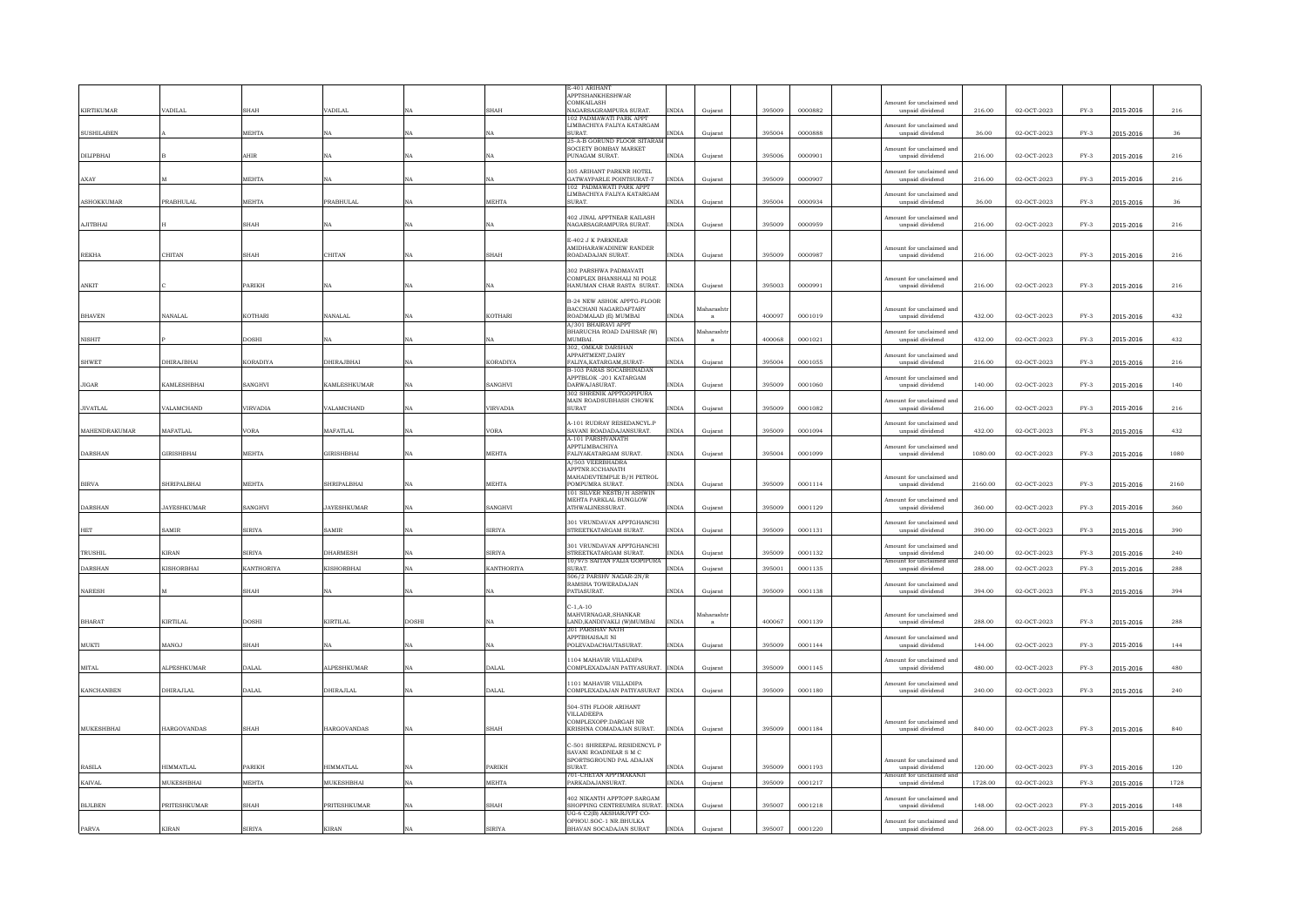|                    |                   |                |                    |                    |                    | /401 PARDESI PARK DESA                                      |              |           |       |        |         |                        |                                             |         |             |        |           |      |
|--------------------|-------------------|----------------|--------------------|--------------------|--------------------|-------------------------------------------------------------|--------------|-----------|-------|--------|---------|------------------------|---------------------------------------------|---------|-------------|--------|-----------|------|
| <b>JAYESH</b>      | CHOTALAL          | KORADIYA       | CHOTALAL           |                    | <b>KORADIYA</b>    | FALIYU KATARGAM SURAT.                                      | <b>INDIA</b> | Gujarat   |       | 395007 | 0001226 |                        | unpaid dividend                             | 250.00  | 02-OCT-2023 | $FY-3$ | 2015-2016 | 250  |
|                    |                   |                |                    |                    |                    |                                                             |              |           |       |        |         |                        |                                             |         |             |        |           |      |
|                    |                   |                |                    |                    |                    | 9/303 ISHITA PARKOPP.DEEPA                                  |              |           |       |        |         |                        | Amount for unclaimed and                    |         |             |        |           |      |
| <b>BHARATLUMAR</b> | <b>SHANTILAL</b>  | <b>IDANI</b>   | SHANTILAL          |                    | ADANI              | COMPLEXADAJAN ROADSURAT                                     | <b>INDIA</b> | Guiarat   |       | 395009 | 0001236 |                        | unpaid dividend                             | 500.00  | 02-OCT-2023 | $FY-3$ | 2015-2016 | 500  |
|                    |                   |                |                    |                    |                    | 101 PARTH APPTPATEL                                         |              |           |       |        |         |                        | Amount for unclaimed an                     |         |             |        |           |      |
| <b>MUKESH</b>      |                   | /ORA           | VА.                |                    | NA                 | FALIYAKATARGAM SURAT.                                       | <b>INDIA</b> | Guiarat   |       | 395009 | 0001250 |                        | unpaid dividend                             | 200.00  | 02-OCT-2023 | $FY-3$ | 2015-2016 | 200  |
|                    |                   |                |                    |                    |                    | A/602 WESTERN<br>SHETRVNJAYL P SAVANI                       |              |           |       |        |         |                        | Amount for unclaimed and                    |         |             |        |           |      |
| MANSUKHRHAI        |                   | PATWA          | <b>GORDHANRHAI</b> | NRRAN.IIRHAI       | <b>PATWA</b>       | ROADPAL SURAT                                               | <b>INDIA</b> | Guiarat   |       | 395009 | 0001299 |                        | unpaid dividend                             | 3000.00 | 02-OCT-2023 | $FY-3$ | 2015-2016 | 3000 |
|                    |                   |                |                    |                    |                    | B-2/406 SAHELI RESIDENCYOPF                                 |              |           |       |        |         |                        |                                             |         |             |        |           |      |
|                    |                   |                |                    |                    |                    | SIDHHAGIRI RESIDENCYPAL                                     |              |           |       |        |         |                        | nount for unclaimed and                     |         |             |        |           |      |
| <b>MILANKUMAR</b>  |                   | DOSHI          | AMRUTLAL           | SAGTHACHAND        | <b>DOSHI</b>       | <b>SURAT</b><br>A/702 CHINMAY                               | INDIA        | Gujarat   |       | 395009 | 0001302 |                        | unpaid dividend                             | 100.00  | 02-OCT-2023 | $FY-3$ | 2015-2016 | 100  |
|                    |                   |                |                    |                    |                    | APARTMENTSOPP SRIRAM                                        |              |           |       |        |         |                        |                                             |         |             |        |           |      |
|                    |                   |                |                    |                    |                    | PETROL PUMPANAND MAHAL                                      |              |           |       |        |         |                        | Amount for unclaimed and                    |         |             |        |           |      |
| <b>JIGAR</b>       |                   | SHAH           | <b>JITENDRA</b>    |                    | SHAH               | ROAD ADAJANSURAT                                            | <b>INDIA</b> | Gujarat   |       | 395009 | 0001307 |                        | unpaid dividend                             | 200.00  | 02-OCT-2023 | $FY-3$ | 2015-2016 | 200  |
|                    |                   |                |                    |                    |                    | 201 RIVER RESIDENCYPANDAV                                   |              |           |       |        |         |                        |                                             |         |             |        |           |      |
|                    |                   |                |                    |                    |                    | <b>BUNGLOW STREETNEAR NEW</b>                               |              |           |       |        |         |                        | Amount for unclaimed and                    |         |             |        |           |      |
| <b>KALPANABEN</b>  | ARVINDKUMAR       | <b>MEHTA</b>   | ARVINDKUMAR        |                    | <b>MEHTA</b>       | COURTATHWALINES SURAT                                       | <b>INDIA</b> | Gujarat   |       | 395007 | 0001314 |                        | unpaid dividend                             | 400.00  | 02-OCT-2023 | $FY-3$ | 2015-2016 | 400  |
|                    |                   |                |                    |                    |                    |                                                             |              |           |       |        |         |                        |                                             |         |             |        |           |      |
|                    |                   |                |                    |                    |                    | 401 ANGAN VISHALA APTNEAR<br>INDOOR STADIUMOPP SANGHVI      |              |           |       |        |         |                        |                                             |         |             |        |           |      |
|                    |                   |                |                    |                    |                    | BUNGLOWGHOD-DOD ROAD                                        |              |           |       |        |         |                        | Amount for unclaimed and                    |         |             |        |           |      |
| <b>HANSABEN</b>    | <b>KANAKKUMAR</b> | <b>MEHTA</b>   | <b>KANAKKUMAR</b>  |                    | MEHTA              | <b>SURAT</b>                                                | <b>INDIA</b> | Gujarat   |       | 395007 | 0001315 |                        | unpaid dividend                             | 400.00  | 02-OCT-2023 | $FY-3$ | 2015-2016 | 400  |
|                    |                   |                |                    |                    |                    | 201-DHARAM PALACE OPP<br>SARGAM SHOPPING CENTRE             |              |           |       |        |         |                        |                                             |         |             |        |           |      |
|                    |                   |                |                    |                    |                    | PARLEPOINT ATHWALINES                                       |              |           |       |        |         |                        | Amount for unclaimed and                    |         |             |        |           |      |
| <b>SHILPA</b>      | NARESHBHAI        | <b>MEHTA</b>   | NARESHBHAI         | NA                 | MEHTA              | <b>SURAT</b>                                                | <b>INDIA</b> | Guiarat   |       | 395007 | 0001316 |                        | unpaid dividend                             | 700.00  | 02-OCT-2023 | $FY-3$ | 2015-2016 | 700  |
|                    |                   |                |                    |                    |                    |                                                             |              |           |       |        |         | C028900                |                                             |         |             |        |           |      |
|                    |                   |                |                    |                    |                    |                                                             |              |           |       |        |         | 1202890000878          |                                             |         |             |        |           |      |
|                    |                   |                |                    |                    |                    | 203 SIDHA SANGINI NR SOM                                    |              |           |       |        |         | 843-                   |                                             |         |             |        |           |      |
|                    |                   |                |                    |                    |                    | CHINTAMANI ADAJAN PAL                                       |              |           |       |        |         | 1202890000878          | Amount for unclaimed and                    |         |             |        |           |      |
| PRAVIN             |                   | MEHTA          | <b>RAMNIKLAL</b>   | <b>KORADIA</b>     | <b>HETALBEN</b>    | <b>TASHIP</b>                                               | <b>INDIA</b> | Gujarat   |       | 395009 |         | 843                    | unpaid dividend                             | 200.00  | 15-SEP-2024 | $FY-4$ | 2016-2017 | 100  |
|                    |                   |                |                    |                    |                    |                                                             |              |           |       |        |         | C041500                |                                             |         |             |        |           |      |
|                    |                   |                |                    |                    |                    | <b>B 701 SHALIBHADRA</b>                                    |              |           |       |        |         | 1204150000064          |                                             |         |             |        |           |      |
|                    |                   |                |                    |                    |                    | RESIDENCY NEAR PRIME                                        |              |           |       |        |         | 977-                   |                                             |         |             |        |           |      |
|                    |                   |                |                    |                    |                    | ARCADE ADAJAN SURAT                                         |              |           |       |        |         | 1204150000064          | Amount for unclaimed and                    |         |             |        |           |      |
| VIJAY              | <b>JAYANTILAL</b> | SHAH           | <b>JAYNTILAL</b>   | MANTHAN            | <b>HASMUKHBHAI</b> | <b>GUJARAT INDIA</b>                                        | <b>INDIA</b> | Gujarat   |       | 395009 |         | 977                    | unpaid dividend                             | 864.00  | 15-SEP-2024 | $FY-4$ | 2016-2017 | 432  |
|                    |                   |                |                    |                    |                    |                                                             |              |           |       |        |         | C041500-               |                                             |         |             |        |           |      |
|                    |                   |                |                    |                    |                    | <b>605 SHENIK PARK APPARTMENT</b>                           |              |           |       |        |         | 1204150000141          |                                             |         |             |        |           |      |
|                    |                   |                |                    |                    |                    | NEAR PATEL PRAKASH SOCIETY                                  |              |           |       |        |         | 555-                   |                                             |         |             |        |           |      |
| <b>JIGNESHBHAI</b> | CHAMPAKLAL        | SHAH           | CHAMPAKLAL         | MAHENDRAKUMAR      | KHETSHIBHAI        | NEW RANDER RD NAVYUG<br>COLLEGE SURAT GUJARAT INDIA INDIA   |              | Gujarat   |       | 395009 |         | 1204150000141<br>555   | Amount for unclaimed and<br>unpaid dividend | 2000.00 | 15-SEP-2024 | $FY-4$ | 2016-2017 | 1000 |
|                    |                   |                |                    |                    |                    |                                                             |              |           |       |        |         | C071700                |                                             |         |             |        |           |      |
|                    |                   |                |                    |                    |                    |                                                             |              |           |       |        |         | 1207170000033          |                                             |         |             |        |           |      |
|                    |                   |                |                    |                    |                    | B/304. AKASH DARSHAN                                        |              |           |       |        |         | 184-                   |                                             |         |             |        |           |      |
|                    |                   |                |                    |                    |                    | APT LIMBACHIA<br>FALIA, KATARGAM SUART                      |              |           |       |        |         | 1207170000033          | Amount for unclaimed and                    |         |             |        |           |      |
| MAHENDRAKUMAR      | KHETSHIBHAI       | SADHANI        | KHETSHIBHAI        | VIJAY              | <b>JAYANTILAL</b>  | GUJARAT INDIA                                               | INDIA        | Gujarat   |       | 395004 |         | 184                    | unpaid dividend                             | 2000.00 | 15-SEP-2024 | $FY-4$ | 2016-2017 | 1000 |
|                    |                   |                |                    |                    |                    |                                                             |              |           |       |        |         |                        |                                             |         |             |        |           |      |
|                    |                   |                |                    |                    |                    | A/204 . CHETANYA APT .NR                                    |              |           |       |        |         | IN300636-              |                                             |         |             |        |           |      |
| <b>MAHESHKUMAR</b> | SOHANLAL          | <b>UNJABI</b>  | SOHANLAL           | <b>JIGNESHBHAI</b> | CHAMPAKLAL         | GUJARAT GAS OFFICE , ADAJAN<br>GAM SURAT GUJARAT INDIA      | <b>INDIA</b> | Gujarat   |       | 395009 |         | 10263208-<br>10263208  | nount for unclaimed and<br>unpaid dividend  | 2000.00 | 15-SEP-2024 | $FY-4$ | 2016-2017 | 1000 |
|                    |                   |                |                    |                    |                    | 304 SIDHDHARTH VILLA APT                                    |              |           |       |        |         | IN300974-              |                                             |         |             |        |           |      |
|                    |                   |                |                    |                    |                    | DEEPA COMP ADAJAN SURAT                                     |              |           |       |        |         | 12236145               | mount for unclaimed and                     |         |             |        |           |      |
| <b>KASHYAP</b>     |                   | /ORA           | SHAILESHKUMAR      | <b>PRAJAY</b>      |                    | <b>GUJARAT INDIA</b>                                        | <b>INDIA</b> | Guiarat   |       | 395009 |         | 12236145               | unpaid dividend                             | 2000.00 | 15-SEP-2024 | $FY-4$ | 2016-2017 | 1000 |
|                    |                   |                |                    |                    |                    | BUNGLOW NO-13 MAGANBHA<br>DESAI NI CHALI B/H PAPPU          |              |           |       |        |         | IN300982-<br>10753436- | mount for unclaimed and                     |         |             |        |           |      |
| <b>JIGNESH</b>     | KUMARPAL          | <b>SHAH</b>    | KUMARPAI           | <b>MAHESHKUMAR</b> | SOHANLAL           | HOSPITAL ANAND                                              | <b>INDIA</b> | Guiarat   |       | 388001 |         | 10753436               | unpaid dividend                             | 6000.00 | 15-SEP-2024 | $FY-4$ | 2016-2017 | 3000 |
|                    |                   |                |                    |                    |                    |                                                             |              |           |       |        |         | IN302293-              |                                             |         |             |        |           |      |
|                    |                   |                |                    |                    |                    | CHAR CHOWK OPP AVSAR VADI                                   |              |           |       |        |         | 10159886-              | ount for unclaimed and                      |         |             |        |           |      |
| LALABHAI           | VISHNURHAI        | <b>ATEL</b>    | <b>VISHNURHAI</b>  | <b>KASHYAP</b>     |                    | STATION ROAD VERAVAL                                        | <b>INDIA</b> | Gujarat   |       | 362265 |         | 10159886               | $\it unpaid$ $\it dividend$                 | 2000.00 | 15-SEP-2024 | $FY-4$ | 2016-2017 | 1000 |
|                    |                   |                |                    |                    |                    | 3 AKSHAR APPARTMENT<br>NR.JETHABHAI PARK                    |              |           |       |        |         | IN302461-              |                                             |         |             |        |           |      |
|                    |                   |                |                    |                    |                    | NARAYANNAGAR ROAD PALDI                                     |              |           |       |        |         | 10520712-              | nount for unclaimed and                     |         |             |        |           |      |
| <b>BHARAT</b>      | VIJAYRAJ          | HCANG          | VIJAYRAJ           | <b>JIGNESH</b>     | <b>KUMARPAL</b>    | AHMEDABAD                                                   | INDIA        | Gujarat   |       | 380007 |         | 10520712               | unpaid dividend                             | 2000.00 | 15-SEP-2024 | $FY-4$ | 2016-2017 | 1000 |
|                    |                   |                |                    |                    |                    | 48, DHWANI APT., 7TH FLOOR,                                 |              |           |       |        |         |                        |                                             |         |             |        |           |      |
| SANJAY             |                   | /ORA           | NA                 | NA.                | NA                 | KHANPUR SHAPUR BHIGENTAR,<br><b>AHMEDARAD</b>               | <b>INDIA</b> | Guiarat   |       | 395009 | 0000056 |                        | mount for unclaimed and<br>unpaid dividend  | 716.00  | 15-SEP-2024 | $FY-4$ | 2016-2017 | 358  |
|                    |                   |                |                    |                    |                    | 48 DHWANI APT.7TH FLOOR                                     |              |           |       |        |         |                        |                                             |         |             |        |           |      |
|                    |                   |                |                    |                    |                    | KHANPUR SHAPUR BHIGENTAR                                    |              |           |       |        |         |                        | Amount for unclaimed and                    |         |             |        |           |      |
| <b>BINABEN</b>     | <b>MAHESHBHA</b>  | SONI           | <b>MAHESHRHAI</b>  | SANJAY             |                    | <b>AHMEDARAD</b>                                            | INDIA        | Gujarat   |       | 380001 | 0000092 |                        | unpaid dividend                             | 1296.00 | 15-SEP-2024 | $FY-4$ | 2016-2017 | 648  |
|                    |                   |                |                    |                    |                    | 20 PRAMUKH PRERNA APPT 50<br>PANCHVATI SOCIETY MANINAGAI    |              |           |       |        |         |                        | mount for unclaimed and                     |         |             |        |           |      |
| MAHESHBHAI         | <b>BHAVANBHAI</b> | SONI           | BHAVANBHAI         | <b>BINABEN</b>     | MAHESHBHAI         | AHMEDABAD.                                                  | INDIA        | Gujarat   |       | 380001 | 0000095 |                        | unpaid dividend                             | 1296.00 | 15-SEP-2024 | $FY-4$ | 2016-2017 | 648  |
|                    |                   |                |                    |                    |                    |                                                             |              |           |       |        |         |                        |                                             |         |             |        |           |      |
|                    |                   |                |                    |                    |                    | 5 TRIBHUVAN CHAMBER MARCHI                                  |              |           |       |        |         |                        | Amount for unclaimed and                    |         |             |        |           |      |
| ASHA               | ANIL              | <b>JASWANI</b> | WIL.               | MAHESHBHAI         | <b>BHAVANBHAI</b>  | POLE RATAN POLE AHMEDABAD. INDIA<br>4/7 ZALAWAD PARK ACHOLE |              | Guiarat   |       | 380001 | 0000293 |                        | unpaid dividend                             | 1296.00 | 15-SEP-2024 | $FY-4$ | 2016-2017 | 648  |
|                    |                   |                |                    |                    |                    | ROAD NALASOPARA (E) DIST                                    |              | faharasht |       |        |         |                        | Amount for unclaimed and                    |         |             |        |           |      |
| <b>HARESH</b>      |                   | SHAH           | NA                 | <b>ASHA</b>        | ANII.              | <b>THANE</b>                                                | <b>INDIA</b> |           |       | 401209 | 0000375 |                        | unpaid dividend                             | 1296.00 | 15-SEP-2024 | $FY-4$ | 2016-2017 | 648  |
|                    |                   |                |                    |                    |                    |                                                             |              |           |       |        |         |                        |                                             |         |             |        |           |      |
| $\text{MILAN}$     |                   | MEHTA          |                    |                    | MEHTA              | 601 SHALIGRAM APPT B/H LAL<br>BUNGLOW ATHWALINES SURAT.     | <b>INDIA</b> | Gujarat   |       | 395009 | 0000507 |                        | mount for unclaimed and<br>unpaid dividend  | 960.00  | 15-SEP-2024 | $FY-4$ |           | 480  |
|                    |                   |                |                    |                    |                    | 401 SRENIK APPTNR PATEL                                     |              |           |       |        |         |                        |                                             |         |             |        | 2016-2017 |      |
|                    |                   |                |                    |                    |                    | PRAKASH SOCIETYRANDER                                       |              |           |       |        |         |                        | Amount for unclaimed and                    |         |             |        |           |      |
| MEHUL              | NATWARLAI         | MEHTA          | <b>NATWARLAL</b>   |                    | <b>MEHTA</b>       | ROADADAJAN, SURAT                                           | INDIA        | Gujarat   | Surat |        | 0000507 |                        | unpaid dividend                             | 192.00  | 15-SEP-2024 | $FY-4$ | 2016-2017 | 96   |
|                    |                   |                |                    |                    |                    |                                                             |              |           |       |        |         |                        |                                             |         |             |        |           |      |
|                    |                   |                |                    |                    |                    | 401-SRENIK APPT NR.PATEL                                    |              |           |       |        |         |                        |                                             |         |             |        |           |      |
| $\mathbf{BIPIN}$   | RASIKLAL          | <b>DOSHI</b>   | <b>RASIKLAL</b>    | <b>MEHUL</b>       | <b>NATWARLAL</b>   | PRAKASH SOCIETY RANDER<br>ROAD ADAJAN SURAT                 | <b>INDIA</b> | Gujarat   |       | 395001 | 0000625 |                        | Amount for unclaimed and<br>unpaid dividend | 72.00   | 15-SEP-2024 | $FY-4$ | 2016-2017 | 36   |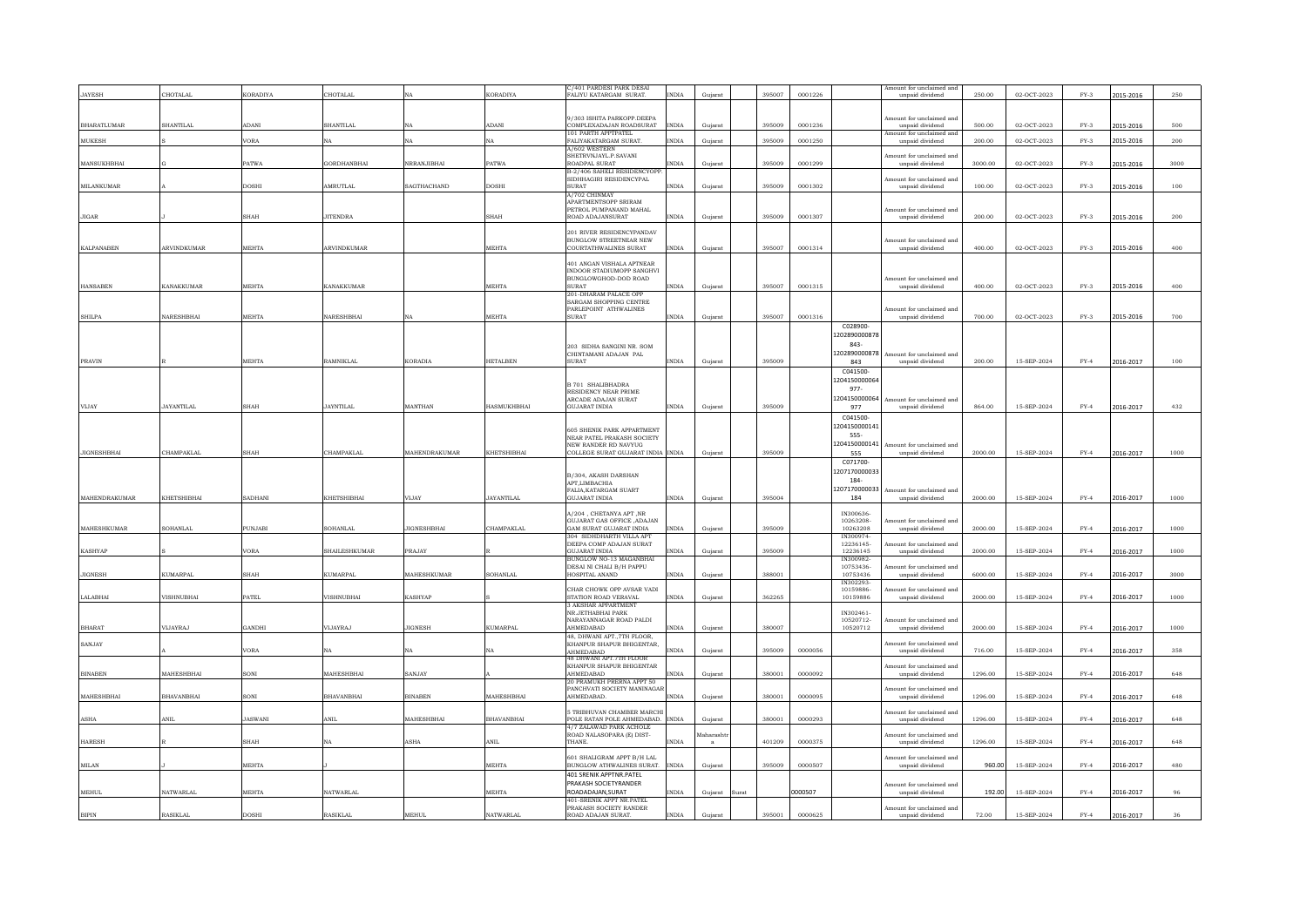|                   |                   |                 |                    |                   |                   | 7403 SAINT PARK SOCITY NEAR                              |              |           |        |         |                           |                                             |         |             |        |           |              |
|-------------------|-------------------|-----------------|--------------------|-------------------|-------------------|----------------------------------------------------------|--------------|-----------|--------|---------|---------------------------|---------------------------------------------|---------|-------------|--------|-----------|--------------|
|                   |                   |                 |                    |                   |                   | <b>GUJRAT GAS CIRCLE ADAJAN</b>                          |              |           |        |         |                           | mount for unclaimed and                     |         |             |        |           |              |
| <b>SURESH</b>     | <b>SHWARBHAI</b>  | ATEL            | <b>ISHWARBHAI</b>  | BIPIN             | RASIKLAL          | ROAD SURAT.<br><b>D-5 SARUVAN APPT NR</b>                | <b>INDIA</b> | Guiarat   | 395001 | 0000670 |                           | unpaid dividend                             | 432.00  | 15-SEP-2024 | $FY-4$ | 2016-2017 | 216          |
|                   |                   |                 |                    |                   |                   | AMIDHARA WADI OPP YOGI                                   |              |           |        |         |                           |                                             |         |             |        |           |              |
| <b>BHAVESH</b>    | SURESHBHAI        | PATEL           | <b>SURESHBHAI</b>  | <b>SURESH</b>     | <b>ISHWARBHAI</b> | COMPLEX RANDER ROAD<br><b>SURAT</b>                      | <b>INDIA</b> |           | 395001 | 0000671 |                           | mount for unclaimed and<br>unpaid dividend  | 1008.00 | 15-SEP-2024 | $FY-4$ |           | 504          |
|                   |                   |                 |                    |                   |                   | D-5 SARUVAN APPT NR                                      |              | Gujarat   |        |         |                           |                                             |         |             |        | 2016-2017 |              |
|                   |                   |                 |                    |                   |                   | AMIDHARA WADI OPP YOGI<br>COMPLEX RANDER ROAD            |              |           |        |         |                           |                                             |         |             |        |           |              |
| ANILABEN          | DILIPKUMAR        | SHAH            | DILIPKUMAR         | <b>BHAVESH</b>    | SURESHBHAI        | SURAT.                                                   | <b>INDIA</b> | Gujarat   | 380001 | 0000707 |                           | mount for unclaimed and<br>unpaid dividend  | 432.00  | 15-SEP-2024 | $FY-4$ | 2016-2017 | 216          |
|                   |                   |                 |                    |                   |                   | A-701 HARI DHAM COMPLEX R I                              |              |           |        |         |                           |                                             |         |             |        |           |              |
| <b>ANJANABEN</b>  | SANJAYKUMAR       | VORA            | <b>SANJAYKUMAR</b> | <b>ANILAREN</b>   | DILIPKUMAR        | SINGH ROAD AMBAWADI<br>ANDHERI MUMBAI                    | <b>INDIA</b> | daharasht | 400069 | 0000794 |                           | mount for unclaimed and<br>unpaid dividend  | 432.00  | 15-SEP-2024 | $FY-4$ | 2016-2017 | 216          |
|                   |                   |                 |                    |                   |                   | <b>48 DHVANI APPT 7TH FLOOR</b>                          |              |           |        |         |                           |                                             |         |             |        |           |              |
| DHARMESH          | RAMANLAI          | SHAH            | <b>RMANLAI</b>     | ANJANABEN         | SANJAYKUMAR       | KHANPUR BHICENTAR<br><b>AHMEDARAD</b>                    | <b>INDIA</b> | Gujara    | 380001 | 0000826 |                           | Amount for unclaimed and<br>unpaid dividend | 864.00  | 15-SEP-2024 | $FY-4$ | 2016-2017 | 432          |
|                   |                   |                 |                    |                   |                   | 30 NIRMAL APPT NR.BUS STOP                               |              |           |        |         |                           | mount for unclaimed and                     |         |             |        |           |              |
| <b>NALARAJAN</b>  | THANGAPANDIYAN    | <b>NADAR</b>    | THANGAPANDIYAN     | DHARMESH          | RAMANLAL          | KATARGAM SURAT.<br>203-B MAHAVIR COMPLEX                 | <b>INDIA</b> | Gujarat   | 395009 | 0000843 |                           | unpaid dividend                             | 432.00  | 15-SEP-2024 | $FY-4$ | 2016-2017 | 216          |
|                   |                   |                 |                    |                   |                   | KANTARESHWAR SOCIETY                                     |              |           |        |         |                           |                                             |         |             |        |           |              |
| <b>RASHILABEN</b> | DHIRAJLAL         | VORA            | DHIRAJLAI          | NALARAJAN         | THANGAPANDIYAN    | VIBHAG-3 SINGANPORE ROAD<br>KATARGAM SURAT.              | <b>INDIA</b> | Guiarat   | 395024 | 0000873 |                           | Amount for unclaimed and<br>unpaid dividend | 432.00  | 15-SEP-2024 | $FY-4$ | 2016-2017 | 216          |
|                   |                   |                 |                    |                   |                   | 102 SHANKHESHWAR APPT                                    |              |           |        |         |                           |                                             |         |             |        |           |              |
| <b>SUSHILABEN</b> |                   | <b>MEHTA</b>    | NA                 | <b>RASHILAREN</b> | DHIRA ILAI        | LIMBACHIYA FALIYA KATARGAM<br><b>SURAT</b>               | <b>NDIA</b>  | Gujarat   | 395009 | 0000888 |                           | Amount for unclaimed and<br>unpaid dividend | 72.00   | 15-SEP-2024 | $FY-4$ | 2016-2017 | 36           |
|                   |                   |                 |                    |                   |                   | 102 PADMAWATI PARK APPT                                  |              |           |        |         |                           |                                             |         |             |        |           |              |
| DILIPBHAI         |                   | AHIR            | NA                 | <b>SUSHILABEN</b> |                   | LIMBACHIYA FALIYA KATARGAM<br>SURAT.                     | <b>INDIA</b> | Gujarat   | 395004 | 0000901 |                           | nount for unclaimed and<br>unpaid dividend  | 432.00  | 15-SEP-2024 | $FY-4$ | 2016-2017 | 216          |
|                   |                   |                 |                    |                   |                   | 25-A-B GORUND FLOOR SITARAM                              |              |           |        |         |                           |                                             |         |             |        |           |              |
| SANJAY            |                   | MEHTA           | NA                 | DILIPBHAI         |                   | SOCIETY BOMBAY MARKET<br>PUNAGAM SURAT.                  | <b>NDIA</b>  | Gujarat   | 395006 | 0000908 |                           | mount for unclaimed and<br>unpaid dividend  | 432.00  | 15-SEP-2024 | $FY-4$ | 2016-2017 | 216          |
|                   |                   |                 |                    |                   |                   | 305 ARIHANT PARK NR HOTEL                                |              |           |        |         |                           |                                             |         |             |        |           |              |
| <b>TUSHAR</b>     |                   | <b>MEHTA</b>    | <b>NA</b>          | SANJAY            |                   | <b>GATWAY PARLE POINT AMBIKA</b><br><b>NIKETAN SURAT</b> | <b>INDIA</b> | Guiarat   | 395009 | 0000909 |                           | Amount for unclaimed and<br>unpaid dividend | 432.00  | 15-SEP-2024 | $FY-4$ | 2016-2017 | 216          |
|                   |                   |                 |                    |                   |                   | 305 ARIHANT PARK NR HOTEL                                |              |           |        |         |                           |                                             |         |             |        |           |              |
|                   |                   |                 |                    |                   | TUSHAR            | GATWAY PARLE POINT AMBIKA<br>NIKETAN SURAT               |              |           | 395007 |         |                           | smount for unclaimed and                    |         |             |        |           |              |
| <b>KOKILABEN</b>  | <b>BHARATBHAI</b> | VORA            | <b>BHARATBHAI</b>  |                   |                   | 301 SHRISUBH APPT KILLA                                  | <b>INDIA</b> | Gujarat   |        | 0000916 |                           | unpaid dividend                             | 432.00  | 15-SEP-2024 | $FY-4$ | 2016-2017 | 216          |
|                   |                   |                 |                    |                   |                   | DESAI KHADKI KATARGAM                                    |              |           |        |         |                           | nount for unclaimed and                     |         |             |        |           |              |
| <b>SHRENIK</b>    | SEVANTILAL        | MEHTA           | <b>SEVANTILAL</b>  | <b>KOKILABEN</b>  | <b>BHARATBHAI</b> | SURAT.                                                   | INDIA        | Guiarat   | 395009 | 0000927 |                           | unpaid dividend                             | 432.00  | 15-SEP-2024 | $FY-4$ | 2016-2017 | $_{\rm 216}$ |
|                   |                   |                 |                    |                   |                   | 203 MAHALAXMI APPT BRAHMAN                               |              |           |        |         |                           | mount for unclaimed and                     |         |             |        |           |              |
| <b>ASHOKKUMAR</b> | PRABHULAL         | <b>MEHTA</b>    | <b>PRABHULAL</b>   | <b>SHRENIK</b>    | SEVANTILAI        | FALIYA KATARGAM SURAT.<br>102 PADMAWATI PARK APPT        | <b>INDIA</b> | Guiarat   | 395009 | 0000934 |                           | unpaid dividend                             | 72.00   | 15-SEP-2024 | $FY-4$ | 2016-2017 | 36           |
|                   |                   |                 |                    |                   |                   | LIMBACHIYA FALIYA KATARGAM                               |              |           |        |         |                           | Amount for unclaimed and                    |         |             |        |           |              |
| ANKIT             |                   | PARIKH          | NA                 | <b>ASHOKKUMAF</b> | <b>PRABHULAL</b>  | SURAT<br>A/301 BHAIRAVI APPT                             | <b>NDIA</b>  | Gujarat   | 395004 | 0000991 |                           | unpaid dividend                             | 432.00  | 15-SEP-2024 | $FY-4$ | 2016-2017 | 216          |
|                   |                   |                 |                    |                   |                   | BHARUCHA ROAD DAHISAR (W)                                |              | aharash   |        |         |                           | nount for unclaimed and                     |         |             |        |           |              |
| JIMMY             | PRAKASHBHAI       | MEHTA           | PRAKASHBHAI        | NISHIT            |                   | MUMBAI.                                                  | INDIA        |           | 400068 | 0001032 |                           | unpaid dividend                             | 2160.00 | 15-SEP-2024 | $FY-4$ | 2016-2017 | 1080         |
|                   |                   |                 |                    |                   |                   | 8/A ANJAN SALAKHA NEAR LAL                               |              |           |        |         |                           | mount for unclaimed and                     |         |             |        |           |              |
| VARSHABEN         | PRAKASHBHAI       | MEHTA           | PRAKASHBHAI        | <b>JIMMY</b>      | PRAKASHBHAI       | BUNGLOW ATHWALINES SURAT. INDIA                          |              | Guiarat   | 395009 | 0001033 |                           | unpaid dividend                             | 2160.00 | 15-SEP-2024 | $FY-4$ | 2016-2017 | 1080         |
|                   |                   |                 |                    |                   |                   | 8/A ANJAN SALAKHA NEAR LAL                               |              |           |        |         |                           | Amount for unclaimed and                    |         |             |        |           |              |
| <b>PRITESH</b>    | TILCHANDBHA       | <b>SHAH</b>     | TILCHAND           | VARSHABEN         | PRAKASHBHAI       | BUNGLOW ATHWALINES SURAT.<br>B2 2ND FLOOR ASHOPALAV FLAY | <b>INDIA</b> | Gujarat   | 395009 | 0001074 |                           | unpaid dividend                             | 432.00  | 15-SEP-2024 | $FY-4$ | 2016-2017 | 216          |
|                   |                   |                 |                    |                   |                   | OPP CAMA HOTEL KHANPUR                                   |              |           |        |         |                           | mount for unclaimed and                     |         |             |        |           |              |
| PURVI             | <b>RUSHABH</b>    | SHAH            | <b>RUSHABH</b>     | PRITESH           | TILCHANDBHAI      | AHMEDABAD.<br>RAJA SHRIPAL CO-OP . HSG SO                | <b>INDIA</b> | Gujara    | 380001 | 0001088 |                           | unpaid dividend                             | 3024.00 | 15-SEP-2024 | $FY-4$ | 2016-2017 | 1512         |
|                   |                   |                 |                    |                   |                   | 12J MEHTA ROAD NEEPEANSEA                                |              | [aharash  |        |         |                           | nount for unclaimed and                     |         |             |        |           |              |
| <b>JINISHA</b>    | MITUL             | SHAH            | <b>MITUL</b>       | PURVI             | <b>RUSHABH</b>    | ROAD MUMBAL<br>RAJA SHRIPAL CO-OP.HSG SOC                | <b>INDIA</b> |           | 400006 | 0001089 |                           | unpaid dividend                             | 3024.00 | 15-SEP-2024 | $FY-4$ | 2016-2017 | 1512         |
|                   |                   |                 |                    |                   |                   | 12-JMEHTA ROAD NEEPEANSEA                                |              | faharasht |        |         |                           | mount for unclaimed and                     |         |             |        |           |              |
| <b>DARSHAN</b>    | KISHORBHAI        | KANTHORIYA      | KISHORBHAI         | <b>INISHA</b>     | <b>MITUL</b>      | ROAD MUMBAL                                              | <b>INDIA</b> |           | 400006 | 0001135 |                           | unpaid dividend                             | 576.00  | 15-SEP-2024 | $FY-4$ | 2016-2017 | 288          |
|                   |                   |                 |                    |                   |                   | 601.SHALIGRAM APPT.B/H LAI                               |              |           |        |         |                           | mount for unclaimed and                     |         |             |        |           |              |
| PINA              | <b>ATUL</b>       | SANGHAVI        | <b>ATUL</b>        | <b>NA</b>         | SANGHAVI          | <b>BUNGLOW ATHWALINES SURAT.</b>                         | <b>INDIA</b> | Guiarat   | Surat  | 0001181 |                           | unpaid dividend                             | 1440.00 | 15-SEP-2024 | $FY-4$ | 2016-2017 | 720          |
|                   |                   |                 |                    |                   |                   | 302 PARSHWA PADMAVATI                                    |              |           |        |         |                           |                                             |         |             |        |           |              |
|                   |                   |                 |                    |                   |                   | COMPLEX BHANSHALL NI POLE                                |              |           |        |         |                           | Amount for unclaimed and                    |         |             |        |           |              |
| <b>NISHIT</b>     |                   | DOSHI           |                    |                   | <b>DOSHI</b>      | HANUMAN CHAR RASTA SURAT.                                | <b>INDIA</b> | Gujarat   | 395003 | 0001209 |                           | unpaid dividend                             | 864.00  | 15-SEP-2024 | $FY-4$ | 2016-2017 | 432          |
|                   |                   |                 |                    |                   |                   | 11 RATNA SAGAR APPT KAJI NU                              |              |           |        |         |                           | nount for unclaimed and                     |         |             |        |           |              |
| <b>RONAK</b>      | MANSUKHBHAI       | PATWA           | MANSUKHBHAI        | MILAN             |                   | MAIDAN GOPIPURA SURAT.<br><b>G-3 WING-B PANCHRATNA</b>   | <b>INDIA</b> | Gujarat   | 395009 | 0001222 |                           | unpaid dividend                             | 1152.00 | 15-SEP-2024 | $FY-4$ | 2016-2017 | 576          |
|                   |                   |                 |                    |                   |                   | GARDEN NR. SMC VARACHA                                   |              |           |        |         |                           |                                             |         |             |        |           |              |
| <b>JAYESH</b>     | CHOTALAL          | KORADIYA        | CHOTALAL           | RONAK             | MANSUKHBHAI       | ZONE NR.BOMBAY MARKRT<br><b>SURAT</b>                    | <b>INDIA</b> | Guiarat   | 395010 | 0001226 |                           | mount for unclaimed and<br>unpaid dividend  | 500.00  | 15-SEP-2024 | $FY-4$ | 2016-2017 | 250          |
|                   |                   |                 |                    |                   |                   | C/401 PARDESI PARK DESAI                                 |              |           |        |         |                           | mount for unclaimed and                     |         |             |        |           |              |
| AMIT              | NATVARLAL         | <b>KORADIYA</b> | <b>NATVRLAL</b>    | <b>JAYESH</b>     | CHOTALAL          | FALIYU KATARGAM SURAT.                                   | <b>INDIA</b> | Guiarat   | 395009 | 0001252 |                           | unpaid dividend                             | 2000.00 | 15-SEP-2024 | $FY-4$ | 2016-2017 | 1000         |
|                   |                   |                 |                    |                   |                   | D-404 SIMANDHAR CAMPUS OPF                               |              |           |        |         |                           |                                             |         |             |        |           |              |
|                   |                   |                 |                    |                   |                   | WESTERN SOM-CHINTAMANI<br>RESIDENCY L P SAVANI ROAD      |              |           |        |         |                           | mount for unclaimed and                     |         |             |        |           |              |
| KHUSHBU           | MIKI              | VORA            | MIKI               | AMIT              | <b>NATVARLAL</b>  | ADAJAN-PAL SURAT.                                        | <b>INDIA</b> | Gujarat   | 395009 | 0001301 |                           | unpaid dividend                             | 200.00  | 15-SEP-2024 | $FY-4$ | 2016-2017 | 100          |
|                   |                   |                 |                    |                   |                   | 201-DHARAM PALACE OPE<br>SARGAM SHOPPING CENTRE          |              |           |        |         |                           |                                             |         |             |        |           |              |
|                   |                   |                 |                    |                   |                   | PARLEPOINT ATHWALINES                                    |              |           |        |         |                           | mount for unclaimed and                     |         |             |        |           |              |
| <b>KORADIA</b>    | <b>HETALBEN</b>   | VIPULKUMAR      | VIPULKUMAR         | <b>SHILPA</b>     | NARESHBHAI        | <b>SURAT</b>                                             | <b>INDIA</b> | Guiarat   | 395007 | 0001324 |                           | unpaid dividend                             | 1400.00 | 15-SEP-2024 | $FY-4$ | 2016-2017 | 700          |
|                   |                   |                 |                    |                   |                   |                                                          |              |           |        |         | C041500-<br>1204150000048 |                                             |         |             |        |           |              |
|                   |                   |                 |                    |                   |                   |                                                          |              |           |        |         | $171 -$                   |                                             |         |             |        |           |              |
|                   |                   |                 |                    |                   |                   | 105 SHANTADEVI ROAD                                      |              |           |        |         | 1204150000048             | Amount for unclaimed and                    |         |             |        |           |              |
| HEMAL             | <b>ATULKUMAR</b>  | <b>SHETH</b>    | <b>ATULKUMAR</b>   |                   | SHETH             | NAVSARI GILIARAT INDIA                                   | <b>INDIA</b> | Guiarat   | 396445 |         | 171                       | unpaid dividend                             | 3000.00 | 16-SEP-2025 | $FY-5$ | 2017-2018 | 1000         |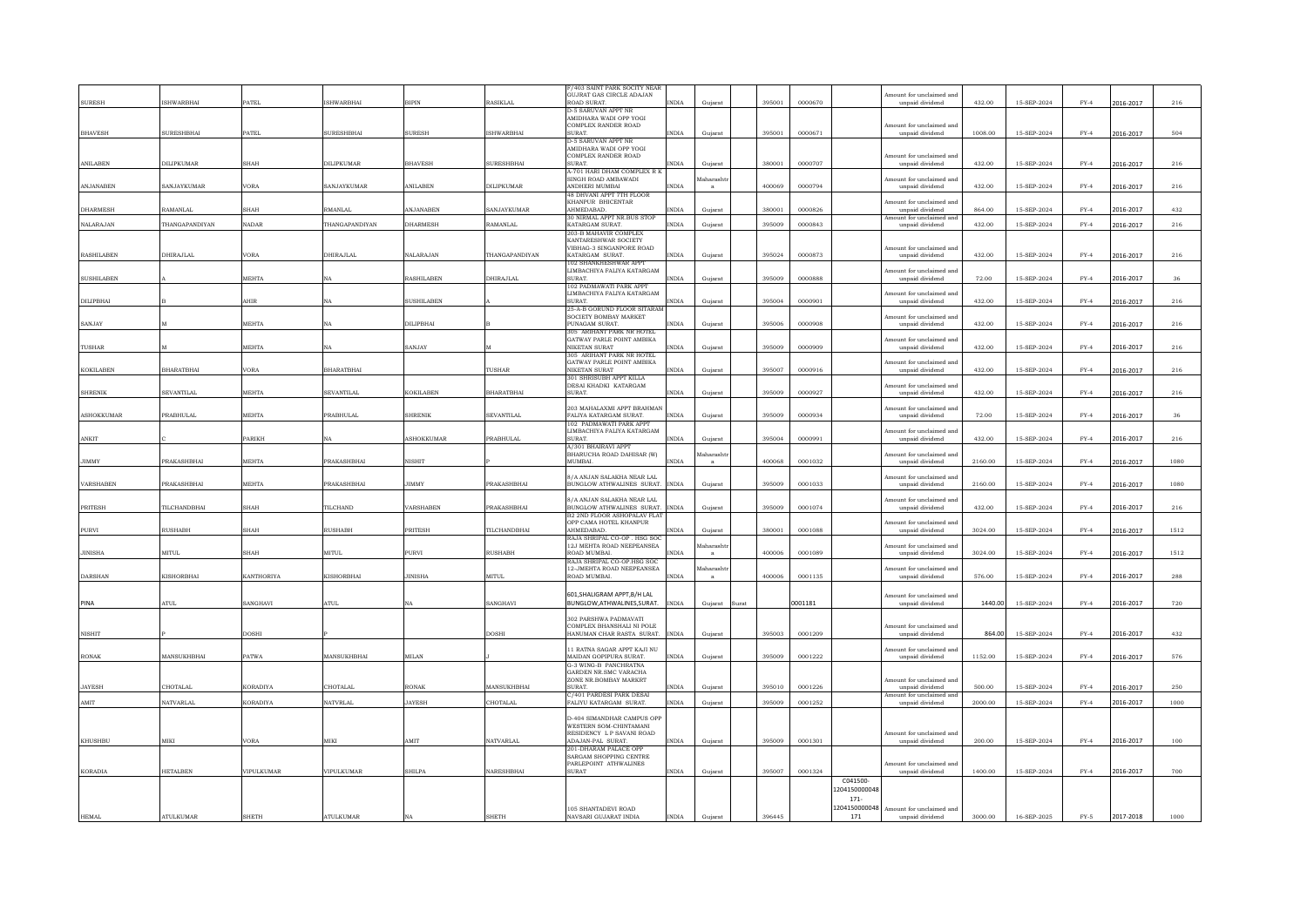|                     |                   |                 |                   |                               |                                                                 |                |                  |        |         | C041500                 |                                             |         |             |        |           |            |
|---------------------|-------------------|-----------------|-------------------|-------------------------------|-----------------------------------------------------------------|----------------|------------------|--------|---------|-------------------------|---------------------------------------------|---------|-------------|--------|-----------|------------|
|                     |                   |                 |                   |                               |                                                                 |                |                  |        |         | 1204150000064<br>977-   |                                             |         |             |        |           |            |
|                     |                   |                 |                   |                               | <b>B/304 AKASHDARSHANAPT LIMB</b><br>ACHIAFALIA.KATARGAMSUARTG  |                |                  |        |         | 1204150000064           | Amount for unclaimed and                    |         |             |        |           |            |
| VLIAY               | JAYANTILAI.       | <b>SHAH</b>     | JAYANTILAL        | <b>SHAH</b>                   | <b>JARATINDIA</b>                                               | <b>INDIA</b>   | Guiarat          | 395004 |         | 977                     | unpaid dividend                             | 1296.00 | 16-SEP-2025 | $FY-5$ | 2017-2018 | 432        |
|                     |                   |                 |                   |                               |                                                                 |                |                  |        |         | C041500<br>120415000007 |                                             |         |             |        |           |            |
|                     |                   |                 |                   |                               |                                                                 |                |                  |        |         | 756-                    |                                             |         |             |        |           |            |
| <b>RASILABEN</b>    | VINODKUMAF        | <b>MEHTA</b>    | <b>VINODKUMAR</b> | <b>MEHTA</b>                  | 1/3745.6.TORANAPPARTMENT,S                                      | <b>INDIA</b>   |                  | 395003 |         | 1204150000077           | Amount for unclaimed and                    | 1296.00 |             |        |           |            |
|                     |                   |                 |                   |                               | NIFALIA, .SURATGUJARATINDIA                                     |                | Gujarat          |        |         | 756<br>C041500-         | unpaid dividend                             |         | 16-SEP-2025 | $FY-5$ | 2017-2018 | 432        |
|                     |                   |                 |                   |                               |                                                                 |                |                  |        |         | 1204150000186           |                                             |         |             |        |           |            |
|                     |                   |                 |                   |                               | 36, SUNDERCHAMBERSADAJANR                                       |                |                  |        |         | 337-<br>1204150000186   | mount for unclaimed and                     |         |             |        |           |            |
| <b>MANISHA</b>      | <b>HITESH</b>     | SANGHVI         | <b>HITESH</b>     | <b>SANGHVI</b>                | <b>OADSURATGUJARATINDIA</b>                                     | <b>INDIA</b>   | Gujarat          | 395009 |         | 337                     | unpaid dividend                             | 648.00  | 16-SEP-2025 | $FY-5$ | 2017-2018 | 216        |
|                     |                   |                 |                   |                               | 2577<br>2, DIVYADHAMAPARTMENT, PRITA                            |                |                  |        |         |                         |                                             |         |             |        |           |            |
|                     |                   |                 |                   |                               | MNAGARNOPAHELODHAL.B/H.SA                                       |                |                  |        |         | IN300974-               |                                             |         |             |        |           |            |
| <b>KAMLABEN</b>     |                   | <b>MEHTA</b>    |                   | MEHTA                         | DHNASCHOOL.PALDI.AHMEDABA                                       | <b>INDIA</b>   | Guiarat          | 380007 |         | 10665798-<br>10665798   | mount for unclaimed and<br>unpaid dividend  | 3000.00 | 16-SEP-2025 | $FY-5$ | 2017-2018 | 1000       |
|                     |                   |                 |                   |                               | 20 PRAMUKH PRERNA APPT 50<br>PANCHVATI SOCIETY MANINAGAR        |                |                  |        |         |                         | Amount for unclaimed and                    |         |             |        |           |            |
| <b>BINABEN</b>      | <b>MAHESHRHAI</b> | SONT            | <b>MAHESHRHAI</b> | SONI                          | <b>AHMEDARAD</b>                                                | <b>INDIA</b>   | Gujarat          | 395004 | 0000092 |                         | unpaid dividend                             | 1944.00 | 16-SEP-2025 | $FY-5$ | 2017-2018 | 648        |
|                     |                   |                 |                   |                               | <b>5 TRIBHUVAN CHAMBER MARCH</b>                                |                |                  |        |         |                         | Amount for unclaimed and                    |         |             |        |           |            |
| MAHESHBHAI          | <b>RHAVANRHAI</b> | SONI            | <b>RHAVANRHA</b>  | SONI                          | POLE RATAN POLE AHMEDABAD.                                      | <b>INDIA</b>   | Gujarat          | 395004 | 0000095 |                         | unpaid dividend                             | 1944.00 | 16-SEP-2025 | $FY-5$ | 2017-2018 | 648        |
|                     |                   |                 |                   |                               | C/O RAJESHWARI TEXTILE 113                                      |                |                  |        |         |                         |                                             |         |             |        |           |            |
| <b>SHRENIK</b>      |                   | SHAH            | NA                | $_{\rm SHAH}$                 | ANAND SHOPPING CENTRE<br>RATANPOLE AHMEDABAD                    | <b>INDIA</b>   | Gujarat          | 395004 | 0000251 |                         | Amount for unclaimed and<br>unpaid dividend | 24.00   | 16-SEP-2025 | $FY-5$ | 2017-2018 | 8          |
|                     |                   |                 |                   |                               | E/601 SHALIGRAM APARTMENT                                       |                |                  |        |         |                         |                                             |         |             |        |           |            |
|                     |                   |                 |                   |                               | <b>B/H WESTERN SHIVALIK MALL</b>                                |                |                  |        |         |                         |                                             |         |             |        |           |            |
| <b>BHAVNABEN</b>    | VITHALBHAI        | <b>DOBARIYA</b> | VITHALBHAI        | <b>DOBARIYA</b>               | GREEN AVENUE CIRCLE L.P.<br>SAVANI ROAD ADAJAN SURAT.           | <b>INDIA</b>   | Gujarat          | 395009 | 0000435 |                         | Amount for unclaimed and<br>unpaid dividend | 4860.00 | 16-SEP-2025 | $FY-5$ | 2017-2018 | 1620       |
|                     |                   |                 |                   |                               | 9/BPRAGATI NAGAR RADHANPUE                                      |                |                  |        |         |                         |                                             |         |             |        |           |            |
| <b>RUPAMKUMAR</b>   | MAHENDRABHAI      | PATEL           | MAHENDRABHAI      | $\ensuremath{\mathsf{PATEL}}$ | ROAD NR AERODRAM MEHSANA. INDIA                                 |                | Gujarat          | 384002 | 0000436 |                         | Amount for unclaimed and<br>unpaid dividend | 2916.00 | 16-SEP-2025 | $FY-5$ | 2017-2018 | 972        |
|                     |                   |                 |                   |                               | 18.KRISHNAKUNJSOCITY.SAMRO                                      |                |                  |        |         |                         | mount for unclaimed and                     |         |             |        |           |            |
| <b>JIGNA</b>        |                   | PATEL           | NA<br>NA          |                               | LI, TAL. CHIKHLI, NAVSARI,                                      | <b>INDIA</b>   | Gujarat          | 396521 | 0000502 |                         | unpaid dividend                             | 648.00  | 16-SEP-2025 | $FY-5$ | 2017-2018 | 216        |
|                     |                   |                 |                   |                               | A1/209 SHANTISADAN APPT OF<br>N TEKRAWALA SCHOOL                |                |                  |        |         |                         |                                             |         |             |        |           |            |
| MANSUKHBHAI         | <b>GANDUBHAI</b>  | <b>BHANDERI</b> | <b>GANDUBHAI</b>  | <b>BHANDERI</b>               | PALANPUR PATIA RANDER<br>SURAT.                                 | <b>INDIA</b>   | Guiarat          | 395009 | 0000561 |                         | Amount for unclaimed and<br>unpaid dividend | 648.00  | 16-SEP-2025 | $FY-5$ | 2017-2018 | 216        |
|                     |                   |                 |                   |                               | A-701 HARI DHAM COMPLEX R I                                     |                |                  |        |         |                         |                                             |         |             |        |           |            |
|                     |                   |                 |                   |                               | SINGH ROAD AMBAWADI                                             |                | <b>faharasht</b> |        |         |                         | Amount for unclaimed and                    |         |             |        |           |            |
| <b>ANILABEN</b>     |                   | <b>SHAH</b>     | DILIPKUMAR        | <b>SHAH</b>                   | ANDHERI MUMBAI                                                  | <b>INDIA</b>   |                  | 400069 |         |                         |                                             | 648.00  | 16-SEP-2025 | $FY-5$ |           |            |
|                     | <b>DILIPKUMAR</b> |                 |                   |                               | <b>403 RATAN PARK APPT JAIN</b>                                 |                |                  |        | 0000707 |                         | unpaid dividend                             |         |             |        | 2017-2018 | 216        |
| <b>VIMLABEN</b>     | MAHASHUKHLAI      | MEHTA           | MAHASHUKHLAI      | MEHTA                         | TEMPLE NR PETROL PUMP<br><b>ADAIAN SURAT</b>                    | INDIA          | Gujarat          | 395009 | 0000722 |                         | Amount for unclaimed and<br>unpaid dividend | 1296.00 | 16-SEP-2025 | $FY-5$ | 2017-2018 | 432        |
|                     |                   |                 |                   |                               | RAJESHWARI TEXTILE 113                                          |                |                  |        |         |                         |                                             |         |             |        |           |            |
| <b>SHRENIK</b>      | <b>BABULAL</b>    | SHAH            | <b>KUMARPAL</b>   | SHAH                          | ANAND SHOPPING CENTRE<br>RATANPLOE AHMEDABAD                    | INDIA          | Gujarat          | 395004 | 0000789 |                         | mount for unclaimed and<br>unpaid dividend  | 216.00  | 16-SEP-2025 | $FY-5$ | 2017-2018 | ${\bf 72}$ |
| DHARMESH            | <b>RAMANLAL</b>   | SHAH            | RAMANLAL          | <b>SHAH</b>                   | 30, NIRMALAPPT, NR. BUSSTOP, KA<br>TARGAM, SURAT.               | <b>INDIA</b>   | Guiarat          | 396521 | 0000826 |                         | Amount for unclaimed and<br>unpaid dividend | 1296.00 | 16-SEP-2025 | $FY-5$ | 2017-2018 | 432        |
|                     |                   |                 |                   |                               | 203-B MAHAVIR COMPLEX                                           |                |                  |        |         |                         |                                             |         |             |        |           |            |
|                     |                   |                 |                   |                               | KANTARESHWAR SOCIETY<br>VIBHAG-3 SINGANPORE ROAD                |                |                  |        |         |                         | Amount for unclaimed and                    |         |             |        |           |            |
| <b>NALARAJAN</b>    | THANGAPANDIYAN    | <b>NADAR</b>    | THANGAPANDIYAN    | <b>NADAR</b>                  | KATARGAM SURAT.<br>102 PADMAWATI PARK APPT                      | <b>INDIA</b>   | Gujarat          | 395004 | 0000843 |                         | unpaid dividend                             | 648.00  | 16-SEP-2025 | $FY-5$ | 2017-2018 | 216        |
|                     |                   |                 |                   |                               | LIMBACHIYA FALIYA KATARGAM                                      |                |                  |        |         |                         | Amount for unclaimed and                    |         |             |        |           |            |
| <b>SUSHILABEN</b>   |                   | <b>MEHTA</b>    | <b>NA</b>         | <b>MEHTA</b>                  | <b>SURAT</b><br>102 PADMAWATI PARK APPT                         | <b>INDIA</b>   | Guiarat          | 395004 | 0000888 |                         | unpaid dividend                             | 108.00  | 16-SEP-2025 | $FY-5$ | 2017-2018 | 36         |
| <b>ASHOKKUMAR</b>   | <b>PRABHULAL</b>  | <b>MEHTA</b>    | PRABHULAL         | MEHTA                         | LIMBACHIYA FALIYA KATARGAM<br>SURAT.                            | INDIA          |                  | 395004 | 0000934 |                         | mount for unclaimed and<br>unpaid dividend  | 108.00  | 16-SEP-2025 | $FY-5$ |           | 36         |
|                     |                   |                 |                   |                               | <b>B-504 SAI</b><br>HAV DARSHAN                                 |                | Gujarat          |        |         |                         |                                             |         |             |        | 2017-2018 |            |
| <b>KUMUDCHANDRA</b> |                   | <b>KAPADIA</b>  | NA                | <b>KAPADIA</b>                | JAMBLI GALI BORIVALI (W)<br><b>BOMBAY</b>                       | INDIA          | aharash          | 400002 | 0001010 |                         | mount for unclaimed and<br>unpaid dividend  | 648.00  | 16-SEP-2025 | $FY-5$ | 2017-2018 | 216        |
|                     |                   |                 |                   |                               | <b>B-504 SAMBHAV DARSHAN</b>                                    |                | faharashi        |        |         |                         | Amount for unclaimed and                    |         |             |        |           |            |
| <b>KRUNAL</b>       |                   | KAPADIA         | NA                | KAPADIA                       | JAMBLI GALI BORIVALI (W)<br><b>BOMBAY</b>                       | $\text{INDIA}$ | a                | 400002 | 0001012 |                         | unpaid dividend                             | 648.00  | 16-SEP-2025 | $FY-5$ | 2017-2018 | 216        |
|                     |                   |                 |                   |                               | <b>B-504 SAMBHAV DARSHAN</b><br><b>JAMBLI GALI BORIVALI (W)</b> |                | faharash         |        |         |                         | mount for unclaimed and                     |         |             |        |           |            |
| VASANT              |                   | <b>KAPADIA</b>  | <b>NA</b>         | <b>KAPADIA</b>                | <b>BOMBAY</b>                                                   | <b>INDIA</b>   | $\mathbf{a}$     | 400002 | 0001013 |                         | unpaid dividend                             | 648.00  | 16-SEP-2025 | $FY-5$ | 2017-2018 | 216        |
|                     |                   |                 |                   |                               | A/301 BHAIRAVI APP1<br>BHARUCHA ROAD DAHISAR (W)                |                | <b>faharash</b>  |        |         |                         | Amount for unclaimed and                    |         |             |        |           |            |
| $_{\rm NISHIT}$     |                   | <b>DOSHI</b>    | <b>NA</b>         | <b>DOSHI</b>                  | <b>MUMBAL</b><br>4TH FLOOR RATNASAGAR APPT                      | <b>INDIA</b>   |                  | 400068 | 0001021 |                         | unpaid dividend                             | 1296.00 | 16-SEP-2025 | $FY-5$ | 2017-2018 | 432        |
|                     | <b>BHURALAL</b>   |                 | <b>BHURALAI</b>   |                               | KAJI NU MAIDAN GOPIPURA<br>SURAT.                               | <b>INDIA</b>   |                  | 395003 |         |                         | mount for unclaimed and                     | 648.00  |             | $FY-5$ |           |            |
| <b>DINSHKUMAR</b>   |                   | SHAH            |                   | SHAH                          | RAJA SHRIPAL CO-OP . HSG SOC                                    |                | Gujarat          |        | 0001081 |                         | unpaid dividend                             |         | 16-SEP-2025 |        | 2017-2018 | 216        |
| PURVI               | <b>RUSHABH</b>    | SHAH            | <b>RUSHABH</b>    | $_{\rm SHAH}$                 | 12J MEHTA ROAD NEEPEANSEA<br>ROAD MUMBAI.                       | INDIA          | <i>Aaharash</i>  | 400006 | 0001088 |                         | Amount for unclaimed and<br>unpaid dividend | 4536.00 | 16-SEP-2025 | $FY-5$ | 2017-2018 | 1512       |
|                     |                   |                 |                   |                               | RAJA SHRIPAL CO-OP HSG SOC                                      |                | faharasht        |        |         |                         | Amount for unclaimed and                    |         |             |        |           |            |
| <b>JINISHA</b>      | <b>MITUL</b>      | <b>SHAH</b>     | <b>MITUL</b>      | <b>SHAH</b>                   | 12-JMEHTA ROAD NEEPEANSEA<br>ROAD MUMBAL                        | <b>INDIA</b>   |                  | 400006 | 0001089 |                         | unpaid dividend                             | 4536.00 | 16-SEP-2025 | $FY-5$ | 2017-2018 | 1512       |
| <b>DARSHAN</b>      | <b>KISHORBHAI</b> | KANTHORIYA      | <b>KISHORBHAI</b> | <b>KANTHORIYA</b>             | 10/975 SAITAN FALIA GOPIPURA<br>SURAT                           | <b>INDIA</b>   | Gujarat          | 395001 | 0001135 |                         | Amount for unclaimed and<br>unpaid dividend | 864.00  | 16-SEP-2025 | $FY-5$ | 2017-2018 | 288        |
| AMIBEN              |                   | VIRVADIYA       |                   | <b>VIRVADIYA</b>              | 302. SHRENIKAPPT. SUBHASHCH<br>WK.GOPIPURA.SURAT.               | <b>INDIA</b>   |                  | 396521 | 0001141 |                         | mount for unclaimed                         | 864.00  | 16-SEP-2025 |        |           |            |
|                     |                   |                 |                   |                               | 502 MAHAVIR VILLA DIP/                                          |                | Gujarat          |        |         |                         | unpaid dividend                             |         |             | $FY-5$ | 2017-2018 | $\bf 288$  |
| <b>SULSHA</b>       |                   | <b>MEHTA</b>    | NA                | MEHTA                         | COMPLEX ADAJAN PARIYA<br>SURAT.                                 | <b>INDIA</b>   | Gujarat          | 395001 | 0001146 |                         | Amount for unclaimed and<br>unpaid dividend | 1080.00 | 16-SEP-2025 | $FY-5$ | 2017-2018 | 360        |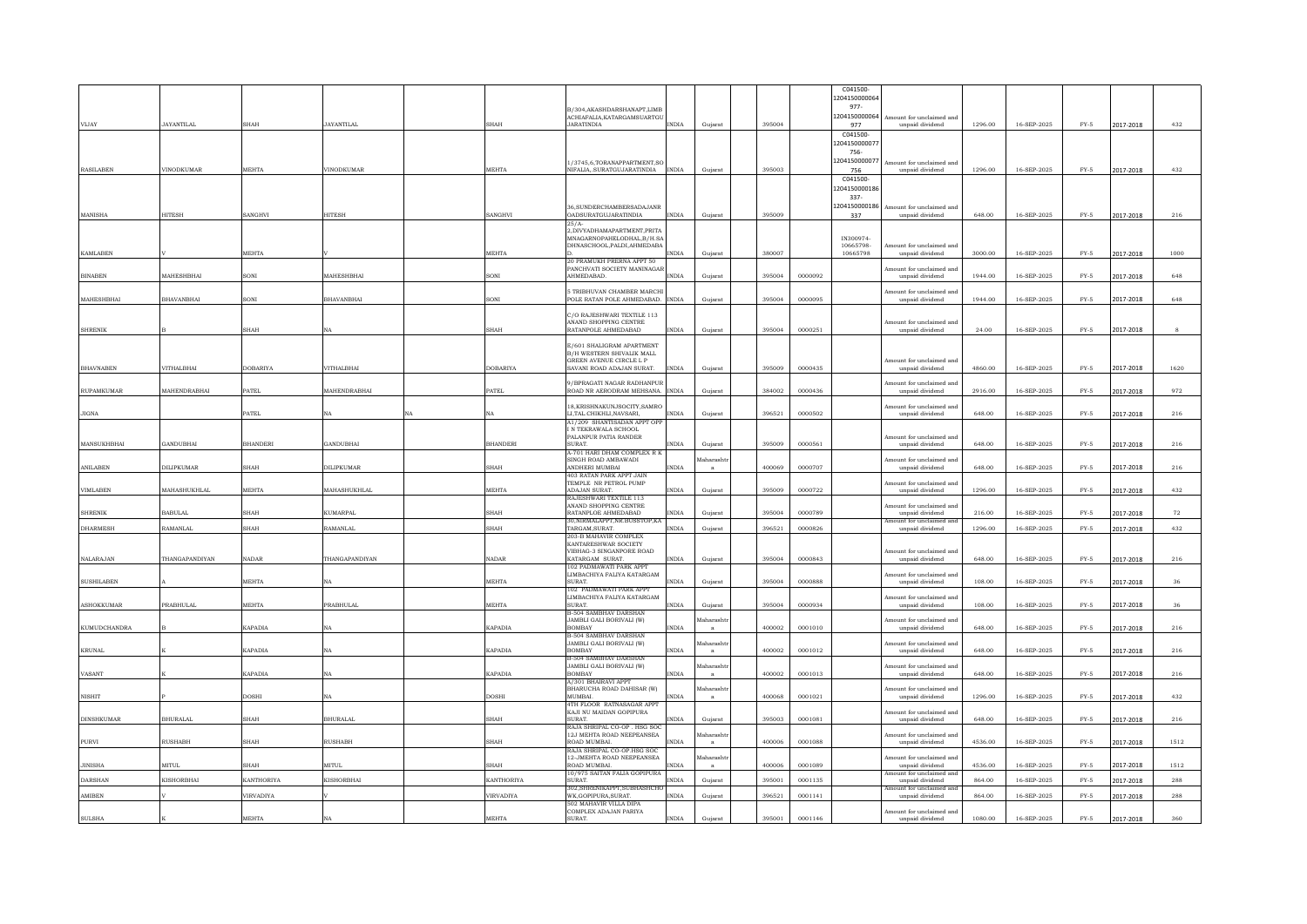| PINA               | <b>ATUL</b>         | SANGHAVI        | <b>ATUL</b>        |                    | SANGHAVI        | 601 SHALIGRAM APPT B/H LAL<br>BUNGLOW ATHWALINES SURAT.         | <b>INDIA</b> | Guiarat          | 395001 | 0001181 |                           | Amount for unclaimed and<br>unpaid dividend | 2160.00 | 16-SEP-2025 | $FY-5$      | 2017-2018 | 720  |
|--------------------|---------------------|-----------------|--------------------|--------------------|-----------------|-----------------------------------------------------------------|--------------|------------------|--------|---------|---------------------------|---------------------------------------------|---------|-------------|-------------|-----------|------|
| MILAN              |                     | <b>MEHTA</b>    | <b>NA</b>          |                    | <b>MEHTA</b>    | 11 RATNA SAGAR APPT KAJI NU<br>MAIDAN GOPIPURA SURAT.           | <b>INDIA</b> | Guiarat          | 395001 | 0001209 |                           | mount for unclaimed and<br>unpaid dividend  | 1440.00 | 16-SEP-2025 | $FY-5$      | 2017-2018 | 480  |
|                    |                     |                 |                    |                    |                 | G-3 WING-B PANCHRATNA<br>GARDEN NR SMC VARACHA                  |              |                  |        |         |                           |                                             |         |             |             |           |      |
| RONAK              | <b>MANSUKHRHAI</b>  | <b>PATWA</b>    | <b>MANSUKHRHAI</b> |                    | <b>PATWA</b>    | ZONE NR. BOMBAY MARKRT<br>SURAT                                 | <b>NDIA</b>  | Guiarat          | 395010 | 0001222 |                           | Amount for unclaimed and<br>unpaid dividend | 1728.00 | 16-SEP-2025 | $FY-5$      | 2017-2018 | 576  |
| <b>JAYESH</b>      | CHOTALAL            | <b>KORADIYA</b> | <b>CHOTALAL</b>    |                    | <b>KORADIYA</b> | C/401 PARDESI PARK DESAI<br>FALIYU KATARGAM SURAT.              | <b>INDIA</b> | Guiarat          | 395010 | 0001226 |                           | mount for unclaimed an<br>unpaid dividend   | 750.00  | 16-SEP-2025 | $FY-5$      | 2017-2018 | 250  |
| <b>BHARATKUMAR</b> | <b>SHANTILAL</b>    | ADANI           | <b>SHANTILAL</b>   |                    | <b>ADANI</b>    | 9/303 ISHITA PARK OPP.DEEPA<br>COMPLEX ADAJAN ROAD SURAT        | <b>INDIA</b> | Gujarat          | 395009 | 0001236 |                           | Amount for unclaimed and<br>unpaid dividend | 1500.00 | 16-SEP-2025 | $FY-5$      | 2017-2018 | 500  |
|                    |                     |                 |                    |                    |                 | D/102 WATER HILLS BESIDE                                        |              |                  |        |         |                           |                                             |         |             |             |           |      |
| <b>JAY</b>         | <b>SHAILESHRHAI</b> | <b>SHAH</b>     | SHAILESHRHA'       |                    | SHAH            | ASHIRVAD AVENUE VIP ROAD<br>BHARTHAMA SURAT (GUJARAT)           | <b>INDIA</b> | Gujarat          | 395007 | 0001282 |                           | mount for unclaimed and<br>unpaid dividend  | 300.00  | 16-SEP-2025 | $FY-5$      | 2017-2018 | 100  |
|                    |                     |                 |                    |                    |                 | 701 NAVKAR APTS PARSHVA<br>NAGAR COMPLEX SAGRAM PORA            |              |                  |        |         |                           | nount for unclaimed and                     |         |             |             |           |      |
| AMIT               |                     | SANGHAVI        |                    |                    | SANGHAVI        | SURAT                                                           | <b>INDIA</b> | Gujarat          | 395002 | 0001339 |                           | unpaid dividend                             | 300.00  | 16-SEP-2025 | $FY-5$      | 2017-2018 | 100  |
|                    |                     |                 |                    |                    |                 |                                                                 |              |                  |        |         | C028900<br>1202890000881  |                                             |         |             |             |           |      |
|                    |                     |                 |                    |                    |                 | PLOT NO 20 RIFLE RANGE.<br>GHATKOPARIWI MUMBAI                  |              | Aaharashtı       |        |         | 455-<br>1202890000881     | Amount for unclaimed and                    |         |             |             |           |      |
| <b>PURVA</b>       | PRASHANT            | LOTANKAR        | <b>KARUNA</b>      | <b>SHRIDHAR</b>    | LOTANKAR        | MAHARASHTRA INDIA                                               | <b>INDIA</b> |                  | 400086 |         | 455<br>C033200-           | unpaid dividend                             | 1400.00 | 27-Oct-2026 | <b>FY-6</b> | 2018-2019 | 1400 |
|                    |                     |                 |                    |                    |                 |                                                                 |              |                  |        |         | 1203320002196             |                                             |         |             |             |           |      |
|                    |                     |                 |                    |                    |                 | AT WAV TA WAV DIST B K WAV                                      |              |                  |        |         | 851-<br>1203320002196     | nount for unclaimed and                     |         |             |             |           |      |
| <b>BABIBEN</b>     | MAHASUKHLAL         | MAHETA          | MAHASUKHLAL        |                    | MAHETA          | <b>GUJARAT INDIA</b>                                            | <b>INDIA</b> | Guiarat          | 385575 |         | 851                       | unpaid dividend                             | 3024.00 | 27-Oct-2026 | $FY-6$      | 2018-2019 | 3024 |
|                    |                     |                 |                    |                    |                 |                                                                 |              |                  |        |         | C041500-<br>1204150000048 |                                             |         |             |             |           |      |
|                    |                     |                 |                    |                    |                 | 105 SHANTADEVI ROAD                                             |              |                  |        |         | $171 -$<br>1204150000048  | tount for unclaimed and                     |         |             |             |           |      |
| <b>HEMAL</b>       | <b>ATULKUMAR</b>    | SHETH           | <b>ATULKUMAR</b>   | NA                 | SHETH           | NAVSARI GUJARAT INDIA                                           | <b>INDIA</b> | Gujarat          | 396445 |         | 171                       | unpaid dividend                             | 1400.00 | 27-Oct-2026 | $FY-6$      | 2018-2019 | 1400 |
|                    |                     |                 |                    |                    |                 |                                                                 |              |                  |        |         | C041500-<br>1204150000059 |                                             |         |             |             |           |      |
|                    |                     |                 |                    |                    |                 | ATHWALINES SURAT GUJARAT                                        |              |                  |        |         | 671-<br>1204150000059     | ount for unclaimed and                      |         |             |             |           |      |
| <b>RITESH</b>      | KIRIT               | SHAH            | KIRIT              |                    | SHAH            | INDIA                                                           | <b>INDIA</b> | Gujarat          | 395001 |         | 671                       | unpaid dividend                             | 336.00  | 27-Oct-2026 | $FY-6$      | 2018-2019 | 336  |
|                    |                     |                 |                    |                    |                 |                                                                 |              |                  |        |         | C041500-<br>1204150000064 |                                             |         |             |             |           |      |
|                    |                     |                 |                    |                    |                 | LIMBACHIA FALIA, KATARGAM                                       |              |                  |        |         | 977-<br>1204150000064     | Amount for unclaimed and                    |         |             |             |           |      |
| VLIAY              | JAYANTILAI.         | SHAH            | JAYNTILAL          |                    | <b>SHAH</b>     | SUART GUJARAT INDIA                                             | <b>INDIA</b> | Gujarat          | 395004 |         | 977                       | unpaid dividend                             | 604.00  | 27-Oct-2026 | $FY-6$      | 2018-2019 | 604  |
|                    |                     |                 |                    |                    |                 |                                                                 |              |                  |        |         | C041500-<br>120415000007  |                                             |         |             |             |           |      |
|                    |                     |                 |                    |                    |                 | SONI FALIA, . SURAT GUJARAT                                     |              |                  |        |         | 756-<br>120415000007      | Amount for unclaimed and                    |         |             |             |           |      |
| <b>RASILABEN</b>   | VINODKUMAR          | <b>MEHTA</b>    | <b>VINODKUMAR</b>  |                    | MEHTA           | <b>INDIA</b>                                                    | <b>INDIA</b> | Gujarat          | 395003 |         | 756                       | unpaid dividend                             | 604.00  | 27-Oct-2026 | $FY-6$      | 2018-2019 | 604  |
|                    |                     |                 |                    |                    |                 | 101 MAHALAKSHMI AVENUE                                          |              |                  |        |         | C041500-<br>1204150000122 |                                             |         |             |             |           |      |
|                    |                     |                 |                    |                    |                 | NR.MUNICIPAL COMMISSIONER<br><b>BUNGLOW ATHWALINES SURAT</b>    |              |                  |        |         | 031-<br>1204150000122     | Amount for unclaimed and                    |         |             |             |           |      |
| <b>AJAYKUMAR</b>   | SUMATILAL           | <b>SHAH</b>     | <b>SUMATILAL</b>   |                    | SHAH            | <b>GUJARAT INDIA</b>                                            | <b>INDIA</b> | Gujarat          | 395001 |         | 031                       | unpaid dividend                             | 638.00  | 27-Oct-2026 | $FY-6$      | 2018-2019 | 638  |
|                    |                     |                 |                    |                    |                 |                                                                 |              |                  |        |         | C041500-<br>1204150000122 |                                             |         |             |             |           |      |
|                    |                     |                 |                    |                    |                 | 501 NANDESWARI APT. DEV DIF<br>CO OP SOC. UMRA JAKAT NAKA       |              |                  |        |         | 059-<br>1204150000122     | mount for unclaimed and                     |         |             |             |           |      |
| MEGHANABEN         | <b>AJAYKUMAR</b>    | SHAH            | <b>AJAYKUMAR</b>   | NA                 | SHAH            | SURAT GUJARAT INDIA                                             | <b>INDIA</b> | Gujarat          | 395007 |         | 059                       | unpaid dividend                             | 1114.00 | 27-Oct-2026 | $FY-6$      | 2018-2019 | 1114 |
|                    |                     |                 |                    |                    |                 |                                                                 |              |                  |        |         | C041500-<br>1204150000186 |                                             |         |             |             |           |      |
|                    |                     |                 |                    |                    |                 | ADAJAN ROAD SURAT GUJARAT                                       |              |                  |        |         | $337-$<br>1204150000186   | Amount for unclaimed and                    |         |             |             |           |      |
| MANISHA            | <b>HITESH</b>       | SANGHVI         | <b>HITESH</b>      |                    | SANGHVI         | <b>INDIA</b>                                                    | <b>INDIA</b> | Gujarat          | 395009 |         | 337<br>C041500-           | unpaid dividend                             | 302.00  | 27-Oct-2026 | $FY-6$      | 2018-2019 | 302  |
|                    |                     |                 |                    |                    |                 |                                                                 |              |                  |        |         | 1204150000308             |                                             |         |             |             |           |      |
|                    |                     |                 |                    |                    |                 | <b>A/18 JAYSHALL APPT NEAR</b><br>SANDHKUVA ASHANAGAR APPT      |              |                  |        |         | 540-<br>1204150000308     | Amount for unclaimed and                    |         |             |             |           |      |
| RAHUL.             | <b>ATULKUMAR</b>    | <b>DOSHI</b>    | <b>ATULKUMAR</b>   | <b>MAHASUKHLAI</b> | <b>DOSHI</b>    | NAVSARI GILIARAT INDIA                                          | <b>INDIA</b> | Gujarat          | 396445 |         | 540                       | unpaid dividend                             | 1702.00 | 27-Oct-2026 | <b>FY-6</b> | 2018-2019 | 1702 |
|                    |                     |                 |                    |                    |                 |                                                                 |              |                  |        |         | C041500-<br>1204150000412 |                                             |         |             |             |           |      |
|                    |                     |                 |                    |                    |                 | DEEPA COMP, ADAJAN SURAT                                        |              |                  |        |         | 391-<br>1204150000412     | nount for unclaimed and                     |         |             |             |           |      |
| PRAJAY             |                     | SANGHVI         |                    |                    | SANGHVI         | <b>GUJARAT INDIA</b>                                            | <b>INDIA</b> | Gujarat          | 395009 |         | 391                       | unpaid dividend                             | 497.00  | 27-Oct-2026 | $FY-6$      | 2018-2019 | 497  |
|                    |                     |                 |                    |                    |                 | & 7,2ND FLR, PLOT NO.31, C.T. NO                                |              |                  |        |         | C044800-<br>1204480000028 |                                             |         |             |             |           |      |
|                    |                     |                 |                    |                    |                 | 602 VILLAGE OSHIWARA<br>ANDHERI W MUMBAI                        |              | Iaharasht        |        |         | 975-<br>1204480000028     | tount for unclaimed and                     |         |             |             |           |      |
| ANILKUMAR          | NANDKISHORE         | <b>MITTAL</b>   | NANDKISHORE        | <b>MITTAL</b>      | <b>MITTAL</b>   | MAHARASHTRA INDIA                                               | <b>INDIA</b> |                  | 400053 |         | 975<br>IN301330           | unpaid dividend                             | 700.00  | 27-Oct-2026 | $FY-6$      | 2018-2019 | 700  |
|                    | VINOD               | DHRUV           | VINOD              |                    | DHRUV           | KANCHAN GIRI FLATS BUTY<br>ROAD SITABULDI NAGPUR                | <b>INDIA</b> | faharashtı       | 440012 |         | 17552511                  | tount for unclaimed and                     | 1400.00 |             | $FY-6$      |           | 1400 |
| AJAY               |                     |                 |                    |                    |                 |                                                                 |              |                  |        |         | 17552511<br>IN301983-     | unpaid dividend                             |         | 27-Oct-2026 |             | 2018-2019 |      |
| <b>PAYAL</b>       | PINKESH             | $_{\rm SHAH}$   |                    |                    | $_{\rm SHAH}$   | DAULAT NAGAR ROAD NO.8,<br>BORIVALI (EAST), MUMBAI (MAH.) INDIA |              | <b>Aaharasht</b> | 400066 |         | 10338513-<br>10338513     | nount for unclaimed and<br>unpaid dividend  | 1400.00 | 27-Oct-2026 | $FY-6$      | 2018-2019 | 1400 |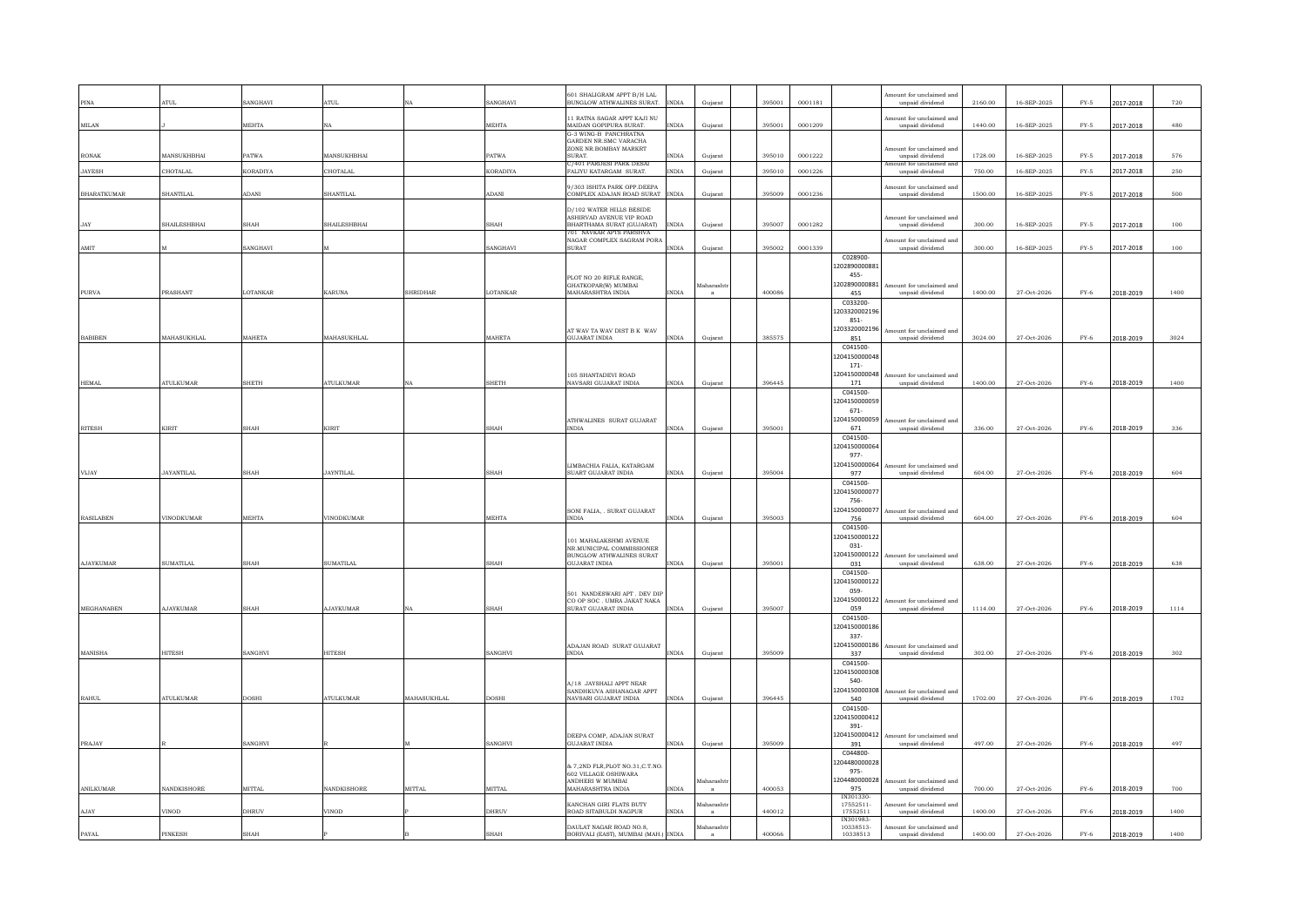| MAHESHBHAI        | BHAVANBHAI        |                  | <b>BHAVANBHAI</b>       | SONI             | <b>5 TRIBHUVAN CHAMBER MARCHI</b><br>POLE RATAN POLE AHMEDABAD. INDIA |              | Gujarat    |              | 380007 | 0000095 | Amount for unclaimed and<br>unpaid dividend | 557.00  | 27-Oct-2026 | $FY-6$        | 2018-2019 | 557  |
|-------------------|-------------------|------------------|-------------------------|------------------|-----------------------------------------------------------------------|--------------|------------|--------------|--------|---------|---------------------------------------------|---------|-------------|---------------|-----------|------|
|                   |                   |                  |                         |                  | A-318 BAGREE MARKET 3RD                                               |              |            |              |        |         |                                             |         |             |               |           |      |
|                   |                   |                  |                         |                  | FLOOR 71 CANNING STREET<br>BIPLABI RASH BIHARI BASU RD                |              | West       |              |        |         | Amount for unclaimed and                    |         |             |               |           |      |
| VISHAL            |                   | <b>MEHTA</b>     |                         | <b>MEHTA</b>     | <b>KOLKATTA</b>                                                       | <b>INDIA</b> | Bengal     |              | 700001 | 0000429 | unpaid dividend                             | 4536.00 | 27-Oct-2026 | $FY-6$        | 2018-2019 | 4536 |
|                   |                   |                  |                         |                  | A-311 BAGREE MARKET 3RD                                               |              |            |              |        |         |                                             |         |             |               |           |      |
|                   |                   |                  |                         |                  | FLOOR 71 CANNING STREET<br>BIPLABI RASH BIHARI BASU RD                |              | West       |              |        |         | Amount for unclaimed and                    |         |             |               |           |      |
|                   |                   | MEHTA            |                         | MEHTA            | KOLKATTA.                                                             | INDIA        | Bengal     |              | 700001 | 0000431 | unpaid dividend                             | 1296.00 | 27-Oct-2026 | $FY-6$        | 2018-2019 | 1296 |
|                   |                   |                  |                         |                  |                                                                       |              |            |              |        |         |                                             |         |             |               |           |      |
|                   |                   |                  |                         |                  | E/601 SHALIGRAM APARTMENT<br>B/H WESTERN SHIVALIK MALL                |              |            |              |        |         |                                             |         |             |               |           |      |
|                   |                   |                  |                         |                  | GREEN AVENUE CIRCLE L P                                               |              |            |              |        |         | Amount for unclaimed and                    |         |             |               |           |      |
| <b>BHAVNABEN</b>  | VITHALBHAI        | <b>OBARIYA</b>   | VITHALBHAI              | <b>DOBARIYA</b>  | SAVANI ROAD ADAJAN SURAT.                                             | <b>INDIA</b> | Gujarat    | <b>SURAT</b> |        | 0000435 | unpaid dividend                             | 2268.00 | 27-Oct-2026 | $FY-6$        | 2018-2019 | 2268 |
|                   |                   |                  |                         |                  | 201 SHETRUNJAY APPT BAVA                                              |              |            |              |        |         | Amount for unclaimed and                    |         |             |               |           |      |
| <b>RANJANBEN</b>  | SHANTILAI         | /ORA             | <b>SHANTILAI</b>        | VORA             | SIDI TEKRO GOPIPURA SURAT.                                            | <b>INDIA</b> | Guiarat    |              | 395001 | 0000469 | unpaid dividend                             | 302.00  | 27-Oct-2026 | $FY-6$        | 2018-2019 | 302  |
|                   |                   |                  |                         |                  | 201 SHETRUNJAY APPT BAVA                                              |              |            |              |        |         | Amount for unclaimed and                    |         |             |               |           |      |
| <b>SHANTILAL</b>  | <b>BHAICHAND</b>  | /ORA             | <b>BHAICHAND</b>        | VORA             | SIDI TEKRO GOPIPURA SURAT.                                            | <b>INDIA</b> | Gujarat    | <b>SURAT</b> |        | 0000470 | unpaid dividend                             | 302.00  | 27-Oct-2026 | $FY-6$        | 2018-2019 | 302  |
|                   |                   |                  |                         |                  | SAMROLI.TAL. CHIKHLI.                                                 |              |            |              |        |         | nount for unclaimed ar                      |         |             |               |           |      |
| <b>JIGNA</b>      | PATEL             |                  | ŃА                      | NA               | NAVSARI<br>401-SRENIK APPT NR.PATEL                                   | <b>INDIA</b> | Gujarat    |              | 396521 | 0000502 | unpaid dividend                             | 302.00  | 27-Oct-2026 | $FY-6$        | 2018-2019 | 302  |
|                   |                   |                  |                         |                  | PRAKASH SOCIETY RANDER                                                |              |            |              |        |         | Amount for unclaimed and                    |         |             |               |           |      |
| <b>MEHUL</b>      | <b>NATWARLAL</b>  | MEHTA            | <b>NATWARLAL</b>        | MEHTA            | ROAD ADAJAN SURAT.                                                    | INDIA        | Gujarat    | <b>SURAT</b> |        | 0000507 | unpaid dividend                             | 134.00  | 27-Oct-2026 | $FY-6$        | 2018-2019 | 134  |
|                   |                   |                  |                         |                  | A1/209 SHANTISADAN APPT OPI                                           |              |            |              |        |         |                                             |         |             |               |           |      |
|                   |                   |                  |                         |                  | IN TEKRAWALA SCHOOL<br>PALANPUR PATIA RANDER                          |              |            |              |        |         | Amount for unclaimed and                    |         |             |               |           |      |
| MANSUKHBHAI       | GANDUBHAI         | <b>BHANDERI</b>  | <b>GANDUBHAI</b>        | <b>BHANDERI</b>  | SURAT.                                                                | <b>INDIA</b> | Guiarat    | <b>SURAT</b> |        | 0000561 | unpaid dividend                             | 302.00  | 27-Oct-2026 | $FY-6$        | 2018-2019 | 302  |
|                   |                   |                  |                         |                  | 23 SHYAM RESIDENCY DINDOLI                                            |              |            |              |        |         |                                             |         |             |               |           |      |
| <b>BHAVESH</b>    | VASANTLAI         | KOKWALA          | VASANTILAL              | KOKWALA          | KHARWASA ROAD UDHANA<br>SURAT.                                        | INDIA        | Gujarat    | SURAT        |        | 0000718 | Amount for unclaimed and<br>unpaid dividend | 302.00  | 27-Oct-2026 | $_{\rm FY-6}$ | 2018-2019 | 302  |
|                   |                   |                  |                         |                  |                                                                       |              |            |              |        |         |                                             |         |             |               |           |      |
|                   |                   |                  |                         |                  | 56 JAY AMBE SOCIETY NEAR                                              |              |            |              |        |         | mount for unclaimed and                     |         |             |               |           |      |
| <b>SHRIPAL</b>    | HASMUKHBHAI       | SHAH             | <b>HASMUKHBHAI</b>      | <b>SHAH</b>      | AMBAJI TEMPLE ADAJAN SUART. INDIA<br>10 ANANT APPT OPP SARGAM         |              | Gujarat    |              | 395009 | 0000798 | unpaid dividend                             | 1209.00 | 27-Oct-2026 | $FY-6$        | 2018-2019 | 1209 |
|                   |                   |                  |                         |                  | SHOPPING CENTER PARLE POIN'                                           |              |            |              |        |         | Amount for unclaimed and                    |         |             |               |           |      |
| VIKRAM            | <b>BABULAL</b>    | <b>IMAQ</b>      | <b>BABULAL</b>          | ADANI            | <b>SURAT</b>                                                          | <b>INDIA</b> | Gujarat    | <b>SURAT</b> |        | 0000832 | unpaid dividend                             | 302.00  | 27-Oct-2026 | $FY-6$        | 2018-2019 | 302  |
|                   |                   |                  |                         |                  | 102 PADMAWATI PARK APPT<br>LIMBACHIYA FALIYA KATARGAM                 |              |            |              |        |         | Amount for unclaimed and                    |         |             |               |           |      |
| <b>SUSHILABEN</b> |                   | <b>MEHTA</b>     | NA                      | <b>MEHTA</b>     | SURAT.                                                                | <b>INDIA</b> | Guiarat    |              | 395004 | 0000888 | unpaid dividend                             | 50.00   | 27-Oct-2026 | $FY-6$        | 2018-2019 | 50   |
|                   |                   |                  |                         |                  | <b>B/1 SHREYAS APPT SHREYAS</b>                                       |              |            |              |        |         | Amount for unclaimed and                    |         |             |               |           |      |
| <b>AMITABEN</b>   | <b>NITINRHAI</b>  | KAMDAR           | <b>NITIBHAI</b>         | <b>KAMDAR</b>    | TEKRA AMBAWADI AHMEDABAD                                              | <b>INDIA</b> | Gujarat    |              | 380001 | 0000966 | unpaid dividend                             | 302.00  | 27-Oct-2026 | $FY-6$        | 2018-2019 | 302  |
|                   |                   |                  |                         |                  |                                                                       |              |            |              |        |         |                                             |         |             |               |           |      |
|                   |                   |                  |                         |                  | 302 PARSHWA PADMAVATI<br>COMPLEX BHANSHALI NI POLE                    |              |            |              |        |         | mount for unclaimed and                     |         |             |               |           |      |
| ANKIT             |                   | <b>ARIKH</b>     |                         | PARIKH           | HANUMAN CHAR RASTA SURAT.                                             | <b>INDIA</b> | Gujarat    |              | 395003 | 0000991 | unpaid dividend                             | 302.00  | 27-Oct-2026 | $FY-6$        | 2018-2019 | 302  |
|                   |                   |                  |                         |                  | A/301 BHAIRAVI APPT                                                   |              |            |              |        |         |                                             |         |             |               |           |      |
| <b>NISHIT</b>     |                   | <b>H</b> 2OC     | NA                      | <b>DOSHI</b>     | BHARUCHA ROAD DAHISAR (W)<br>MUMBAI                                   | INDIA        | faharashtı |              | 400068 | 0001021 | Amount for unclaimed and<br>unpaid dividend | 604.00  | 27-Oct-2026 | $FY-6$        | 2018-2019 | 604  |
|                   |                   |                  |                         |                  |                                                                       |              |            |              |        |         |                                             |         |             |               |           |      |
| <b>JIMMY</b>      | PRAKASHBHAI       | <b>MEHTA</b>     | PRAKASHBHAI             | MEHTA            | 8/A ANJAN SALAKHA NEAR LAL<br>BUNGLOW ATHWALINES SURAT. INDIA         |              | Guiarat    | <b>SURAT</b> |        | 0001032 | Amount for unclaimed and<br>unpaid dividend | 1512.00 | 27-Oct-2026 | $FY-6$        | 2018-2019 | 1512 |
|                   |                   |                  |                         |                  |                                                                       |              |            |              |        |         |                                             |         |             |               |           |      |
|                   |                   |                  |                         |                  | 8/A ANJAN SALAKHA NEAR LAL                                            |              |            |              |        |         | Amount for unclaimed and                    |         |             |               |           |      |
| <b>VARSHABEN</b>  | PRAKASHBHAI       | <b>MEHTA</b>     | <b>PRAKASHRHAI</b>      | <b>MEHTA</b>     | BUNGLOW ATHWALINES SURAT. INDIA                                       |              | Gujarat    | <b>SURAT</b> |        | 0001033 | unpaid dividend                             | 1512.00 | 27-Oct-2026 | $FY-6$        | 2018-2019 | 1512 |
|                   |                   |                  |                         |                  | 14 HIMANSHU CHAMBERS<br>BHOGANI WADI RAJLWAY                          |              |            |              |        |         | Amount for unclaimed and                    |         |             |               |           |      |
| <b>BHUPESH</b>    | <b>ISHWARLAL</b>  | <b>BHARATIYA</b> | <b>ISHWARLAL</b>        | <b>BHARATIYA</b> | STATION SURAT                                                         | <b>INDIA</b> | Gujarat    |              | 395003 | 0001056 | $\it unpaid$ dividend                       | 604.00  | 27-Oct-2026 | $FY-6$        | 2018-2019 | 604  |
|                   |                   |                  |                         |                  | B2 2ND FLOOR ASHOPALAV FLA<br>OPP CAMA HOTEL KHANPUR                  |              |            |              |        |         | mount for unclaimed and                     |         |             |               |           |      |
| <b>PRITESH</b>    | TILCHANDBHAI      | SHAH             | TILCHAND<br><b>BHAI</b> | SHAH             | AHMEDABAD.                                                            | <b>INDIA</b> | Gujarat    |              | 380001 | 0001074 | unpaid dividend                             | 302.00  | 27-Oct-2026 | $FY-6$        | 2018-2019 | 302  |
|                   |                   |                  |                         |                  | 4TH FLOOR RATNASAGAR APPY                                             |              |            |              |        |         |                                             |         |             |               |           |      |
| <b>DINSHKUMAR</b> | <b>BHURALAL</b>   | HAH              | <b>BHURALAL</b>         | <b>SHAH</b>      | KAJI NU MAIDAN GOPIPURA<br>SURAT.                                     | <b>INDIA</b> | Guiarat    |              | 395003 | 0001081 | Amount for unclaimed and<br>unpaid dividend | 302.00  | 27-Oct-2026 | $FY-6$        | 2018-2019 | 302  |
|                   |                   |                  |                         |                  | 302 SHRENIK APPT GOPIPURA                                             |              |            |              |        |         |                                             |         |             |               |           |      |
|                   |                   |                  |                         |                  | MAIN ROAD SUBHASH CHOWK                                               |              |            |              |        |         | Amount for unclaimed and                    |         |             |               |           |      |
| <b>JIVATLAL</b>   | VALAMCHAND        | VIRVADIA         | VALAMCHAND              | VIRVADIA         | <b>SURAT</b><br>RAJA SHRIPAL CO-OP HSG SOC                            | <b>INDIA</b> | Guiarat    | <b>SURAT</b> |        | 0001082 | unpaid dividend                             | 302.00  | 27-Oct-2026 | $FY-6$        | 2018-2019 | 302  |
|                   |                   |                  |                         |                  | 12J MEHTA ROAD NEEPEANSEA                                             |              | faharash   |              |        |         | mount for unclaimed and                     |         |             |               |           |      |
| PURVI             | <b>RUSHABH</b>    | HAH              | <b>RUSHABH</b>          | SHAH             | ROAD MUMBAI                                                           | <b>INDIA</b> |            |              | 400006 | 0001088 | unpaid dividend                             | 2116.00 | 27-Oct-2026 | $FY-6$        | 2018-2019 | 2116 |
|                   |                   |                  |                         |                  | RAJA SHRIPAL CO-OP.HSG SOC<br>12-JMEHTA ROAD NEEPEANSEA               |              | faharasht  |              |        |         | Amount for unclaimed and                    |         |             |               |           |      |
| <b>JINISHA</b>    | MITUL             | HAH              | <b>MITUL</b>            | <b>SHAH</b>      | ROAD MUMBAI.                                                          | INDIA        |            |              | 400006 | 0001089 | unpaid dividend                             | 2116.00 | 27-Oct-2026 | $FY-6$        | 2018-2019 | 2116 |
|                   |                   |                  |                         |                  | 401 KUSUMANJALI APPT KILLA                                            |              |            |              |        |         |                                             |         |             |               |           |      |
| VITRAGKUMAR       | NAVINCHANDRA      | /ORA             | NAVINCHANDRA            | <b>VORA</b>      | DESAI KHADKI KATARGAM<br>SURAT.                                       | <b>INDIA</b> | Guiarat    |              | 395004 | 0001098 | Amount for unclaimed and<br>unpaid dividend | 705.00  | 27-Oct-2026 | $FY-6$        | 2018-2019 | 705  |
|                   |                   |                  |                         |                  | SUBHASH CHOWK, GOPIPURA,                                              |              |            |              |        |         | mount for unclaimed an                      |         |             |               |           |      |
| AMIBEN            |                   | VIRVADIYA        |                         | <b>VIRVADIYA</b> | SURAT.                                                                | <b>INDIA</b> | Guiarat    | <b>SURAT</b> |        | 0001141 | unpaid dividend                             | 403.00  | 27-Oct-2026 | $FY-6$        | 2018-2019 | 403  |
|                   |                   |                  |                         |                  | 306 KUNDAN APPT ABOVE BANK<br>OF INDIA SUBHASH CHOWK                  |              |            |              |        |         | Amount for unclaimed and                    |         |             |               |           |      |
| <b>PRATIK</b>     | <b>PIVUSHRHAI</b> | DOSHI            | PIYUSHBHAI              | <b>DOSHI</b>     | <b>GOPIPURA SURAT</b>                                                 | <b>INDIA</b> | Gujarat    |              | 395001 | 0001149 | unpaid dividend                             | 403.00  | 27-Oct-2026 | $FY-6$        | 2018-2019 | 403  |
|                   |                   |                  |                         |                  | 401 SHANTINATH APPT. 4TH                                              |              |            |              |        |         |                                             |         |             |               |           |      |
| MONALIBEN         |                   | /ORA             | NA                      | <b>VORA</b>      | FLOOR TAPI NAGAR SOCIETY<br>KATARGAM DARWAJA SURAT.                   | INDIA        | Gujarat    | <b>SURAT</b> |        | 0001154 | mount for unclaimed and<br>unpaid dividend  | 168.00  | 27-Oct-2026 | $FY-6$        | 2018-2019 | 168  |
|                   |                   |                  |                         |                  | 401-12-A ISHITA PARK SOC                                              |              |            |              |        |         | mount for unclaimed and                     |         |             |               |           |      |
| <b>HINA</b>       | NIKESHKUMAR       | MEHTA            | NIKESHKUMAR             | MEHTA            | <b>ADAJAN PATIYA SURAT</b>                                            | <b>INDIA</b> | Guiarat    |              | 395009 | 0001172 | unpaid dividend                             | 705.00  | 27-Oct-2026 | $FY-6$        | 2018-2019 | 705  |
|                   |                   |                  |                         |                  | G-3 WING-B PANCHRATNA<br><b>GARDEN NR.SMC VARACHA</b>                 |              |            |              |        |         |                                             |         |             |               |           |      |
|                   |                   |                  |                         |                  | ZONE NR. BOMBAY MARKRT                                                |              |            |              |        |         | Amount for unclaimed and                    |         |             |               |           |      |
| $\mbox{RONAK}$    | MANSUKHBHAI       | <b>ATWA</b>      | MANSUKHBHAI             | PATWA            | SURAT.                                                                | <b>INDIA</b> | Gujarat    |              | 395010 | 0001222 | unpaid dividend                             | 806.00  | 27-Oct-2026 | $FY-6$        | 2018-2019 | 806  |
|                   |                   |                  |                         |                  | 701 NAVKAR APTS PARSHVA<br>NAGAR COMPLEX SAGRAM PORA                  |              |            |              |        |         | Amount for unclaimed and                    |         |             |               |           |      |
| AMIT              |                   | SANGHAVI         |                         | SANGHAVI         | SURAT                                                                 | <b>INDIA</b> | Guiarat    |              | 395002 | 0001339 | unpaid dividend                             | 140.00  | 27-Oct-2026 | $FY-6$        | 2018-2019 | 140  |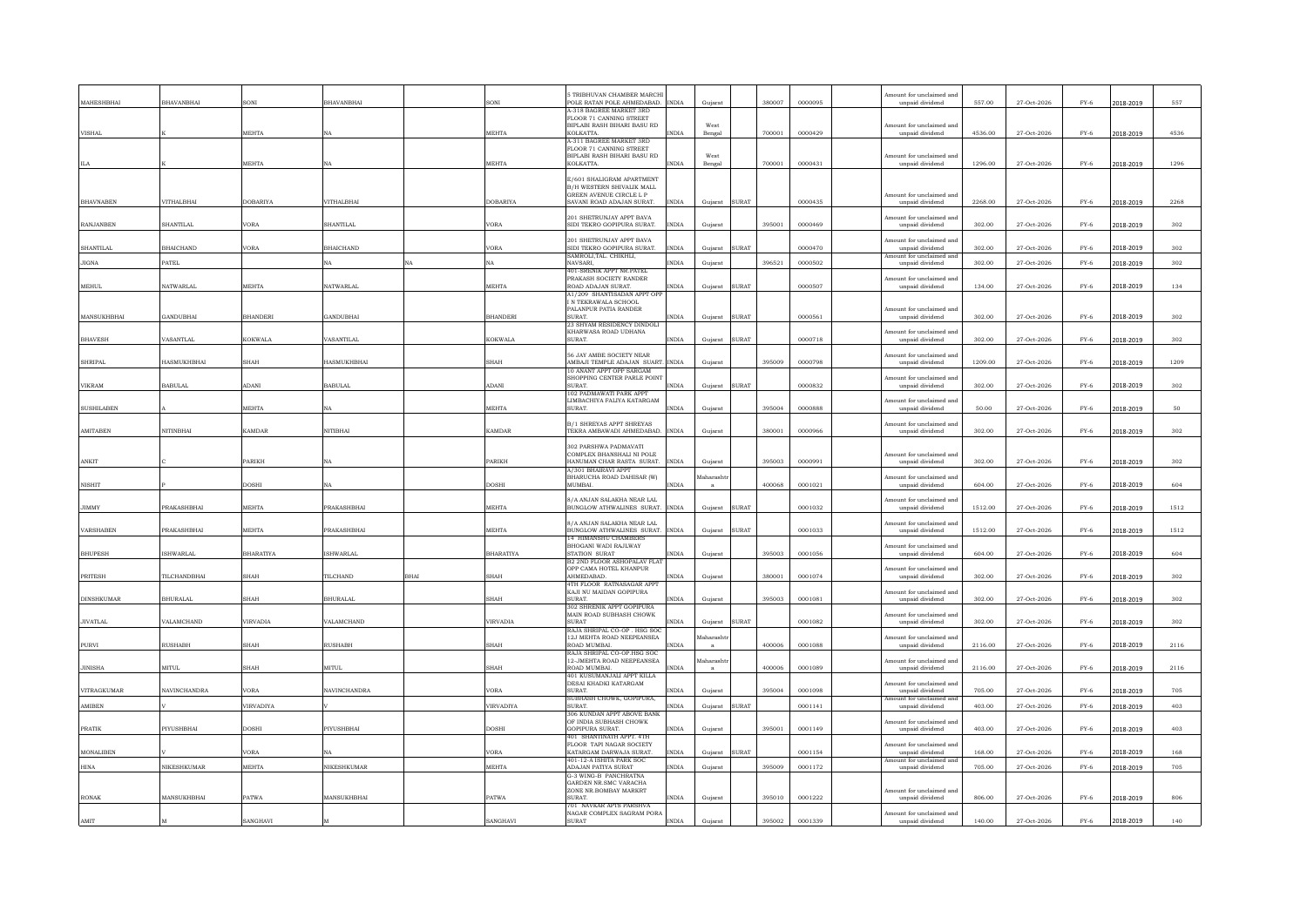|                              |                   |                        |                     |            |              |                                                         |                |                   |                     |        | C000011                  |                                             |                 |             |               |           |                        |
|------------------------------|-------------------|------------------------|---------------------|------------|--------------|---------------------------------------------------------|----------------|-------------------|---------------------|--------|--------------------------|---------------------------------------------|-----------------|-------------|---------------|-----------|------------------------|
|                              |                   |                        |                     |            |              | 212TRADE CENTREBKCOPP                                   |                |                   |                     |        | 10000110001<br>$441 -$   |                                             |                 |             |               |           |                        |
| <b>RKSVSECURITIESINDIAPV</b> |                   |                        |                     |            |              | KURLA BANDRA EAST MUMBAI                                |                | MAHARAS MUMB/     |                     |        | 100001100019             | mount for unclaimed and                     |                 |             |               |           |                        |
| <b>TLTDSECURITIES</b>        |                   |                        | NA                  | <b>NA</b>  |              | MAHARASHTRA                                             | $\text{INDIA}$ | <b>HTRA</b>       |                     | 400098 | 441<br>C010900           | unpaid dividend                             | 30 <sup>°</sup> | 01-Nov-2027 | $FY-7$        | 2019-2020 | $30\,$                 |
|                              |                   |                        |                     |            |              | NJARAKULATHU EDAVETTY                                   |                |                   |                     |        | 20109001276              |                                             |                 |             |               |           |                        |
|                              |                   |                        |                     |            |              | <b>EDAVETTY THODUPUZHA</b><br>KARIKKODE PART THODUPUZHA |                |                   |                     |        | $115 -$<br>1201090012765 | Amount for unclaimed and                    |                 |             |               |           |                        |
| <b>JAIMY</b>                 |                   | MATHEW                 | NA                  | NA         |              | <b>IDUKKI KERALA</b>                                    | <b>INDIA</b>   | KERALA IDUKI      |                     | 685588 | 115                      | unpaid dividend                             | 348             | 01-Nov-2027 | $FY-7$        | 2019-2020 | 348                    |
|                              |                   |                        |                     |            |              |                                                         |                |                   |                     |        | C028900-<br>20289000045  |                                             |                 |             |               |           |                        |
|                              |                   |                        |                     |            |              | 703 MAHAVIR VILLA DEEPA                                 |                |                   |                     |        | $513-$                   |                                             |                 |             |               |           |                        |
| CHIRAG                       | NAVINCHANDRA      | <b>MEHTA</b>           | <b>NAVINCHANDRA</b> |            | <b>MEHTA</b> | COMPLEX ADAAJN ROAD SURAT<br><b>GILIARAT</b>            | <b>INDIA</b>   | GUJARAT SURAT     |                     | 395009 | 202890000456<br>513      | Amount for unclaimed and<br>unpaid dividend | 812             | 01-Nov-2027 | $FY-7$        | 2019-2020 | 812                    |
|                              |                   |                        |                     |            |              |                                                         |                |                   |                     |        | C028900                  |                                             |                 |             |               |           |                        |
|                              |                   |                        |                     |            |              | ANNE FIELD TEA STATE                                    |                |                   |                     |        | 20289000107<br>989-      |                                             |                 |             |               |           |                        |
|                              |                   |                        |                     |            |              | VIKASNAGAR DEHRADUN                                     |                | Uttarakhan Dehrad |                     |        | 202890001073             | Amount for unclaimed and                    |                 |             |               |           |                        |
| <b>BHUPENDRA</b>             |                   | THAKUR                 |                     | NA         |              | <b>UTTARAKHAND</b>                                      | INDIA          | d                 | m                   |        | 989<br>C030300           | unpaid dividend                             | $10\,$          | 01-Nov-2027 | $FY-7$        | 2019-2020 | $10\,$                 |
|                              |                   |                        |                     |            |              |                                                         |                |                   |                     |        | 120303000005             |                                             |                 |             |               |           |                        |
|                              |                   |                        |                     |            |              | 9 VISHAL DARSHAN<br>APPARTMENT ATHWALINES               |                |                   |                     |        | $391 -$<br>20303000005   | Amount for unclaimed and                    |                 |             |               |           |                        |
| ANKITA                       | <b>BHARATBHAI</b> | MEHTA                  | <b>BHARATBHAI</b>   |            | MEHTA        | <b>SURAT GUJARAT</b>                                    | <b>INDIA</b>   | GUJARAT SURAT     |                     | 395001 | 391                      | unpaid dividend                             | 100             | 01-Nov-2027 | $FY-7$        | 2019-2020 | 100                    |
|                              |                   |                        |                     |            |              |                                                         |                |                   |                     |        | C032800<br>20328000000   |                                             |                 |             |               |           |                        |
|                              |                   |                        |                     |            |              | POOVANNAL HOUSE MATTOM                                  |                |                   |                     |        | $771-$                   |                                             |                 |             |               |           |                        |
| RAJAN                        |                   | VARGHESE               |                     | $N \Delta$ |              | SOUTH THATTARAMPALAM PO<br>MAVELIKARA KERALA            | <b>INDIA</b>   | <b>KERALA</b>     | <b>MAPPL</b><br>ZHA | 690103 | 1203280000000<br>771     | Amount for unclaimed and                    | 65              | 01-Nov-2027 | $FY-7$        |           | 65                     |
|                              |                   |                        |                     |            |              |                                                         |                |                   |                     |        | C032800                  | unpaid dividend                             |                 |             |               | 2019-2020 |                        |
|                              |                   |                        |                     |            |              |                                                         |                |                   |                     |        | 20328000007              |                                             |                 |             |               |           |                        |
|                              |                   |                        |                     |            |              | PLOT NO 29 MAJESTIC COLONY<br>VALASARAVAKKAM CHENNAI    |                | TAMIL             | CHENN               |        | $714-$<br>203280000      | mount for unclaimed and                     |                 |             |               |           |                        |
|                              |                   | <b>NATARAJAN</b>       | NA                  | NA         |              | TAMILNADU                                               | $\text{INDIA}$ | NADU              |                     | 600087 | 714                      | unpaid dividend                             | $\overline{7}$  | 01-Nov-2027 | $FY-7$        | 2019-2020 | $\overline{7}$         |
|                              |                   |                        |                     |            |              |                                                         |                |                   |                     |        | C032800<br>20328000034   |                                             |                 |             |               |           |                        |
|                              |                   |                        |                     |            |              |                                                         |                |                   |                     |        | $923 -$                  |                                             |                 |             |               |           |                        |
| <b>PLACKAL</b>               | THOMAS            | ANTU                   | THOMAS              |            | ANTU         | PO BOX 23086 QATALUM STAFF<br>NO100642 DOHA DOHA        | QATAR          | $_{\rm NA}$       | NA                  |        | 203280000<br>923         | nount for unclaimed and<br>unpaid dividend  | 1030            | 01-Nov-2027 | $FY-7$        | 2019-2020 | 1030                   |
|                              |                   |                        |                     |            |              |                                                         |                |                   |                     |        | C032800                  |                                             |                 |             |               |           |                        |
|                              |                   |                        |                     |            |              |                                                         |                |                   |                     |        | 203280000384<br>847-     |                                             |                 |             |               |           |                        |
|                              |                   |                        |                     |            |              | NDSQ RASLAFFAN RLIC P B NO                              |                |                   |                     |        | 20328000038              | Amount for unclaimed and                    |                 |             |               |           |                        |
| <b>JIBIN</b>                 |                   | <b>ALEX</b>            |                     |            | <b>ALEX</b>  | 25551 DOHA                                              | <b>DATAR</b>   | NA                | NA                  |        | 847<br>C041500           | unpaid dividend                             | $\mathcal{R}$   | 01-Nov-2027 | $FY-7$        | 2019-2020 | $\mathbf{\mathcal{R}}$ |
|                              |                   |                        |                     |            |              |                                                         |                |                   |                     |        | 1204150000013            |                                             |                 |             |               |           |                        |
|                              |                   |                        |                     |            |              | A 503 VEERBHADRA RESIDENCY<br>PARLE POINT SVR COLLEGE   |                |                   |                     |        | $425 -$<br>204150000013  | Amount for unclaimed and                    |                 |             |               |           |                        |
| <b>SHRIPAL</b>               | MUKTIBHAI         | <b>MEHTA</b>           | MUKTIBHAI           |            | MEHTA        | SURAT GUJARAT                                           | $\text{INDIA}$ | GUJARAT SURAT     |                     | 395007 | 425                      | unpaid dividend                             | 4654            | 01-Nov-2027 | $FY-7$        | 2019-2020 | 4654                   |
|                              |                   |                        |                     |            |              |                                                         |                |                   |                     |        | C041500<br>120415000001  |                                             |                 |             |               |           |                        |
|                              |                   |                        |                     |            |              | A503 VIRBHADRA RESIDENCY                                |                |                   |                     |        | $431 -$                  |                                             |                 |             |               |           |                        |
| NILESHKUMAR                  | MUKTIBHAI         | MEHTA                  | MUKTIBHAI           |            | MEHTA        | PARLE POINT SVR COLLEGE<br>SURAT GUJARAT                | INDIA          | GUJARAT SURAT     |                     | 395007 | 20415000001<br>431       | Amount for unclaimed and<br>unpaid dividend | 3024            | 01-Nov-2027 | $FY-7$        | 2019-2020 | 3024                   |
|                              |                   |                        |                     |            |              |                                                         |                |                   |                     |        | C041500                  |                                             |                 |             |               |           |                        |
|                              |                   |                        |                     |            |              |                                                         |                |                   |                     |        | 120415000005<br>671-     |                                             |                 |             |               |           |                        |
|                              |                   |                        |                     |            |              | <b>4C SIDDHAGIRI APT</b>                                |                |                   |                     |        | 12041500000              | mount for unclaimed and                     |                 |             |               |           |                        |
| <b>RITESH</b>                | <b>KIRIT</b>      | SHAH                   | KIRIT               |            | <b>SHAH</b>  | ATHWALINES SURAT GUJARAT                                | <b>INDIA</b>   | GUJARAT SURAT     |                     | 395001 | 671<br>C041500           | unpaid dividend                             | 311             | 01-Nov-2027 | $FY-7$        | 2019-2020 | 311                    |
|                              |                   |                        |                     |            |              |                                                         |                |                   |                     |        | 120415000007             |                                             |                 |             |               |           |                        |
|                              |                   |                        |                     |            |              | 137456 TORAN APPARTMENT                                 |                |                   |                     |        | 756-<br>20415000007      | mount for unclaimed and                     |                 |             |               |           |                        |
| <b>RASILABEN</b>             | VINODKUMAR        | MEHTA                  | VINODKUMAR          |            | MEHTA        | SONI FALIA SURAT GUJARAT                                | <b>INDIA</b>   | GUJARAT SURAT     |                     | 395003 | 756                      | unpaid dividend                             | 604             | 01-Nov-2027 | $FY-7$        | 2019-2020 | 604                    |
|                              |                   |                        |                     |            |              |                                                         |                |                   |                     |        | C041500<br>120415000010  |                                             |                 |             |               |           |                        |
|                              |                   |                        |                     |            |              | 202SIDDH SANGINI NEAR                                   |                |                   |                     |        | 897-                     |                                             |                 |             |               |           |                        |
| <b>HEENABEN</b>              | PINKESHKUMAR      | SHAH                   | PINKESHKUMAR        |            | <b>SHAH</b>  | SOMCHINTAMANI PAL SURAT<br><b>GUJARAT</b>               | <b>INDIA</b>   | GUJARAT SURAT     |                     | 395009 | 2041500001<br>897        | tount for unclaimed and<br>unpaid dividend  | 907             | 01-Nov-2027 | $FY-7$        | 2019-2020 | 907                    |
|                              |                   |                        |                     |            |              |                                                         |                |                   |                     |        | C041500                  |                                             |                 |             |               |           |                        |
|                              |                   |                        |                     |            |              |                                                         |                |                   |                     |        | 120415000012<br>$400 -$  |                                             |                 |             |               |           |                        |
|                              |                   |                        |                     |            |              | 801SHIKHAR APTT MAKNJI PARK                             |                |                   |                     |        | 1204150000129            | Amount for unclaimed and                    |                 |             |               |           |                        |
| <b>SUSHILABEN</b>            |                   | <b>MEHTA</b>           |                     | NA         | MEHTA        | ADAJAN SURAT GUJARAT                                    | <b>INDIA</b>   | GUJARAT SURAT     |                     | 395009 | 400                      | unpaid dividend                             | 700             | 01-Nov-2027 | $FY-7$        | 2019-2020 | 700                    |
|                              |                   |                        |                     |            |              |                                                         |                |                   |                     |        | C041500<br>120415000013  |                                             |                 |             |               |           |                        |
|                              |                   |                        |                     |            |              | 3A INDRADHANUSH APT ADAJAN                              |                |                   |                     |        | 845-<br>204150000135     | Amount for unclaimed and                    |                 |             |               |           |                        |
| <b>DINESHKUMAR</b>           | VAGAJIBHAI        | HAH                    | VAGAJIBHAI          |            | SHAH         | PATIYA SURAT GUJARAT                                    | <b>INDIA</b>   | GUJARAT           | <b>SURAT</b>        | 395009 | 845                      | unpaid dividend                             |                 | 01-Nov-2027 | $FY-7$        | 2019-2020 | -5                     |
|                              |                   |                        |                     |            |              |                                                         |                |                   |                     |        | C041500<br>1204150000143 |                                             |                 |             |               |           |                        |
|                              |                   |                        |                     |            |              | 14403 ISHITA PARK BH SANGHVI                            |                |                   |                     |        | 892-                     |                                             |                 |             |               |           |                        |
| <b>RAJESHKUMAR</b>           | <b>JAYANTILAL</b> | MEHTAHUF               | <b>JAYANTILAL</b>   |            | MEHTAHUF     | TOWER ADAJAN ROAD SURAT<br>GILIARAT                     | <b>INDIA</b>   | GUJARAT SURAT     |                     | 395009 | 204150000143<br>892      | Amount for unclaimed and<br>unpaid dividend | 231             | 01-Nov-2027 | $_{\rm FY-7}$ | 2019-2020 | 231                    |
|                              |                   |                        |                     |            |              |                                                         |                |                   |                     |        | C041500                  |                                             |                 |             |               |           |                        |
|                              |                   |                        |                     |            |              |                                                         |                |                   |                     |        | 120415000018             |                                             |                 |             |               |           |                        |
|                              |                   |                        |                     |            |              | 36SUNDER CHAMBERS ADAJAN                                |                |                   |                     |        | $337 -$<br>1204150000186 | Amount for unclaimed and                    |                 |             |               |           |                        |
| MANISHA                      | <b>HITESH</b>     | SANGHVI                | <b>HITESH</b>       |            | SANGHVI      | ROAD SURAT GUJARAT                                      | <b>INDIA</b>   | GUJARAT SURAT     |                     | 395009 | 337                      | unpaid dividend                             | 302             | 01-Nov-2027 | $FY-7$        | 2019-2020 | 302                    |
|                              |                   |                        |                     |            |              |                                                         |                |                   |                     |        | C041500<br>20415000028   |                                             |                 |             |               |           |                        |
|                              |                   |                        |                     |            |              | 805 AJITNATH AWAS ADAJAN<br>PATIA RANDER ROAD SURAT     |                |                   |                     |        | 108<br>1204150000280     | Amount for unclaimed and                    |                 |             |               |           |                        |
| <b>PRATIK</b>                | VINODKUMAR        | <b><i>IRVADIYA</i></b> | <b>VINODKUMAR</b>   |            | VIRVADIYA    | <b>GUJARAT</b>                                          | <b>INDIA</b>   | GUJARAT SURAT     |                     | 395009 | 108                      | unpaid dividend                             | 200             | 01-Nov-2027 | $FY-7$        | 2019-2020 | 200                    |
|                              |                   |                        |                     |            |              |                                                         |                |                   |                     |        |                          |                                             |                 |             |               |           |                        |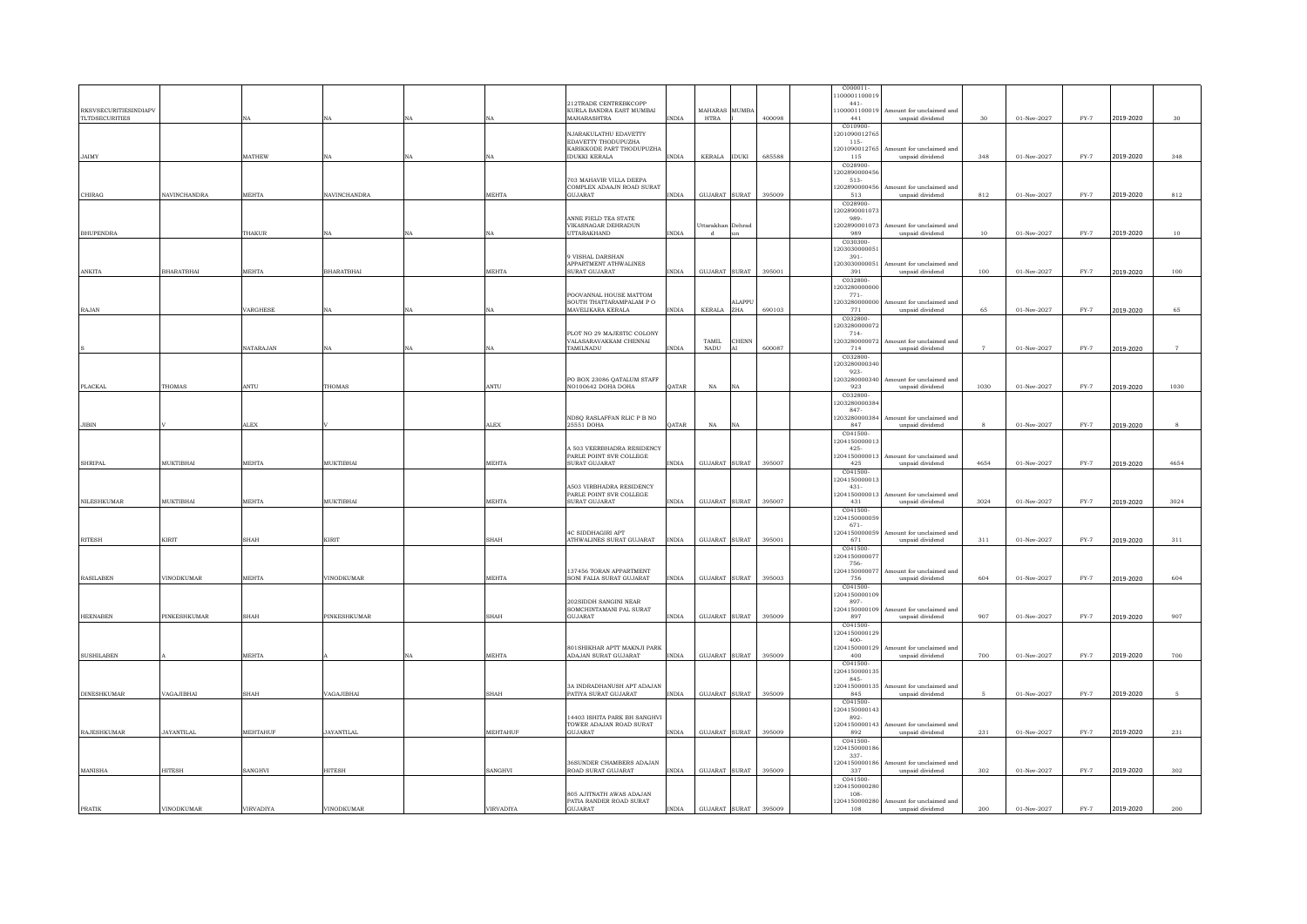|                    |                       |               |                     |                 |                                                      |                        |                |                                  |        | C041500                            |                                                         |        |                     |        |           |                    |
|--------------------|-----------------------|---------------|---------------------|-----------------|------------------------------------------------------|------------------------|----------------|----------------------------------|--------|------------------------------------|---------------------------------------------------------|--------|---------------------|--------|-----------|--------------------|
|                    |                       |               |                     |                 |                                                      |                        |                |                                  |        | 20415000030<br>565-                |                                                         |        |                     |        |           |                    |
|                    |                       |               |                     |                 | 503 PADMAVATI APT STATION                            |                        |                |                                  |        | 120415000030                       | Amount for unclaimed and                                |        |                     |        |           |                    |
| PARESH             | VAGHJIBHAI            | <b>ADANI</b>  | VAGHJIBHAI          | ADANI           | ROAD NAVSARI GUJARAT                                 | <b>INDIA</b>           | GUJARAT VALSAD |                                  | 396445 | 565                                | unpaid dividend                                         | 20     | $01$ -Nov-2027 $\,$ | $FY-7$ | 2019-2020 | $\bf{20}$          |
|                    |                       |               |                     |                 |                                                      |                        |                |                                  |        | C041500<br>20415000033             |                                                         |        |                     |        |           |                    |
|                    |                       |               |                     |                 | 601BOMBAY HOUSE SONI FALIYA                          |                        |                |                                  |        | $423 -$<br>204150000339            | Amount for unclaimed and                                |        |                     |        |           |                    |
| <b>KEYUR</b>       |                       | <b>SHAH</b>   |                     |                 | PANI NI BHIT SURAT GUJARAT                           | <b>INDIA</b>           | GUJARAT SURAT  |                                  | 395003 | 423                                | unpaid dividend                                         | 50     | 01-Nov-2027         | $FY-7$ | 2019-2020 | 50                 |
|                    |                       |               |                     |                 |                                                      |                        |                |                                  |        | C041500                            |                                                         |        |                     |        |           |                    |
|                    |                       |               |                     |                 | 301 SULSHA APPARTMENT                                |                        |                |                                  |        | 20415000037<br>808                 |                                                         |        |                     |        |           |                    |
|                    |                       |               |                     |                 | DHAVALGIRI ATHWALINES SURA'                          |                        |                |                                  |        | 20415000037                        | Amount for unclaimed and                                |        |                     |        |           |                    |
| PRITESH            | PRAVINBHAI            | <b>MEHTA</b>  | PRAVINBHAI          | MEHTA           | GUJARAT                                              | <b>INDIA</b>           | GUJARAT SURAT  |                                  | 395007 | 808<br>C041500                     | unpaid dividend                                         | 200    | 01-Nov-2027         | $FY-7$ | 2019-2020 | 200                |
|                    |                       |               |                     |                 |                                                      |                        |                |                                  |        | 20415000039                        |                                                         |        |                     |        |           |                    |
|                    |                       |               |                     |                 | 104 ARIHANT APT SHANTADEVI                           |                        |                |                                  |        | 612-<br>1204150000393              | Amount for unclaimed and                                |        |                     |        |           |                    |
| MUKTILAI           | BHIKHALAL             | <b>SHAH</b>   | <b>BHIKHALAL</b>    | SHAH            | ROAD NAVSARI GUJARAT                                 | <b>INDIA</b>           | GUJARAT VALSAD |                                  | 396445 | 612                                | unpaid dividend                                         | 5      | 01-Nov-2027         | $FY-7$ | 2019-2020 | -5                 |
|                    |                       |               |                     |                 | 5047TH FLOOR KESHAV JYOT                             |                        |                |                                  |        | C041500<br>120415000087            |                                                         |        |                     |        |           |                    |
|                    |                       |               |                     |                 | APT OPP NEW CIVIL COURT                              |                        |                |                                  |        | 060-                               |                                                         |        |                     |        |           |                    |
| <b>SHAISHAV</b>    | MAHENDRABHAI          | <b>SHAH</b>   | <b>MAHENDRABHAI</b> | <b>SHAH</b>     | <b>ATHWALINES ABHVA SVR</b><br>COLLEGE SURAT GUJARAT | <b>INDIA</b>           | GUJARAT SURAT  |                                  | 395007 | 120415000087<br>060                | Amount for unclaimed and<br>$\it unpaid$ $\it dividend$ | 1000   | 01-Nov-2027         | $FY-7$ | 2019-2020 | 1000               |
|                    |                       |               |                     |                 |                                                      |                        |                |                                  |        | C041500                            |                                                         |        |                     |        |           |                    |
|                    |                       |               |                     |                 | SORBENLAAN 13 2610 WILRIJK                           |                        |                |                                  |        | 120415000146<br>892                |                                                         |        |                     |        |           |                    |
|                    |                       |               |                     |                 | MUMBAI 400012 MUMBAI                                 |                        | MAHARAS MUMBA  |                                  |        | 1204150001468                      | mount for unclaimed and                                 |        |                     |        |           |                    |
| <b>TEJAS</b>       | DEEPAKKUMAR           | SADHANI       | DEEPAKKUMAR         | SADHANI         | MAHARASHTRA                                          | <b>INDIA</b>           | <b>HTRA</b>    |                                  | 400012 | 892<br>C047800                     | unpaid dividend                                         | 944    | 01-Nov-2027         | $FY-7$ | 2019-2020 | 944                |
|                    |                       |               |                     |                 |                                                      |                        |                |                                  |        | 120478000001                       |                                                         |        |                     |        |           |                    |
|                    |                       |               |                     |                 |                                                      |                        |                | BANAS                            |        | 404                                |                                                         |        |                     |        |           |                    |
| PRAVINKUMAR        | DHUDALAL              | <b>VOHRA</b>  | DHUDALAL            | <b>JOHRA</b>    | VITRAG AMBIKA NAGAR NEAR<br>CHURCH PALANPUR GUJARAT  | INDIA                  | GUJARAT        | <b>KANTH</b>                     | 385001 | 204780000014<br>404                | Amount for unclaimed and<br>unpaid dividend             | 302    | 01-Nov-2027         | $FY-7$ | 2019-2020 | 302                |
|                    |                       |               |                     |                 |                                                      |                        |                |                                  |        | C063800                            |                                                         |        |                     |        |           |                    |
|                    |                       |               |                     |                 | GEETA NAGAR SOCIETY DALIA<br>COUMPOUND BODELI NR     |                        |                |                                  |        | 20638000014<br>566-                |                                                         |        |                     |        |           |                    |
|                    |                       |               |                     |                 | BHAGAT WADI TH SANKHEDA                              |                        |                | <b>ADOD</b>                      |        | 206380000148                       | Amount for unclaimed and                                |        |                     |        |           |                    |
| <b>HASMUKHBHAI</b> | <b>KANUBHAI</b>       | <b>SHAH</b>   | KANUBHAI            | <b>SHAH</b>     | <b>BODELI GUJARAT</b>                                | <b>INDIA</b>           | GUJARAT ARA    |                                  | 391135 | 566<br>C071700                     | unpaid dividend                                         | 504    | 01-Nov-2027         | $FY-7$ | 2019-2020 | 504                |
|                    |                       |               |                     |                 |                                                      |                        |                |                                  |        | 120717000003                       |                                                         |        |                     |        |           |                    |
|                    |                       |               |                     |                 | 12102 ISHITA PARK BEHIND<br>SANGHAVI TOWER ADAJAN    |                        |                |                                  |        | 679-<br>120717000003               | Amount for unclaimed and                                |        |                     |        |           |                    |
| <b>SACHIVKUMAR</b> | <b>MUKTILAL</b>       | SONETHAHUF    | <b>MUKTILAL</b>     | SONETHAHUF      | <b>SURAT GUJARAT</b>                                 | <b>INDIA</b>           | GUJARAT SURAT  |                                  | 395009 | 679                                | unpaid dividend                                         | 17     | $01$ -Nov-2027 $\,$ | $FY-7$ | 2019-2020 | $17\,$             |
|                    |                       |               |                     |                 |                                                      |                        |                |                                  |        | C081600<br>1208160037882           |                                                         |        |                     |        |           |                    |
|                    |                       |               |                     |                 |                                                      |                        |                |                                  |        | 785-                               |                                                         |        |                     |        |           |                    |
| ANIL               | PULLIKKOTTU           | EAPEN         | PULLIKKOTTU         | EAPEN           | PULLIKKOTTU KOTTAYAM<br><b>KERALA</b>                | <b>INDIA</b>           | KERALA         | KOTTA'<br>$\mathbf{A}\mathbf{M}$ | 686516 | 1208160037882<br>785               | Amount for unclaimed and<br>unpaid dividend             | $10\,$ | 01-Nov-2027         | $FY-7$ | 2019-2020 | $10\,$             |
|                    |                       |               |                     |                 | CHARIVUKALAYIL HOUSI                                 |                        |                | <b>ATHA</b>                      |        | N300239                            |                                                         |        |                     |        |           |                    |
| <b>SWAPNA</b>      |                       | NAIR          |                     | <b>NAIR</b>     | MURINJAKAL P O KOODAL<br>PATHANAMTHITTA              | <b>INDIA</b>           | KERALA         | <b>AMTHIT</b><br>TA              | 689693 | 12837657-<br>12837657              | ount for unclaimed and                                  | 300    | 01-Nov-2027         | $FY-7$ |           | 300                |
|                    |                       |               |                     |                 |                                                      |                        |                |                                  |        | IN300239-                          | unpaid dividend                                         |        |                     |        | 2019-2020 |                    |
| <b>FENIL</b>       | ANTONY                |               | ANTONY              |                 | FENIL ANTONY PO BOX 5883 CG<br>DOHA QATAR            | QATAR                  | $_{\rm NA}$    |                                  |        | 12990937-<br>12990937              | nount for unclaimed and<br>$\it unpaid$ dividend        | 792    | 01-Nov-2027         | $FY-7$ | 2019-2020 | $\boldsymbol{792}$ |
|                    |                       |               |                     |                 |                                                      | <b>UNITED</b>          |                |                                  |        |                                    |                                                         |        |                     |        |           |                    |
|                    |                       |               |                     |                 | P O BOX 50239 ABUDHABI                               | ARAB<br>EMIRATE        |                |                                  |        | IN300239-<br>14469686-             | mount for unclaimed and                                 |        |                     |        |           |                    |
| <b>ABDUL</b>       | $\operatorname{AZIS}$ | PULUKKULVEEDU | AZIS                | PULUKKULVEEDU   | ABUDHABI UAE                                         |                        | $_{\rm NA}$    | NA                               |        | 14469686                           | unpaid dividend                                         | 158    | 01-Nov-2027         | $FY-7$ | 2019-2020 | 158                |
|                    |                       |               |                     |                 |                                                      | UNITEL<br><b>RAB</b>   |                |                                  |        | IN300239-                          |                                                         |        |                     |        |           |                    |
|                    |                       |               |                     |                 | SALMIYA BLOCK 12 ISA BLDG 8                          | <b>EMIRATI</b>         |                |                                  |        | 14621530-                          | mount for unclaimed and                                 |        |                     |        |           |                    |
| <b>VEENA</b>       | ANNE                  | VARGHESE      | ANNE                | <b>ARGHESE</b>  | FLAT 29 KUWAIT OTHERS                                |                        | $_{\rm NA}$    | ٧A                               |        | 14621530                           | unpaid dividend                                         | 158    | 01-Nov-2027         | $FY-7$ | 2019-2020 | 158                |
|                    |                       |               |                     |                 |                                                      | JNITEL<br>ARAB         |                |                                  |        | IN300239-                          |                                                         |        |                     |        |           |                    |
| MUHAMMED           | <b>SINAN</b>          | <b>AVALIL</b> | <b>SINAN</b>        | <b>AVALIL</b>   | P O BOX 5102 DUBAI UAE<br><b>OTHERS</b>              | <b>EMIRATI</b>         | NA             | NA                               |        | 15398325-<br>15398325              | mount for unclaimed and<br>unpaid dividend              | 940    | 01-Nov-2027         | $FY-7$ |           | 940                |
|                    |                       |               |                     |                 | POTTETH HOUSE POST                                   |                        |                |                                  |        | TN300239                           |                                                         |        |                     |        | 2019-2020 |                    |
|                    |                       |               |                     |                 | KOLOLAMBA VIA EDAPPAL                                |                        |                | <b>ALAF</b>                      |        | 16284023-                          | mount for unclaimed and                                 |        |                     |        |           |                    |
| <b>RAFEEK</b>      | VADAKKUMURI           | VALAPPIL      | VADAKKUMURI         | VALAPPII        | <b>MALAPPURAM</b><br><b>4H SIDDH SHILA APPT</b>      | <b>INDIA</b>           | KERALA         | <b>URAM</b>                      | 679576 | 16284023<br>IN300513-              | unpaid dividend                                         | 230    | 01-Nov-2027         | $FY-7$ | 2019-2020 | 230                |
|                    |                       |               |                     |                 | TIMALIYAD NANPURA SURAT                              |                        |                |                                  |        | 11288392-                          | nount for unclaimed and                                 |        |                     |        |           |                    |
| <b>MORAKHIA</b>    | YOGESH                | CHIMANLAL     | YOGESH              | CHIMANLAL       | GUJARAT                                              | <b>INDIA</b>           | GUJARAT SURAT  |                                  | 395001 | 11288392                           | unpaid dividend                                         | 509    | $01-Nov-2027$       | $FY-7$ | 2019-2020 | 509                |
|                    |                       |               |                     |                 | MINERVA LAKSHMI MANDIRAM                             |                        |                | <b>ALAPPI</b>                    |        | IN300513-<br>19614877-             | mount for unclaimed and                                 |        |                     |        |           |                    |
| <b>VISHNU</b>      | <b>RAJ</b>            |               | RAJ                 |                 | MAMKAMKUZHY PO ALLPPUZHA<br>MAVELIKARA KERALA        | <b>INDIA</b>           | KERALA ZHA     |                                  | 690558 | 19614877                           | unpaid dividend                                         | 55     | $01$ -Nov-2027 $\,$ | $FY-7$ | 2019-2020 | 55                 |
|                    |                       |               |                     |                 | POOZHIKUNNEL HOUS                                    |                        |                |                                  |        | IN300896                           |                                                         |        |                     |        |           |                    |
| <b>SHERLY</b>      |                       | YOHANNAN      | YOHANNAN            | <b>DOBARIYA</b> | OORAMANA P O OORAMANA<br><b>KERALA</b>               | <b>INDIA</b>           | KERALA         | <b>RNAF</b><br><b>ULAM</b>       | 686730 | 10495373-<br>10495373              | ount for unclaimed and<br>$\it unpaid$ $\it dividend$   | $10\,$ | 01-Nov-2027         | $FY-7$ | 2019-2020 | $10\,$             |
|                    |                       |               |                     |                 | 12491 DIPALAL NO KHANCHO                             |                        |                |                                  |        | IN300982                           |                                                         |        |                     |        |           |                    |
| <b>KANCHANBEN</b>  | <b>PRABHULAL</b>      | DOSHI         | <b>PRABHULAL</b>    | DOSHI           | SHAMLAS POLE RAIPUR<br>AHMEDABAD                     | <b>INDIA</b>           | GUJARAT ABAD   | <b>HMEL</b>                      | 380001 | 10223643-<br>10223643              | ount for unclaimed and<br>unpaid dividend               | 907    | 01-Nov-2027         | $FY-7$ | 2019-2020 | 907                |
|                    |                       |               |                     |                 | RAF B CCR PRODUCTION DEPT                            |                        |                |                                  |        | IN302902-                          |                                                         |        |                     |        |           |                    |
| KARUNAKARAN        |                       | BINU          | NA                  | NA              | QEWC P B NO 22080 DOHA<br>QATAR                      | <b>JATAR</b>           | $_{\rm NA}$    | NA                               |        | 43807766-<br>43807766              | nount for unclaimed and<br>unpaid dividend              | 356    | 01-Nov-2027         | $FY-7$ | 2019-2020 | 356                |
|                    |                       |               |                     |                 |                                                      | <b>UNITED</b>          |                |                                  |        |                                    |                                                         |        |                     |        |           |                    |
|                    |                       |               |                     |                 |                                                      | ARAB<br><b>EMIRATI</b> |                |                                  |        | IN303028-<br>52959594-             | mount for unclaimed and                                 |        |                     |        |           |                    |
| <b>JYOTHISH</b>    |                       |               |                     |                 |                                                      |                        |                |                                  |        |                                    |                                                         |        |                     |        |           |                    |
|                    | KUMAR                 | VIVEKANANDAN  | <b>KUMAR</b>        | VIVEKANANDAN    | P O BOX 12184 ABU DHABI UAE                          |                        | $_{\rm NA}$    | NA                               |        | 52959594                           | unpaid dividend                                         | 238    | 01-Nov-2027         | $FY-7$ | 2019-2020 | 238                |
|                    |                       |               |                     |                 | AL ATHAYBAH PO BOX 717                               |                        |                |                                  |        | IN303028                           |                                                         |        |                     |        |           |                    |
| <b>JAYESH</b>      | CHHALSHANKER          | TRIVEDI       | CHHALSHANKER        | TRIVEDI         | MUSCAT AZAIBA MUSCAT<br><b>MUSCATOMAN</b>            | OMAN                   | $_{\rm NA}$    | <b>NA</b>                        |        | 75085563-<br>75085563              | nount for unclaimed and<br>unpaid dividend              | 158    | 01-Nov-2027         | $FY-7$ | 2019-2020 | 158                |
|                    |                       |               |                     |                 |                                                      | UNITED                 |                |                                  |        |                                    |                                                         |        |                     |        |           |                    |
| MANJU              | PELLISSERY            | <b>JOSE</b>   | PELLISSERY          | <b>JOSE</b>     | PO BOX 500400 FLAT611 BLDG 1<br>20 DU BAI DUBAI      | ARAB<br>EMIRAT         | NA             |                                  | 500400 | IN304295-<br>22538040-<br>22538040 | Amount for unclaimed and                                | 158    | 01-Nov-2027         | $FY-7$ | 2019-2020 | 158                |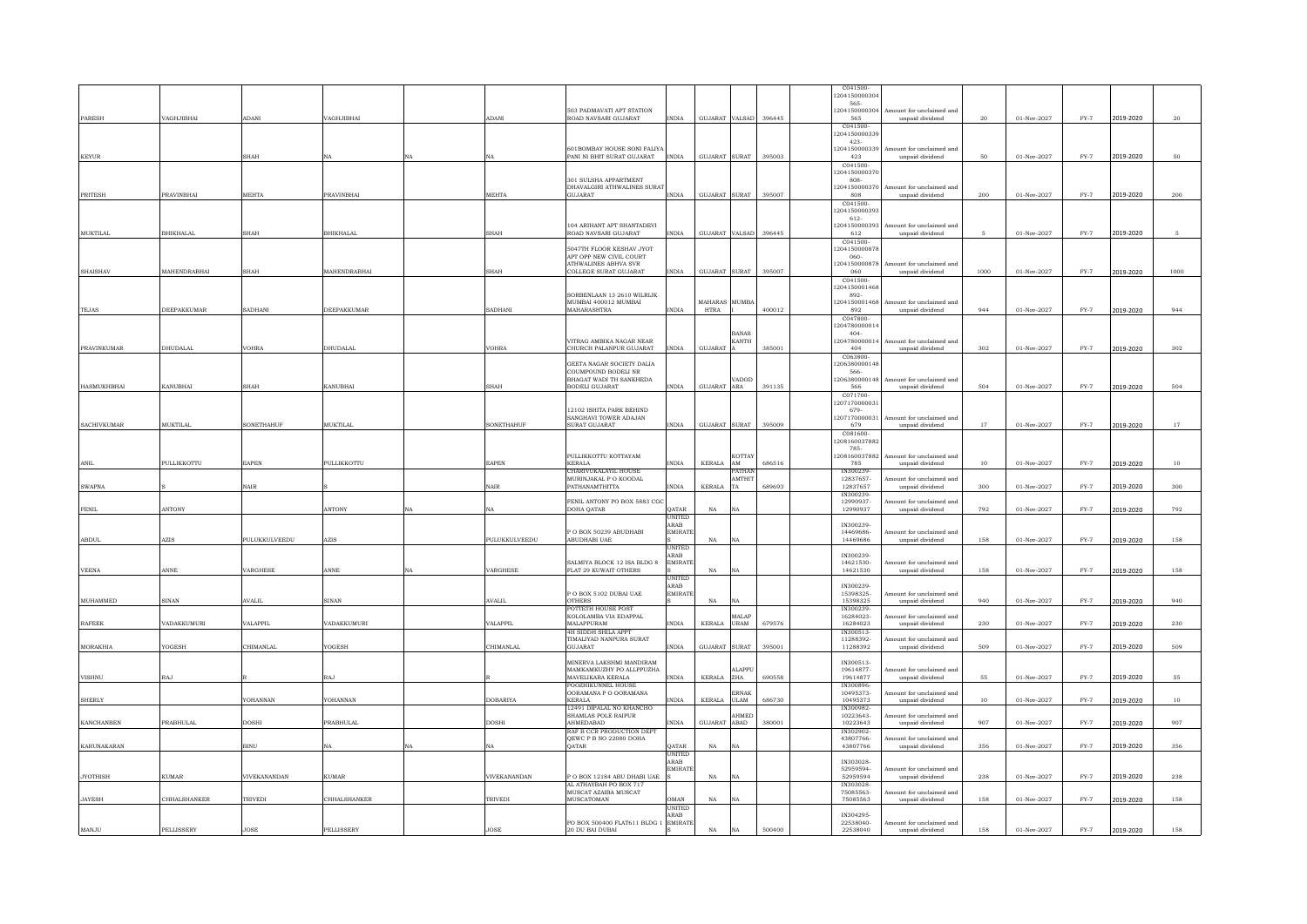| <b>REVEENDRAN</b>  | <b>MIT.AN</b>       | <b>VELANDI</b>           | MULAN               |    | <b>VELANDI</b>     | PUTHUKULANGARA HOUSE<br>KODAKKALAM PO PERUNTHATTI<br>KANNUR KERALA                  | <b>INDIA</b>                     | <b>KERALA</b>          |              | 670107 |         | IN304295-<br>22671282-<br>22671282 | mount for unclaimed and<br>unpaid dividend  | 515  | 01-Nov-2027   | $FY-7$        | 2019-2020 | 515  |
|--------------------|---------------------|--------------------------|---------------------|----|--------------------|-------------------------------------------------------------------------------------|----------------------------------|------------------------|--------------|--------|---------|------------------------------------|---------------------------------------------|------|---------------|---------------|-----------|------|
|                    |                     |                          |                     |    |                    |                                                                                     | JNITEL<br>ARAB<br>EMIRATE        |                        |              |        |         | IN304295-<br>23677279-             | Amount for unclaimed and                    |      |               |               |           |      |
| ANWAR              | SADATH              | <b>HATTANTEVATHUKKAL</b> | SADATH              |    | THATTANTEVATHUKKAL | PO BOX 6043 DOHA DOHA                                                               | <b>UNITED</b>                    | NA                     | NΑ           |        |         | 23677279                           | unpaid dividend                             | 158  | 01-Nov-2027   | $FY-7$        | 2019-2020 | 158  |
| <b>DEEPALI</b>     | <b>ASTHANA</b>      |                          | <b>ASTHANA</b>      |    |                    | PO BOX 355355 GALADARI<br><b>BROTHERS DUBAL</b>                                     | ARAB<br><b>EMIRAT</b>            | NA                     | NA           |        |         | IN304295-<br>27669492-<br>27669492 | mount for unclaimed and<br>unpaid dividend  | 16   | 01-Nov-2027   | $FY-7$        | 2019-2020 | 16   |
| RAM                |                     | NATH                     |                     |    |                    | HOUSE NO 9296 UNITE NO 9296<br>AL RAFIAH EASTERN PROVINCE                           | UNITED<br>ARAB<br><b>EMIRATI</b> | NA                     | NA           |        |         | IN304295-<br>28629087-<br>28629087 | tount for unclaimed and<br>unpaid dividend  | 198  | 01-Nov-2027   | $FY-7$        | 2019-2020 | 198  |
| MAHESHBHAI         | <b>BHAVANBHAI</b>   | SONI                     | BHAVANBHAI          |    | SONI               | <b>5TRIBHUVAN CHAMBER MARCHI</b><br>POLE RATAN POLE AHMEDABAD                       | <b>INDIA</b>                     | Guiarat                |              | 380007 | 0000095 |                                    | Amount for unclaimed and<br>unpaid dividend | 557  | 01-Nov-2027   | $FY-7$        | 2019-2020 | 557  |
|                    |                     |                          |                     |    |                    | <b>703ETOWER ARIHANT APPT</b><br>SHANKHESHWAR COMPLEX                               |                                  |                        |              |        |         |                                    |                                             |      |               |               |           |      |
|                    |                     |                          |                     |    | <b>VORAHUF</b>     | KAILASH NAGAR MAJURA GATE<br><b>TAGITS</b>                                          | <b>INDIA</b>                     |                        |              | 395004 |         |                                    | Amount for unclaimed and                    | 559  |               | $FY-7$        |           |      |
| <b>SURESHKUMAR</b> |                     | /ORAHUF                  |                     |    |                    | E601SHALIGRAM APARTMENT BI                                                          |                                  | Gujarat                |              |        | 0000250 |                                    | unpaid dividend                             |      | 01-Nov-2027   |               | 2019-2020 | 559  |
|                    |                     |                          |                     |    |                    | WESTERN SHIVALIK MALL<br>GREEN AVENUE CIRCLE L P                                    |                                  |                        |              |        |         |                                    | Amount for unclaimed and                    |      |               |               |           |      |
| <b>BHAVNABEN</b>   | VITHALBHAI          | DOBARIYA                 | VITHALBHAI          |    | <b>DOBARIYA</b>    | SAVANI ROAD ADAJAN SURAT                                                            | <b>INDIA</b>                     | Gujarat                | <b>SURAT</b> |        | 0000435 |                                    | unpaid dividend                             | 2268 | 01-Nov-2027   | $FY-7$        | 2019-2020 | 2268 |
| <b>RANJANBEN</b>   | SHANTILAI           | <b>JORA</b>              | <b>SHANTILAI</b>    |    | VORA               | 201SHETRUNJAY APPT BAVA SID<br>TEKRO GOPIPURA SURAT                                 | <b>INDIA</b>                     | Guiarat                | SURAT        | 395001 | 0000469 |                                    | Amount for unclaimed and<br>unpaid dividend | 302  | 01-Nov-2027   | $FY-7$        | 2019-2020 | 302  |
|                    |                     |                          |                     |    |                    | 201SHETRUNJAY APPT BAVA SIL                                                         |                                  |                        |              |        |         |                                    | Amount for unclaimed and                    |      |               |               |           |      |
| <b>SHANTILAL</b>   | <b>BHAICHAND</b>    | /ORA                     | <b>BHAICHAND</b>    |    | <b>VORA</b>        | TEKRO GOPIPURA SURAT<br><b>401SRENIK APPT NRPATEL</b>                               | INDIA                            | Gujarat                | <b>SURAT</b> | 395009 | 0000470 |                                    | unpaid dividend                             | 302  | 01-Nov-2027   | $FY-7$        | 2019-2020 | 302  |
| <b>MEHUL</b>       | <b>NATWARLAL</b>    | MEHTA                    | <b>NATWARLAL</b>    |    | MEHTA              | PRAKASH SOCIETY RANDER<br>ROAD ADAJAN SURAT                                         | <b>INDIA</b>                     | Gujarat                | <b>SURAT</b> |        | 0000507 |                                    | mount for unclaimed and<br>unpaid dividend  | 134  | 01-Nov-2027   | $FY-7$        | 2019-2020 | 134  |
|                    |                     |                          |                     |    |                    | A1209 SHANTISADAN APPT OPP I<br>N TEKRAWALA SCHOOL                                  |                                  |                        |              |        |         |                                    | Amount for unclaimed and                    |      |               |               |           |      |
| MANSUKHRHAI        | GANDURHAI           | <b>RHANDERI</b>          | GANDURHAI           |    | <b>BHANDERI</b>    | PALANPUR PATIA RANDER SURAT INDIA                                                   |                                  | Guiarat                | SURAT        |        | 0000561 |                                    | unnaid dividend                             | 302  | 01-Nov-2027   | $FY-7$        | 2019-2020 | 302  |
| <b>DIPESH</b>      | <b>NAVINCHANDRA</b> | KAPADIA                  | <b>NAVINCHANDRA</b> |    | <b>KAPADIA</b>     | 111129 DARIA MAHEL CHOWK<br><b>BAZAR SURAT</b>                                      | <b>INDIA</b>                     | GILIARAT SURAT         |              | 395009 | 0000669 |                                    | Amount for unclaimed and<br>unpaid dividend | 302  | 01-Nov-2027   | $FY-7$        | 2019-2020 | 302  |
|                    |                     |                          |                     |    |                    | 2CSIDDHAGIRI APPT NEAR<br>DHAWALGIRI APPT NEW COURT                                 |                                  |                        |              |        |         |                                    | Amount for unclaimed and                    |      |               |               |           |      |
| <b>SATYAM</b>      | PRAVINBHAI          | <b>BHANSALI</b>          | <b>PRAVINBHAI</b>   |    | <b>BHANSALI</b>    | BULIDING ATHWALINES SURAT                                                           | <b>INDIA</b>                     | GUJARAT                | <b>SURAT</b> | 395009 | 0000779 |                                    | unpaid dividend                             | 302  | 01-Nov-2027   | $FY-7$        | 2019-2020 | 302  |
| <b>SHRIPAL</b>     | HASMUKHBHAI         | <b>SHAH</b>              | HASMUKHBHAI         |    | <b>SHAH</b>        | 56JAY AMBE SOCIETY NEAR<br>AMBAJI TEMPLE ADAJAN SUART INDIA<br>102SHANKHESHWAR APPT |                                  | GUJARAT SURAT          |              | 395009 | 0000798 |                                    | Amount for unclaimed and<br>unpaid dividend | 1209 | 01-Nov-2027   | $FY-7$        | 2019-2020 | 1209 |
| <b>RASHILABEN</b>  | DHIRAJLAL           | ORA                      | DHIRAJLAL           |    | VORA               | LIMBACHIYA FALIYA<br>KATARGAMSURAT                                                  | <b>INDIA</b>                     | Gujarat SURAT          |              | 395009 | 0000873 |                                    | Amount for unclaimed and<br>unpaid dividend | 116  | 01-Nov-2027   | $FY-7$        | 2019-2020 | 116  |
|                    |                     |                          |                     |    |                    | E401ARIHANT APPT                                                                    |                                  |                        |              |        |         |                                    |                                             |      |               |               |           |      |
| <b>KIRTIKUMAR</b>  | VADILAL             | <b>SHAH</b>              | VADILAL             |    | SHAH               | SHANKHESHWAR COM KAILASH<br>NAGAR SAGRAMPURA SURAT                                  | <b>INDIA</b>                     | Gujarat                | <b>SURAT</b> | 395009 | 0000882 |                                    | mount for unclaimed and<br>unpaid dividend  | 86   | 01-Nov-2027   | $FY-7$        | 2019-2020 | 86   |
|                    |                     |                          |                     |    |                    | 102PADMAWATI PARK APPT<br>LIMBACHIYA FALIYA KATARGAM                                |                                  |                        |              |        |         |                                    | Amount for unclaimed and                    |      |               |               |           |      |
| <b>SUSHILAREN</b>  |                     | <b>MEHTA</b>             |                     |    | <b>MEHTA</b>       | <b>SURAT</b>                                                                        | <b>INDIA</b>                     | Gujarat                | SURAT        | 395004 | 0000888 |                                    | unpaid dividend                             | 50   | 01-Nov-2027   | $FY-7$        | 2019-2020 | 50   |
|                    | NITINBHAI           | KAMDAR                   |                     |    | <b>KAMDAR</b>      | <b>BISHREYAS APPT SHREYAS</b><br>TEKRA AMBAWADIAHMEDABAD                            | <b>INDIA</b>                     |                        |              | 380001 |         |                                    | Amount for unclaimed and                    | 302  |               |               |           |      |
| AMITABEN           |                     |                          | NITINBHAI           |    |                    |                                                                                     |                                  | Gujarat                |              |        | 0000966 |                                    | unpaid dividend                             |      | 01-Nov-2027   | $_{\rm FY-7}$ | 2019-2020 | 302  |
|                    |                     |                          |                     |    |                    | 302PARSHWA PADMAVATI<br>COMPLEX BHANSHALI NI POLE                                   |                                  |                        |              |        |         |                                    | Amount for unclaimed and                    |      |               |               |           |      |
| ANKIT              |                     | <b>ARIKH</b>             |                     |    | PARIKH             | HANUMAN CHAR RASTA SURAT                                                            | <b>INDIA</b>                     | Gujarat                | <b>SURAT</b> | 395003 | 0000991 |                                    | unpaid dividend                             | 302  | 01-Nov-2027   | $FY-7$        | 2019-2020 | 302  |
| <b>NISHIT</b>      |                     | DOSHI                    |                     |    | <b>DOSHI</b>       | <b>A301BHAIRAVI APPT BHARUCHA</b><br>ROAD DAHISAR (W) MUMBAI                        | <b>INDIA</b>                     | MAHARAS<br><b>HTRA</b> | MUMB.        | 400068 | 0001021 |                                    | Amount for unclaimed and<br>unpaid dividend | 604  | $01-Nov-2027$ | $FY-7$        | 2019-2020 | 604  |
|                    |                     |                          |                     |    |                    | <b>SAANJAN SALAKHA NEAR LAL</b>                                                     |                                  |                        |              |        |         |                                    | Amount for unclaimed and                    |      |               |               |           |      |
| JIMMY              | PRAKASHBHAI         | MEHTA                    | PRAKASHBHAI         |    | MEHTA              | BUNGLOW ATHWALINES SURAT                                                            | <b>INDIA</b>                     | Gujarat                | <b>SURAT</b> |        | 0001032 |                                    | unpaid dividend                             | 1512 | $01-Nov-2027$ | $_{\rm FY-7}$ | 2019-2020 | 1512 |
| VARSHABEN          | PRAKASHBHAI         | <b>MEHTA</b>             | PRAKASHBHAI         |    | MEHTA              | BAANJAN SALAKHA NEAR LAL<br>BUNGLOW ATHWALINES SURAT<br>B22ND FLOORASHOPALAV FLAT   | <b>INDIA</b>                     | GUJARAT                | <b>SURAT</b> | 395009 | 0001033 |                                    | Amount for unclaimed and<br>unpaid dividend | 1512 | 01-Nov-2027   | $FY-7$        | 2019-2020 | 1512 |
| <b>PRITESH</b>     | TILCHAND            | <b>BHAISHAH</b>          | TILCHAND            |    | <b>BHAISHAH</b>    | OPP CAMA HOTEL KHANPUR<br>AHMEDABAD                                                 | <b>INDIA</b>                     | GUJARAT ABAD           | HMEI         | 380001 | 0001074 |                                    | Amount for unclaimed and                    | 302  | 01-Nov-2027   | $FY-7$        | 2019-2020 | 302  |
|                    |                     |                          |                     |    |                    | 201PARSHAV NATH APPT                                                                |                                  |                        |              |        |         |                                    | unpaid dividend                             |      |               |               |           |      |
| <b>MUKTI</b>       | MANO.I              | SHAH                     | MANOJ I             |    | <b>SHAH</b>        | BHAISAJI NI POLE VADACHAUTA<br><b>SURAT</b><br>401 SHANTINATH APPT 4TH              | <b>INDIA</b>                     | Gujarat                |              | 395009 | 0001144 |                                    | Amount for unclaimed and<br>unpaid dividend | 57   | 01-Nov-2027   | $FY-7$        | 2019-2020 | 57   |
| <b>MONALIBEN</b>   |                     | /ORA                     |                     |    | <b>VORA</b>        | FLOOR TAPI NAGAR SOCIETY<br>KATARGAM DARWAJA SURAT                                  | <b>INDIA</b>                     | GUJARAT SURAT          |              | 395009 | 0001154 |                                    | Amount for unclaimed and<br>unpaid dividend | 48   | 01-Nov-2027   | $FY-7$        | 2019-2020 | 48   |
| KALP               | ANKIT               | DOSHI                    | ANKIT               |    | DOSHI              | <b>1D SIDHHXETRA SARGAM</b><br>SHOPPING CENTRE BTOWER<br>PARLE POINTUMRA SURAT      | <b>INDIA</b>                     | GUJARAT SURAT          |              | 395007 | 0001171 |                                    | Amount for unclaimed and<br>unpaid dividend | 1176 | 01-Nov-2027   | $FY-7$        | 2019-2020 | 1176 |
| <b>HINA</b>        | NIKESHKUMAR         | <b>MEHTA</b>             | NIKESHKUMAR         |    | <b>MEHTA</b>       | 40112AISHITA PARK SOCADAJAI<br>PATIYA SURAT                                         | <b>INDIA</b>                     | GUJARAT SURAT          |              | 395009 | 0001172 |                                    | Amount for unclaimed and<br>unpaid dividend | 705  | 01-Nov-2027   | $FY-7$        | 2019-2020 | 705  |
|                    |                     |                          |                     |    |                    |                                                                                     |                                  |                        |              |        |         |                                    |                                             |      |               |               |           |      |
| PINA               | ATUL                | SANGHAVI                 | ATUL                | NA | SANGHAVI           | 601SHALIGRAM APPT BH LAL<br>BUNGLOW ATHWALINES SURAT                                | <b>INDIA</b>                     | GUJARAT SURAT          |              | 395009 | 0001181 |                                    | Amount for unclaimed and<br>unpaid dividend | 1008 | 01-Nov-2027   | $FY-7$        | 2019-2020 | 1008 |
|                    |                     |                          |                     |    |                    | <b>G3WINGB PANCHRATNA GARDEN</b>                                                    |                                  |                        |              |        |         |                                    |                                             |      |               |               |           |      |
| <b>RONAK</b>       | MANSUKHBHAI         | PATWA                    | MANSUKHBHAI         |    | PATWA              | NRSMC VARACHA ZONE<br>NRBOMBAY MARKRT SURAT                                         | <b>INDIA</b>                     | GUJARAT                |              | 395010 | 0001222 |                                    | Amount for unclaimed and<br>unpaid dividend | 806  | 01-Nov-2027   | $FY-7$        | 2019-2020 | 806  |
|                    |                     |                          |                     |    |                    |                                                                                     |                                  |                        |              |        |         |                                    |                                             |      |               |               |           |      |